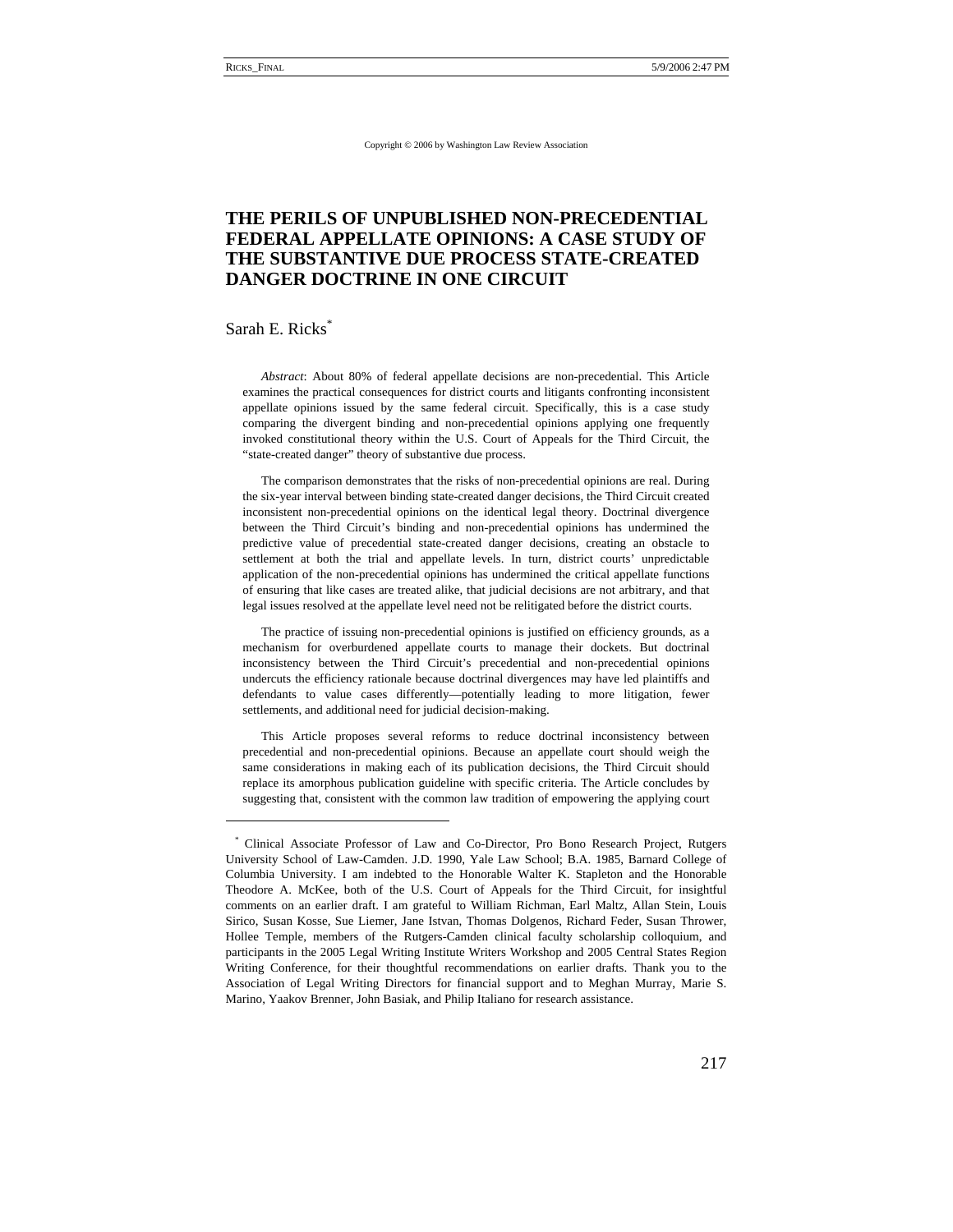to assess the persuasive value of a judicial decision, the Third Circuit should no longer refuse to cite its own non-precedential opinions, and should follow several circuits in expressly according persuasive value to its non-precedential opinions.

| I. | THE RATIONALE FOR NON-PRECEDENTIAL                        |  |
|----|-----------------------------------------------------------|--|
|    |                                                           |  |
| Π. | THE RISKS OF GENERATING NON-PRECEDENTIAL                  |  |
|    |                                                           |  |
|    | A. Doctrinal Anomalies and Applications of Settled Law to |  |
|    |                                                           |  |
|    | B. Uncertainty About How Appellate Panels and District    |  |
|    | Courts Will Treat Non-Precedential Opinions232            |  |
|    | C. Uncertainty About How Litigants Will Treat Non-        |  |
|    |                                                           |  |
|    | III. THE PREVALENCE OF "UNPUBLISHED," NON-                |  |
|    | PRECEDENTIAL THIRD CIRCUIT STATE-CREATED                  |  |
|    |                                                           |  |
|    | IV. THE DIVERGENCE BETWEEN PUBLISHED BINDING              |  |
|    | PRECEDENT AND "UNPUBLISHED," NON-                         |  |
|    | PRECEDENTIAL THIRD CIRCUIT STATE-CREATED                  |  |
|    | DANGER OPINIONS: FOUR EXAMPLES 237                        |  |
|    | A. Example One: State of Mind Requirement238              |  |
|    | 1. Under the Third Circuit's Pre-Lewis Precedent, the     |  |
|    | State of Mind Requirement for a State-Created             |  |
|    | Danger Claim Was "Willful Disregard/Deliberate            |  |
|    |                                                           |  |
|    | 2. The Supreme Court Subsequently Held that All           |  |
|    | Substantive Due Process Claims Must Shock the             |  |
|    |                                                           |  |
|    | 3. Divergence Between Precedential and Non-               |  |
|    | Precedential Third Circuit State-Created Danger State     |  |
|    | of Mind Requirements Between 1997 and 2003241             |  |
|    | 4. Precedential Acknowledgement that Lewis Changed        |  |
|    |                                                           |  |
|    | 5. Practical Consequences of Doctrinal Inconsistency for  |  |
|    |                                                           |  |
|    | B. Example Two: State-Created Danger Claims by Family     |  |
|    |                                                           |  |
|    | 1. Solum v. Yerusalim Likely Would Preclude State-        |  |
|    | Created Danger Claims by the Primary Victim's             |  |
|    |                                                           |  |
|    | 2. Unpredictable Application of the Non-Precedential      |  |
|    | Decision: Irreconcilable District Court Analyses of       |  |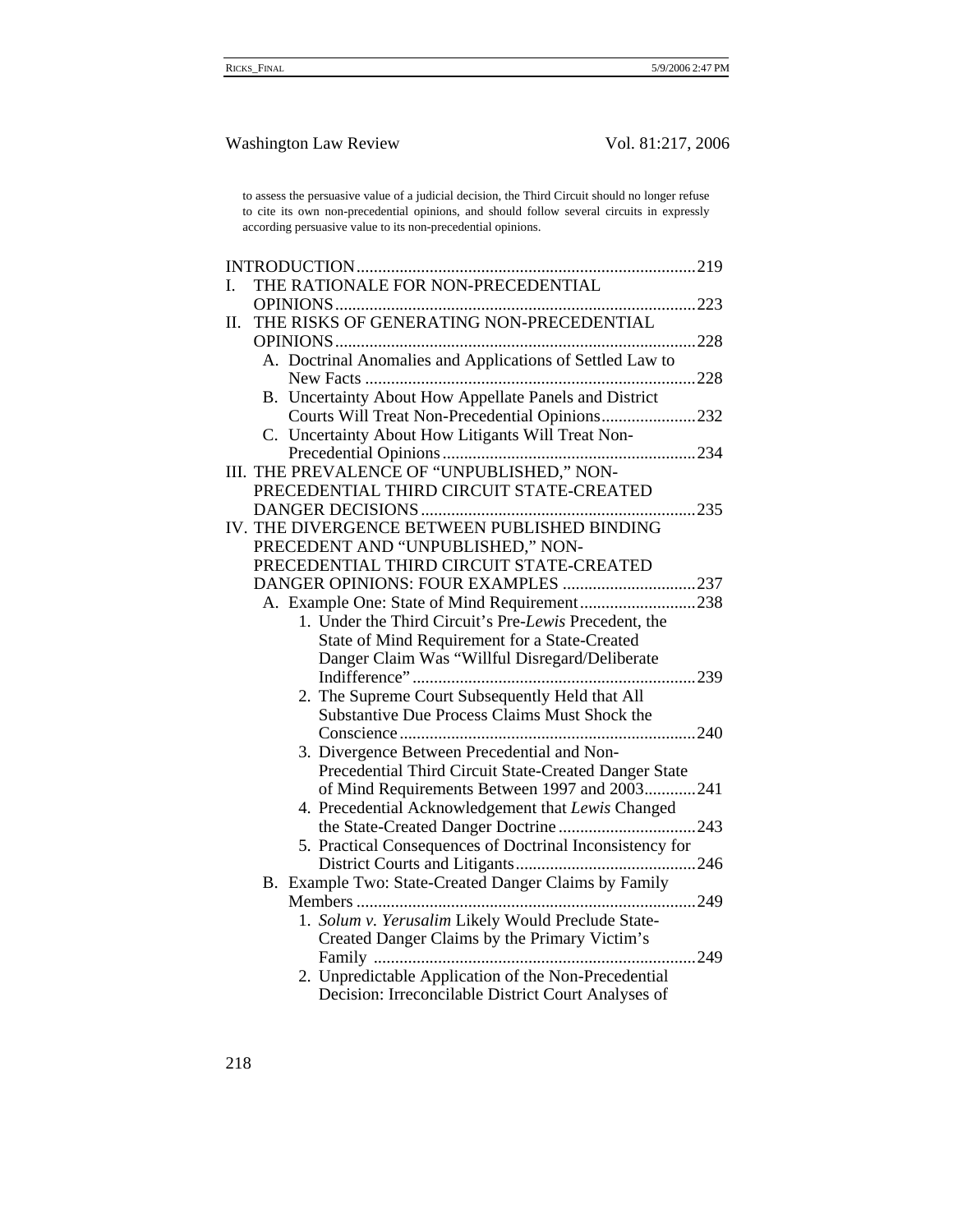## INTRODUCTION

Shannon Schieber, a University of Pennsylvania graduate student, was murdered in her Philadelphia apartment.<sup>1</sup> Nadine White, the mother of a young son, was murdered in her Philadelphia apartment.<sup>2</sup> In both cases, neighbors had called police because of noises from the apartments. In both cases, police responded but refused to break down the door. In both cases, parents of the murder victims filed state-created danger claims in federal district court against the police officers and the city. One judge dismissed the parent's claim, expressly following a non-

<sup>1.</sup> Schieber v. City of Philadelphia, 156 F. Supp. 2d 451, 455 (E.D. Pa. 2001), *rev'd on other grounds*, 320 F.3d 409 (3d Cir. 2003).

<sup>2.</sup> White v. City of Philadelphia, 118 F. Supp. 2d 564, 566–67 (E.D. Pa. 2000).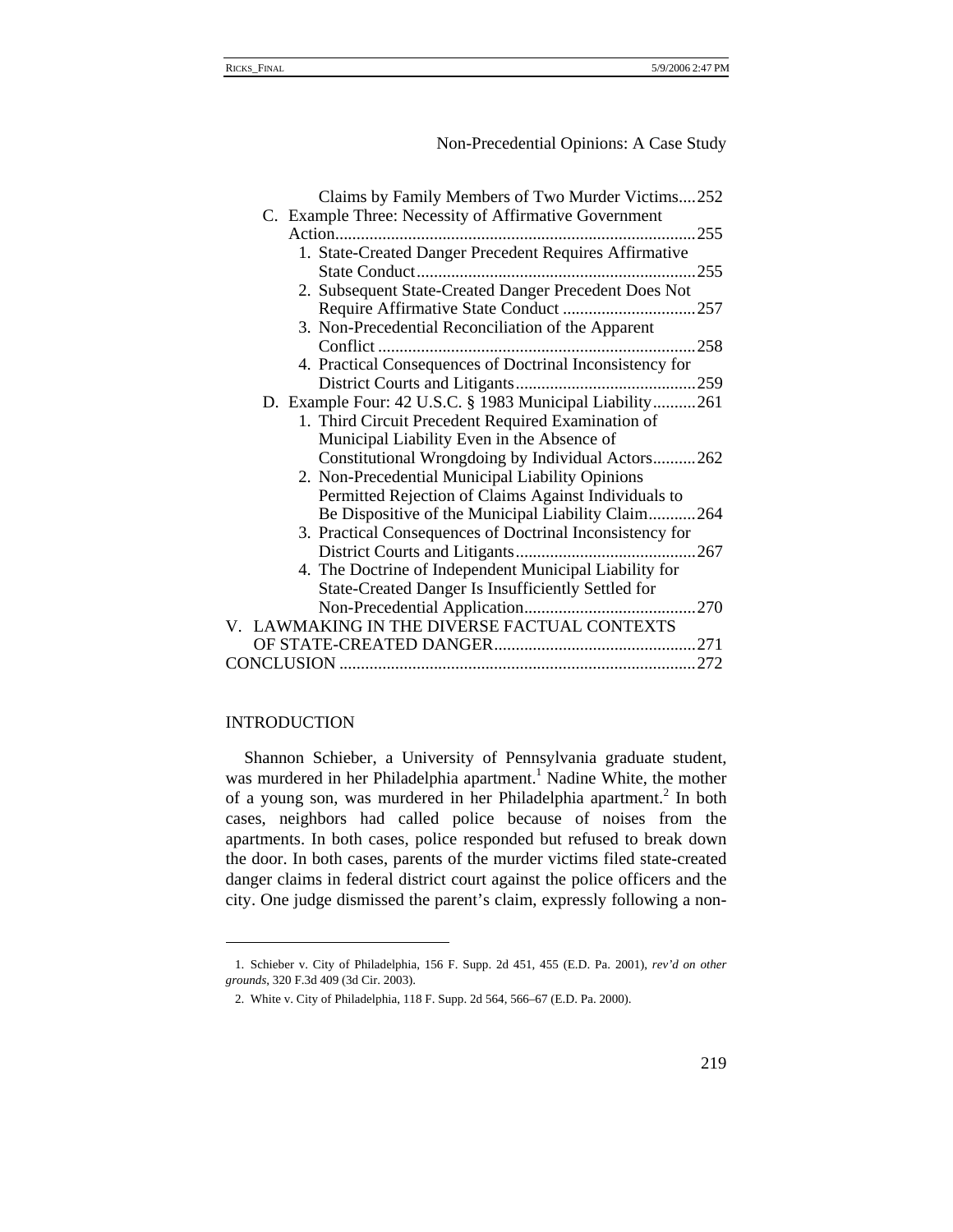precedential federal appellate decision.<sup>3</sup> The other judge allowed the parents' claim to survive summary judgment, ignoring the nonprecedential appellate decision that could have foreclosed the parents' claim.<sup>4</sup>

While the risk that district courts will apply non-precedential opinions inconsistently raises serious concerns, non-precedential federal appellate decision-making has recently attracted public attention for other reasons. On April 12, 2006, the Supreme Court of the United States approved new Federal Rule of Appellate Procedure 32.1 which, if finalized, will prohibit federal appellate courts from restricting citation of nonprecedential opinions.<sup>5</sup> The prospect of the rule change, among other events, reheated national debate about the legitimacy and uncertain persuasive value of non-precedential federal appellate opinions.<sup>6</sup> The E-Government Act of 2002 increased the accessibility and potential use of these opinions by requiring all federal circuits to post their nonprecedential opinions in a "text searchable format" on their websites.<sup>7</sup>

<sup>3.</sup> *Id.* at 573, 577.

<sup>4.</sup> *Schieber*, 156 F. Supp. 2d at 456.

<sup>5.</sup> Administrative Office of the U.S. Courts, Federal Rulemaking, http://www.uscourts.gov/ rules/index.html#supreme0406 (last visited Apr. 23, 2006) (announcing that the new rule will take effect on Dec. 1, 2006 unless Congress enacts legislation to reject, modify, or defer it); Advisory Comm. on Appellate Rules, Table of Agenda Items (2005), http://www.uscourts.gov/rules/ apdocket.pdf; How Appealing, http://legalaffairs.org/howappealing/0905.html (Sept. 20, 2005, 16:55 EST); How Appealing, http://legalaffairs.org/howappealing/0605.html (June 16, 2005, 21:20 EST). The revised proposed FED. R. APP. P. 32.1(a) provides: "**Citation Permitted.** A court may not prohibit or restrict the citation of federal judicial opinions, orders, judgments, or other written dispositions that have been; (i) designated as 'unpublished,' 'not for publication,' 'nonprecedential,' 'not precedent,' or the like; and (ii) issued on or after January 1, 2007." Memorandum from Judge Samuel A. Alito, Jr., Chair, Advisory Comm. on Appellate Rules, to Judge David F. Levi, Chair, Standing Comm. on Rules of Practice & Procedure, Report of Advisory Comm. on Appellate Rules (Oct. 7, 2005), *available at* http://www.uscourts.gov (follow "Federal Rulemaking" hyperlink; then follow "Pending Rules Amendments" hyperlink; then follow "Appellate Rule 32.1" hyperlink). For discussions of the proposed Rule, see, for example, Stephen R. Barnett, *No-Citation Rules Under Siege: A Battlefield Report and Analysis*, 5 J. APP. PRAC. & PROCESS 473 (2003); Niketh Velamoor, *Proposed Federal Rule of Appellate Procedure 32.1 to Require that Circuits Allow Citation to Unpublished Opinions*, 41 HARV. J. ON LEGIS. 561 (2004); TIM REAGAN ET AL., FED. JUDICIAL CTR., CITATIONS TO UNPUBLISHED OPINIONS IN THE FEDERAL COURTS OF APPEALS (2005), *available at* http://www.fjc.gov/public/pdf.nsf/lookup/Citatio2.pdf/\$File/Citatio2.pdf; Minutes of Fall 2004 Meeting of Advisory Comm. on Appellate Rules (Nov. 9, 2004), http://www.uscourts.gov/rules/Minutes/app1104.pdf; Minutes of Spring 2004 Meeting of Advisory Comm. on Appellate Rules (Apr. 13–14, 2004), http://www.uscourts.gov/rules/Minutes/ app0404.pdf; Minutes of Fall 2002 Meeting of Advisory Comm. on Appellate Rules (Nov. 18, 2002), http://www.uscourts.gov/rules/Minutes/app1102.pdf.

<sup>6.</sup> *See* sources cited *supra* note 5 and accompanying text.

<sup>7.</sup> E-Government Act of 2002, Pub. L. No. 107-347, § 205(a)(5), 116 Stat. 2899, 2913 (2003).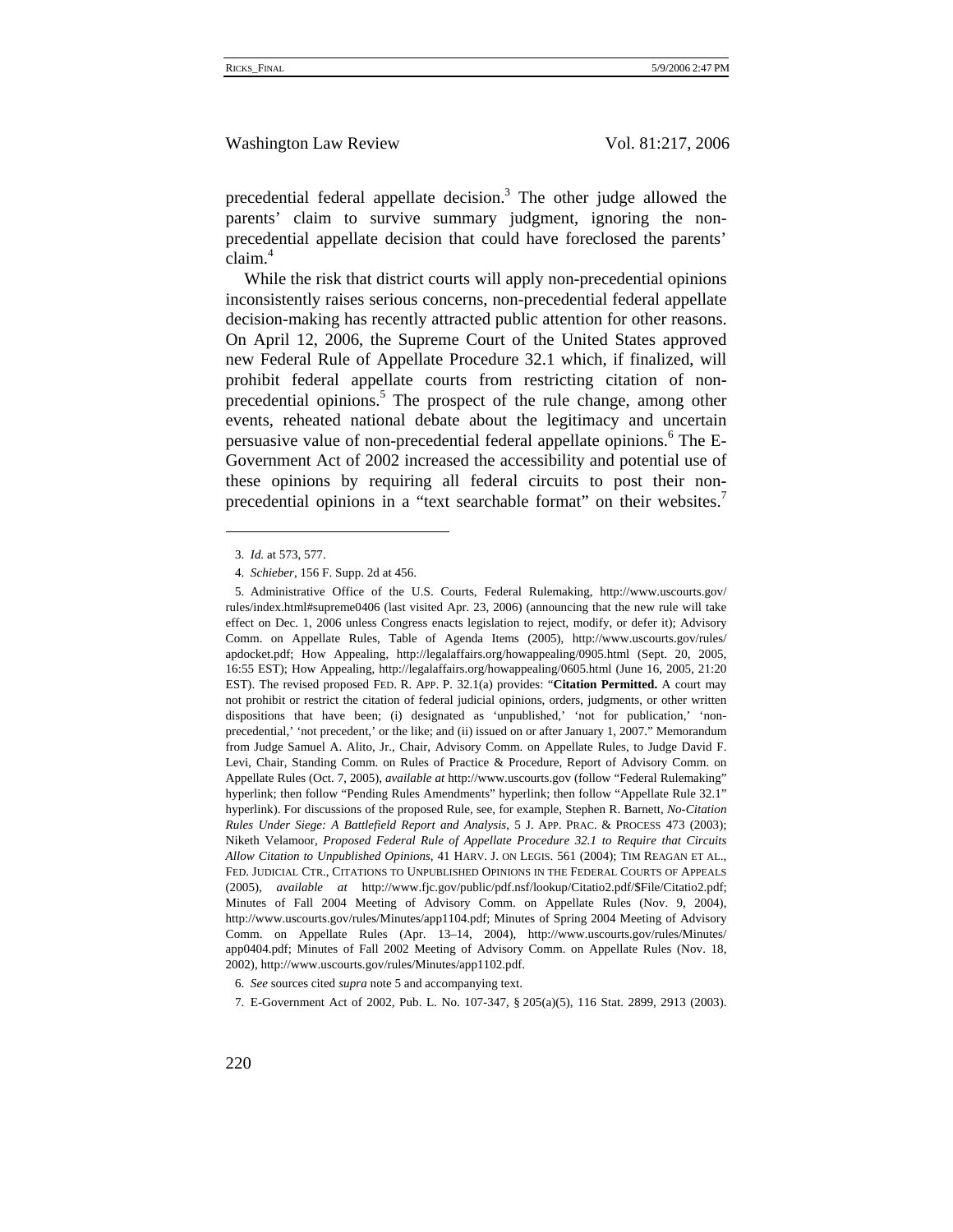Moreover, as of 2002, non-precedential opinions of federal appellate courts have been printed in hard copy in their own reporter, the Federal Appendix, rendering the label "unpublished" a misnomer. The U.S. Court of Appeals for the District of Columbia Circuit amended its internal operating rules to provide that unpublished dispositions entered on or after January 1, 2002 "may be cited as precedent,"<sup>8</sup> even though the authoring panel itself saw no precedential value.<sup>9</sup> Most famously, an Eighth Circuit panel, in *Anastasoff v. United States*, 10 declared the circuit's internal rule designating unpublished opinions as nonprecedential to be an unconstitutional expansion of Article III judicial power.11 While the Eighth Circuit quickly vacated *Anastasoff* as moot, the decision sparked a lively national discussion by holding that any exercise of the judicial power must be binding on future panels because the alternative would be "an approach to tyranny and arbitrary power, to the exercise of mere discretion, and to the abandonment of all the just checks upon judicial authority."<sup>12</sup>

9. *Id.* 36(c)(2).

Third Circuit non-precedential opinions issued before January 2002 were not released for online publication and are not searchable in electronic form. *See* Michael Hannon, *A Closer Look at Unpublished Opinions in the United States Courts of Appeals*, 3 J. APP. PRAC. & PROCESS 199, 211 & n.58 (2001). For example, a Westlaw search of the Third Circuit's unpublished database showed 10,728 documents from December 17, 1996 to June 13, 2005. Of those, approximately 5880 were issued before January 2002. But the reasoning of these opinions remains difficult to locate because only a handful (about twenty-five) are available in full text online in Westlaw and, of those, many consist solely of one- or two-line orders. Usually, the online opinion consists of the "table" citation and the few words found in the published table dispositions printed in the Federal Reporters. Since January 1, 2002, the Third Circuit has posted non-precedential opinions in counseled cases on its website. Judge Edward Becker, Statement to Advisory Committee on Appellate Rules (Apr. 13, 2004), http://www.nonpublication.com/Becker\_statement.pdf.

<sup>8.</sup> D.C. CIR. R. 28(c)(1)(B), *available at* http://www.cadc.uscourts.gov/ (follow "Court Rules" hyperlink; then follow "Rules" hyperlink; then follow "Circuit Rules/FRAP" hyperlink) ("Unpublished dispositions entered on or after January 1, 2002. All unpublished orders or judgments of this court, including explanatory memoranda (but not including sealed opinions), entered on or after January 1, 2002, may be cited as precedent. Counsel should review the criteria governing published and unpublished opinions in Circuit Rule 36, in connection with reliance upon unpublished dispositions of this court.").

<sup>10. 223</sup> F.3d 898 (8th Cir. 2000), *vacated as moot on rehearing en banc*, 235 F.3d 1054 (8th Cir. 2000).

<sup>11.</sup> *Id.* at 899.

<sup>12.</sup> *Id.* at 904; *see also* Williams v. Dallas Area Rapid Transit, 256 F.3d 260, 260 (5th Cir. 2001) (Smith, J., dissenting from denial of rehearing en banc) (calling for review of the circuit's "questionable practice of denying precedential status to unpublished opinions"). *But see* Hart v. Massanari, 266 F.3d 1155, 1159–80 (9th Cir. 2001) (finding that issuance of non-precedential opinions by appellate courts complies with Article III).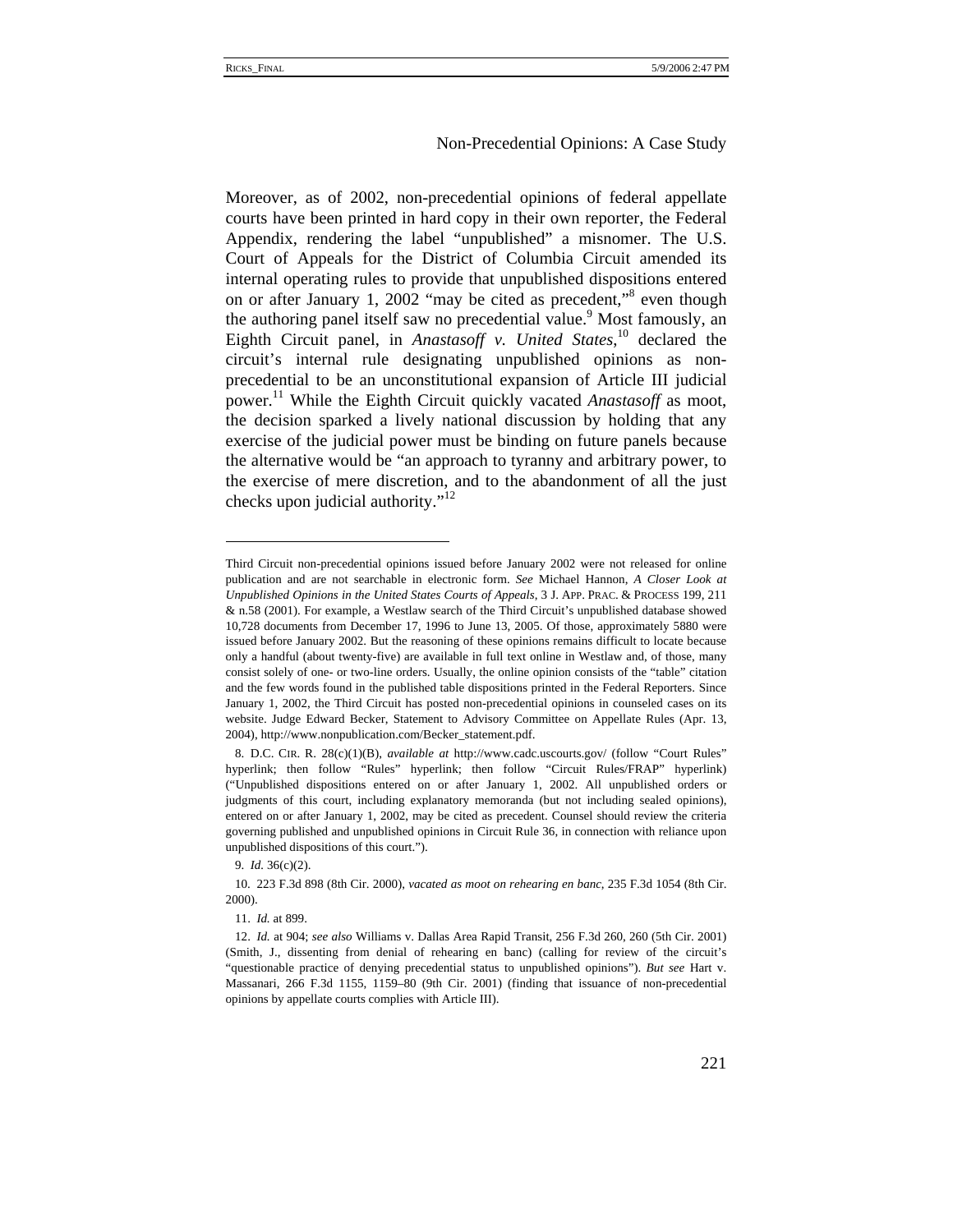This Article offers a case study examining one circuit's precedential and non-precedential applications of one frequently invoked constitutional theory, the "state-created danger" theory of substantive due process. It compares the Third Circuit's divergent binding and nonprecedential opinions applying this theory over a seven-year period, including the six-year interval between precedential decisions. The comparison demonstrates that the risks of courts disposing of appeals by non-precedential opinions are real.

This case study reveals that the doctrinal inconsistencies between the Third Circuit's precedential and non-precedential state-created danger opinions created a layer of hierarchical decision-making of uncertain significance that is confusing to both litigants and trial courts. The district courts' unpredictable application of the non-precedential opinions undermined the appellate functions of ensuring that like cases are treated alike, of ensuring that judicial decisions are predictable and not arbitrary, and of ensuring that legal issues resolved at the appellate level need not be relitigated before the district courts. While issuing nonprecedential opinions is often defended on efficiency grounds, $^{13}$ doctrinal inconsistency between a circuit's precedential and nonprecedential opinions undercuts that rationale because doctrinal divergences may lead plaintiffs and defendants to value cases differently—potentially leading to more litigation, fewer settlements, and additional adjudication.

Part I of this Article explains the rationale for producing "unpublished" federal appellate opinions that lack precedential value. Part II explores the risks of generating such opinions, including doctrinal divergence from precedent and uncertainty about how future courts and litigants will value such opinions. Part III describes the prevalence of non-precedential opinions in the Third Circuit's application of one constitutional doctrine, state-created danger. Part IV identifies four separate examples of doctrinal divergence between the circuit's precedential and non-precedential applications of the doctrine. Part V explains that applications of state-created danger frequently make law because it is invoked in widely varying factual contexts. Finally, the Conclusion proposes several reforms to promote uniformity between precedential and non-precedential opinions within the same circuit.

<sup>13.</sup> *See infra* notes 18–30 and accompanying text.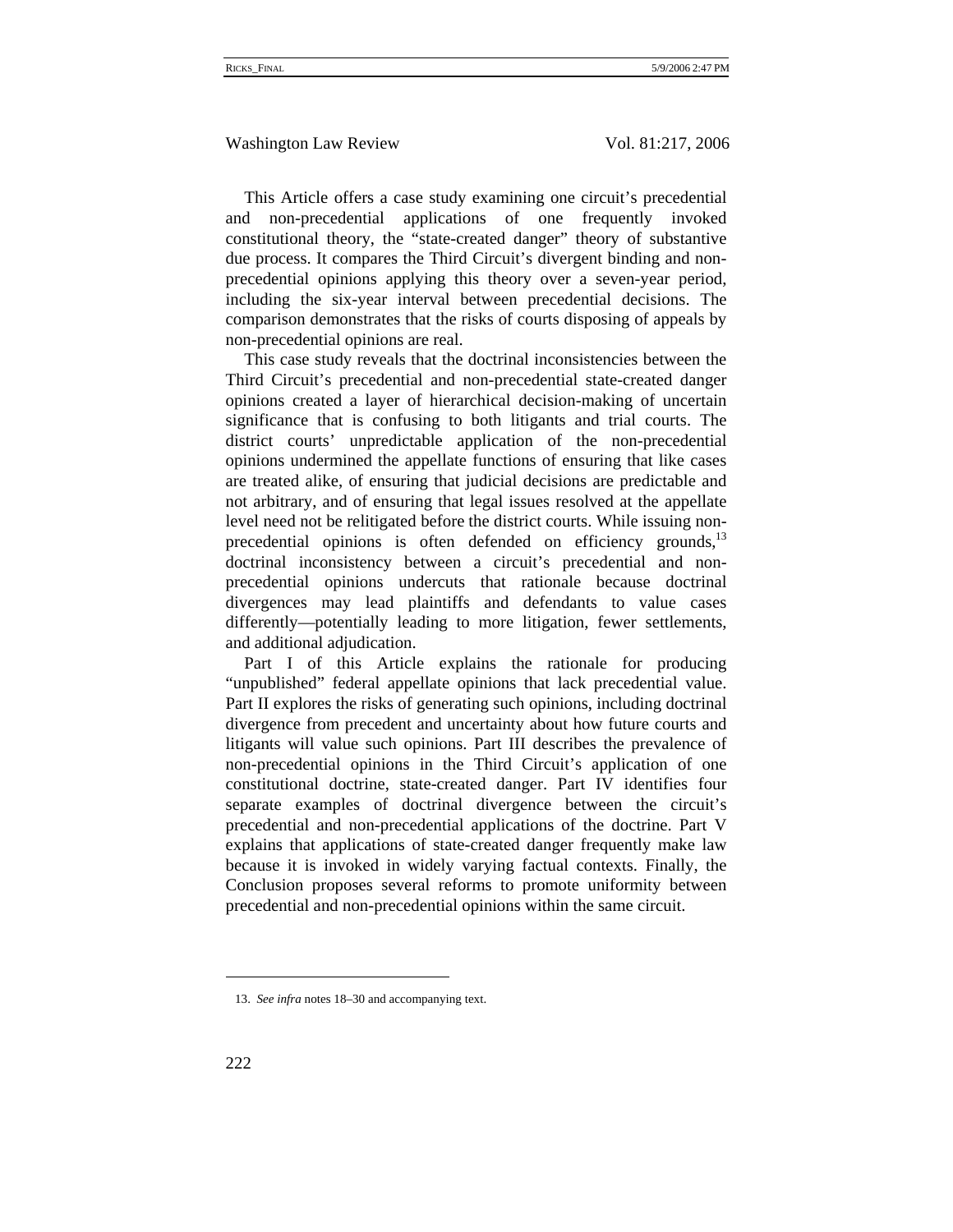#### Non-Precedential Opinions: A Case Study

### I. THE RATIONALE FOR NON-PRECEDENTIAL OPINIONS

Most Third Circuit decisions are not precedential.<sup>14</sup> During the twelve-month period ending September 30, 2004, the Third Circuit disposed of 2047 appeals on the merits.<sup>15</sup> Only 320 resulted in published opinions, meaning 84.4% of the Third Circuit's dispositions on the merits were non-precedential.<sup>16</sup>

Such a huge percentage of non-precedential opinions is the norm for federal appellate courts. The thirteen courts of appeals "have cumulatively issued tens of thousands of non-precedential opinions, and about 80% of the opinions . . . in recent years have been designated as non-precedential."<sup>17</sup> According to one scholar, the federal appellate

<sup>14.</sup> Under the Third Circuit's Internal Operating Procedures, "not precedential opinions . . . are not regarded as precedents that bind the court because they do not circulate to the full court before filing," 3D CIR. IOP 5.7, *available at* http://www.ca3.uscourts.gov/Rules/IOP-Final.pdf, unless the opinion is not unanimous, *id*. IOP 5.5.4. A majority of the panel decides whether an opinion is designated as precedential or not precedential. *Id.* IOP 5.1. The distinction between not precedential and precedential is that the former "appears to have value only to the trial court or the parties," *id.* IOP 5.3, and the latter "has precedential or institutional value," *id.* IOP 5.2.

<sup>15.</sup> ADMIN. OFFICE OF THE U.S. COURTS, 2004 ANNUAL REPORT OF THE DIRECTOR tbl.S-3 (2004), *available at* http://www.uscourts.gov/ (follow "Library" hyperlink; then follow "Statistical Reports" hyperlink; then follow "Judicial Business of the United States Courts" hyperlink; then follow "2004 Annual Report of the Director" hyperlink; then follow "S-3" hyperlink).

<sup>16.</sup> *Id*. The Annual Report concluded that of the 1727 unpublished opinions, all but thirty-eight "expound[ed] on the law as applied to the facts" and "detail[ed] the judicial reasons upon which the judgment [was] based," as opposed to simply disposing of the appeal without comment. *Id*. The numbers and percentages of unpublished opinions are similar for the twelve-month periods ending September 30, 2003, *see* ADMIN. OFFICE OF THE U.S. COURTS, 2003 ANNUAL REPORT OF THE DIRECTOR tbl.S-3 (2003), *available at* http://www.uscourts.gov/judbus2003/tables/s3.pdf (1915 appeals, 84.3% unpublished), September 30, 2002, *see* ADMIN. OFFICE OF THE U.S. COURTS, 2002 ANNUAL REPORT OF THE DIRECTOR tbl.S-3 (2002), *available at* http://www.uscourts.gov/ judbus2002/tables/s03sep02.pdf (1965 appeals, 84.3% unpublished), September 30, 2001, *see* ADMIN. OFFICE OF THE U.S. COURTS, 2001 ANNUAL REPORT OF THE DIRECTOR tbl.S-3 (2001), *available at* http://www.uscourts.gov/judbus2001/tables/s03sep01.pdf (1707 appeals, 85.2% unpublished), September 30, 2000, *see* ADMIN. OFFICE OF THE U.S. COURTS, 2000 ANNUAL REPORT OF THE DIRECTOR tbl.S-3 (2000), *available at* http://www.uscourts.gov/judbus2000/tables/ s03sep00.pdf (1657 appeals, 83.6% unpublished), September 30, 1999, *see* ADMIN. OFFICE OF THE U.S. COURTS, 1999 ANNUAL REPORT OF THE DIRECTOR tbl.S-3 (1999), *available at* http://www.uscourts.gov/judbus1999/s03sep99.pdf (1707 appeals, 81.0% unpublished), September 30, 1998, *see* ADMIN. OFFICE OF THE U.S. COURTS, 1998 ANNUAL REPORT OF THE DIRECTOR tbl.S-3 (1998), *available at* http://www.uscourts.gov/dirrpt98/s03sep98.pdf (1740 appeals, 85.4% unpublished), and September 30, 1997, *see* ADMIN. OFFICE OF THE U.S. COURTS, 1997 ANNUAL REPORT OF THE DIRECTOR tbl.S-3 (1997), *available at* http://www.uscourts.gov/judicial\_business/ s03sep97.pdf (1873 appeals, 83.9% unpublished).

<sup>17.</sup> Minutes of Fall 2002 Advisory Comm. on Appellate Rules (Nov. 18, 2002), http://www.uscourts.gov/rules/Minutes/app1102.pdf; *see* ADMIN. OFFICE OF THE U.S. COURTS, JUDICIAL FACTS AND FIGURES tbl.2.5, *available at* http://www.uscourts.gov/judicialfactsfigures/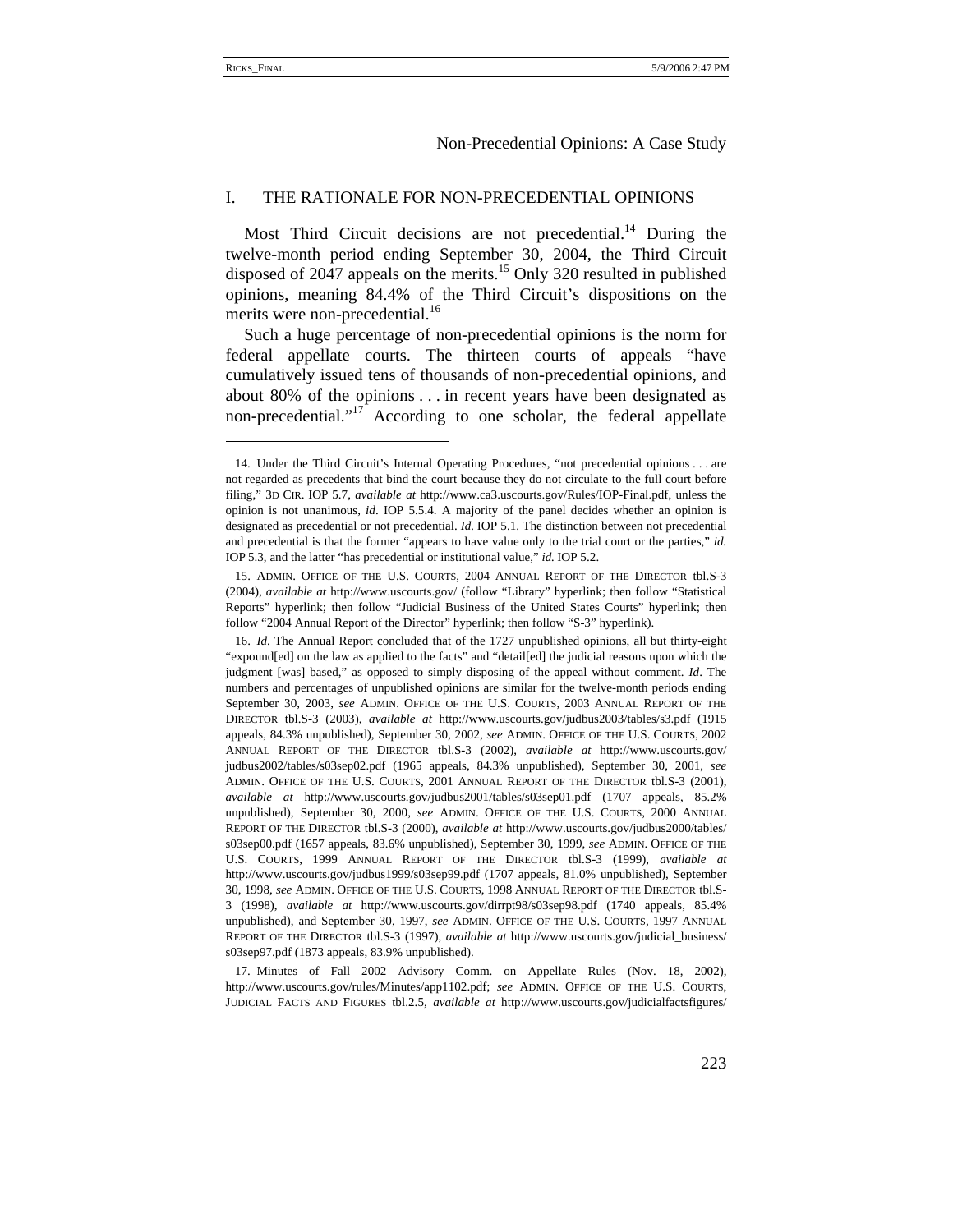Washington Law Review Vol. 81:217, 2006

courts began issuing non-precedential opinions about thirty years ago to manage increasing caseloads, $18$  but "what began as an experiment has become the dominant mode of case disposition for the federal appellate courts."19

The practice of non-precedential decision-making assumes that federal appellate opinions serve two main functions—dispute-settling and lawmaking—and that only the latter should be precedential.<sup>20</sup> Federal court scholars William Reynolds and William Richman succinctly explained the underlying theory: "Law making opinions announce new law, apply settled law to new facts, or include important discussion or criticism of settled rules. Dispute-settling opinions apply uncontroversial rules of law to ordinary cases and have no value to the public." $^{21}$ 

Judicial efficiency is the most commonly cited rationale for nonprecedential opinions. $^{22}$  The late Eighth Circuit Judge Richard S. Arnold, the author of *Anastasoff*, was pragmatic about why the practice,

19. Sloan, *supra* note 18, at 719.

20. Lauren K. Robel, *Caseload and Judging: Judicial Adaptations to Caseload*, 1990 BYU L. REV. 3, 50.

contents.html (follow "Type of Opinion or Order Filed in Cases Terminated on the Merits After Oral Hearing or Submissions on the Briefs") (last visited Apr. 28, 2006) (showing that for all U.S. Courts of Appeals, excluding Federal Circuit, the percent of unpublished opinions during 2000–05 ranges from a low of 79.8% in 2000 to a high of 81.6% in 2005); Lauren Robel, *The Practice of Precedent:* Anastasoff*, Noncitation Rules, and the Meaning of Precedent in an Interpretive Community*, 35 IND. L. REV. 399, 402 (2002) (noting that publication rate varies among circuits but is 23% overall).

<sup>18.</sup> Amy E. Sloan, *A Government of Laws and Not Men: Prohibiting Non-Precedential Opinions by Statute or Procedural Rule*, 79 IND. L.J. 711, 717 (2004) ("The modern history of the nonprecedential opinion beg[an] in 1964, when the Judicial Conference of the United States passed a resolution [providing that federal courts] authorize the publication of only those opinions which are of general precedential value." (internal quotation marks and citation omitted)). By 1974, each of the federal circuits had adopted a non-publication rule. *Id.* at 718. A detailed history of the nonprecedential opinion can be found in William L. Reynolds & William M. Richman, *The Non-Precedential Precedent—Limited Publication and No-Citation Rules in the United States Courts of Appeals*, 78 COLUM. L. REV. 1167, 1168–72 (1978).

<sup>21.</sup> William L. Reynolds & William M. Richman, *Limited Publication in the Fourth and Sixth Circuits*, 1979 DUKE L.J. 807, 808 (1979); *see* Reynolds & Richman, *supra* note 18, at 1182–83; William M. Richman & William L. Reynolds, *Appellate Justice Bureaucracy and Scholarship*, 21 U. MICH. J.L. REFORM 623, 632–33 (1988).

<sup>22.</sup> *E.g.*, William L. Reynolds & William M. Richman, *Studying Deck Chairs on the Titanic*, 81 CORNELL L. REV. 1290, 1293 (1996); Richman & Reynolds, *supra* note 21, at 623–24 (noting that circuit courts adopted these strategies to deal with the "staggering increase in the[ir] work"); Robel, *supra* note 20 ("Limited publication is a response to caseload; its rationale derives in part from the hope that significant amounts of time can be saved by not preparing opinions for publication, but simply preparing a statement suitable for the parties that explains the results of the appeal.").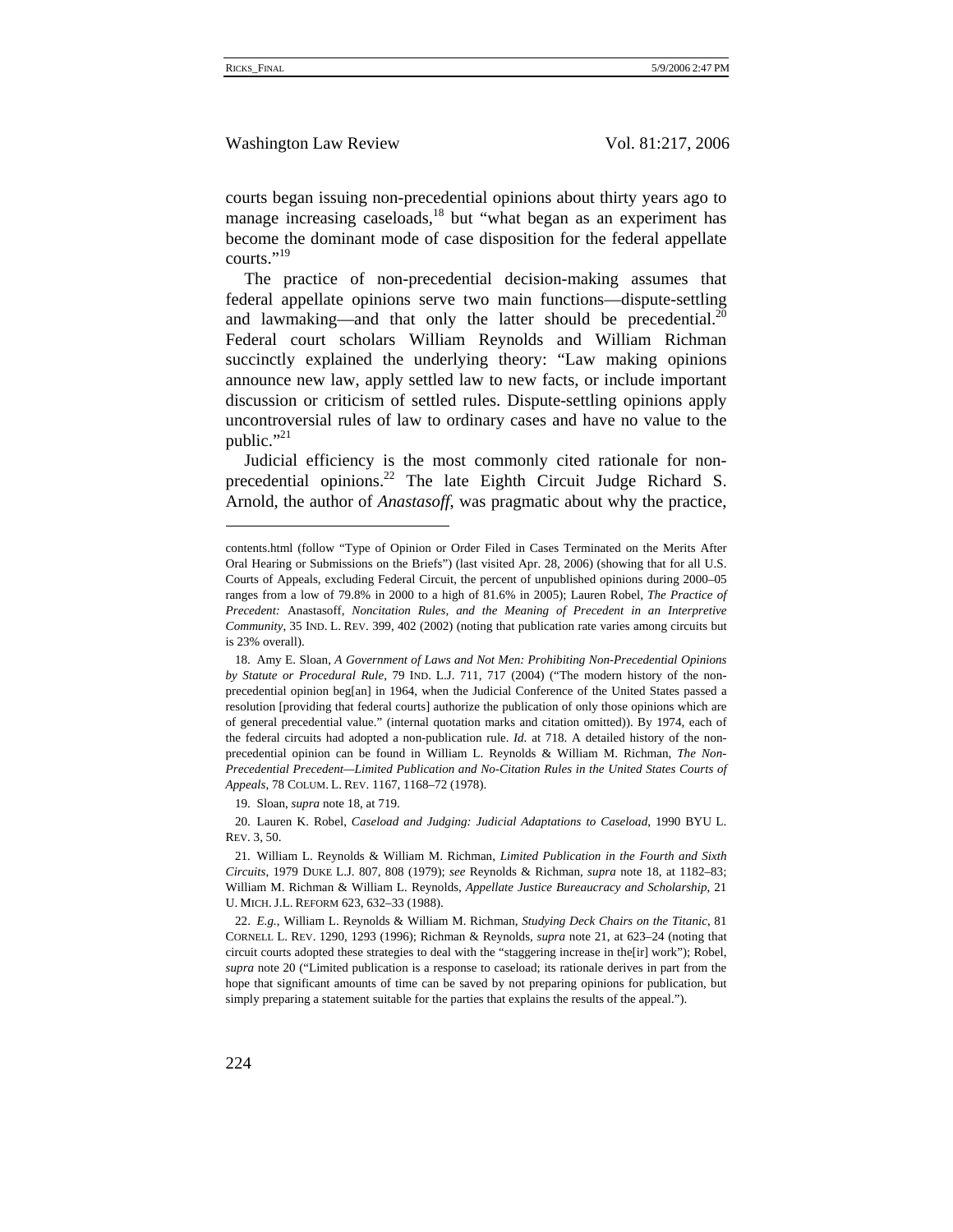which he considered unconstitutional, nevertheless took hold: "The answer lies in one word, the same word that describes the most serious problem facing all our courts today: volume."<sup>23</sup> Judge Arnold explained that federal courts have adopted a variety of administrative strategies to cope with increasing volume, "including more staff, with centrally located staff attorneys; a smaller proportion of cases argued orally; less time allotted to those cases that are argued; decisions by one-line order or brief memorandum; and, of course, unpublished opinions."<sup>24</sup> As federal court scholar Lauren Robel rightly observes, the federal judges' varied and creative administrative remedies for the overwhelming workload are themselves "testimony to [the judges'] dedication."<sup>25</sup>

Preparing an opinion for publication costs appellate judges time. Since non-precedential opinions are intended for use only by the parties and the decision-maker whose opinion is under review, the appellate panel can devote less time to eliminating potential ambiguity and to explaining all arguments.<sup>26</sup> Yet, as one scholar points out, declining to issue a precedential opinion does not eliminate the costs of researching and reaching a reasoned decision, but is instead intended "to minimize additional special production costs associated with publication . . . [such as] shor[ing] it up with citations to authority at every turn, and ... anticipat[ing] in writing possible criticisms of the opinion." Judge Alex Kozinski of the Ninth Circuit, a vociferous opponent of permitting citation of non-precedential opinions, argues that the volume

<sup>23.</sup> Richard S. Arnold, *Unpublished Opinions: A Comment*, 1 J. APP. PRAC. & PROCESS 219, 221 (1999).

<sup>24.</sup> *Id*. at 222.

<sup>25.</sup> Robel, *supra* note 20, at 6; *see also id.* at 38 (reporting that 81% of federal appellate judges surveyed reported workload is "overwhelming" or "heavy").

<sup>26.</sup> *See* Robel, *supra* note 20; Robel, *supra* note 17, at 403; *see also* Reynolds & Richman, *supra*  note 18, at 1183–84; Richman & Reynolds, *supra* note 21, at 633 (a non-precedential opinion "need not contain a detailed recitation of the facts, a discussion of every legal issue raised by the parties, or a scholarly review of the governing legal principles and authorities"); Howard Slavitt, *Selling the Integrity of the System of Precedent: Selective Publication, Depublication, and Vacatur*, 30 HARV. C.R.-C.L. L. REV. 109, 123–24 (1995).

<sup>27.</sup> Lauren K. Robel, *The Myth of the Disposable Opinion: Unpublished Opinions and Government Litigants in the United States Courts of Appeals*, 87 MICH. L. REV. 940, 942 (1989); *see* Reynolds & Richman, *supra* note 18, at 1190–91; Robel, *supra* note 20, at 51; Slavitt, *supra* note 26 (summarizing the efficiency rationale as "judges do not have enough time and resources to analyze, research, and write each opinion to the extent necessary for it to become part of the system of published law"). *But see* Boyce F. Martin, Jr., *In Defense of Unpublished Opinions*, 60 OHIO ST. L.J. 177, 190 (1999) (explaining that, as sitting Sixth Circuit Chief Judge, he spends less than half as much time researching a typical unpublished opinion as a published opinion because legal questions addressed in unpublished opinions tend to be straightforward and easily answered).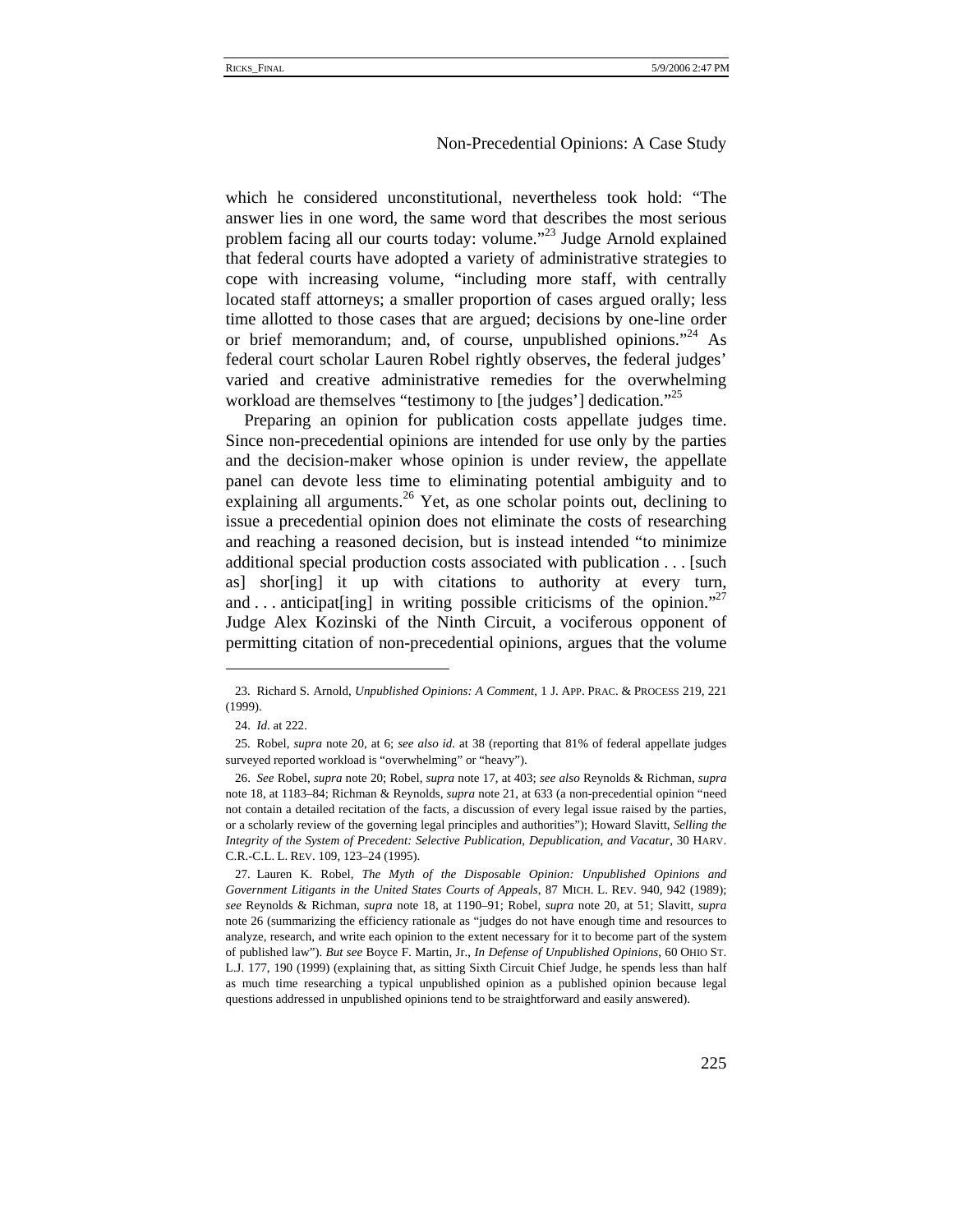of cases in that circuit affords the court time to do no more than ensure that a law clerk's or staff attorney's draft reaches the right result and adequately explains it to the parties.<sup>28</sup>

Non-precedential opinions often omit a detailed explanation of the facts because their target audience is assumed to know the facts. $29$  Nonprecedential opinions "typically are shorter . . . than published decisions, and sometimes are written with less care and detail precisely because they are solely for the use of the original parties to the lawsuit."<sup>30</sup> In the Third Circuit, however, this is not necessarily true. According to former Chief Judge Edward R. Becker:

Most are not cursory; in fact they average over seven pages. . . . [T]hey uniformly set forth the ratio decidendi of the decision. These opinions are prepared in chambers under the close supervision of the judge. They are usually drafted by clerks but, to repeat, carefully reviewed and edited by Judges. In my chambers they are written by me  $\dots$ <sup>31</sup>

Efficiently disposing of large appellate dockets is not the sole justification for non-precedential opinions. By designating certain decisions as non-precedential, federal appellate courts may devote more resources to producing better precedential opinions.<sup>32</sup> Sixth Circuit Judge Boyce F. Martin, Jr., defends the practice as "a way to pan for judicial gold while throwing the less influential opinions back in the stream,"<sup>33</sup> "without adding to the clutter, and sometimes confusion, of our multitudinous array of published decisions."34 The Third Circuit's

<sup>28.</sup> Alex Kozinski, *In Opposition to Proposed Federal Rule of Appellate Procedure 32.1*, 51 FED. LAW. 36, 38 (June 2004) ("[Many non-precedential dispositions are] drafted by the court's central staff and presented to a panel of three judges in camera, with an average of five or 10 minutes devoted to each case. During a two- or three-day monthly session, a panel of three judges may issue 100 to 150 such rulings."); *id*. (arguing that "the process of anticipating how the language . . . will be read by future litigants and courts, and how small variations in wording might be imbued with meanings never intended—takes exponentially more time and must be reserved, given our caseload, to the cases we designate for publication"); *see also* Alex Kozinski & Stephen Reinhardt, *Please Don't Cite This!*, CAL. LAW. 43, 43–44 (June 2000); Richman & Reynolds, *supra* note 21, at 633– 34 (explaining that courts have limited the citation of non-precedential opinions in order to realize time savings "without worrying that a careless word might later come back to haunt the court").

<sup>29.</sup> Reynolds & Richman, *supra* note 18, at 1183; Slavitt, *supra* note 26.

<sup>30.</sup> Rex R. Perschbacher & Debra Lyn Bassett, *The End of Law*, 84 B.U. L. REV. 1, 46 (2004).

<sup>31.</sup> Becker, *supra* note 7, at 2 (emphasis in original).

<sup>32.</sup> Velamoor, *supra* note 5, at 563.

<sup>33.</sup> Martin, *supra* note 27, at 178.

<sup>34.</sup> *Id*. at 197; *see also id*. at 191 (noting that the practice is useful to prevent against "truly meritorious cases [being] lost in a flood of opinions on minor issues").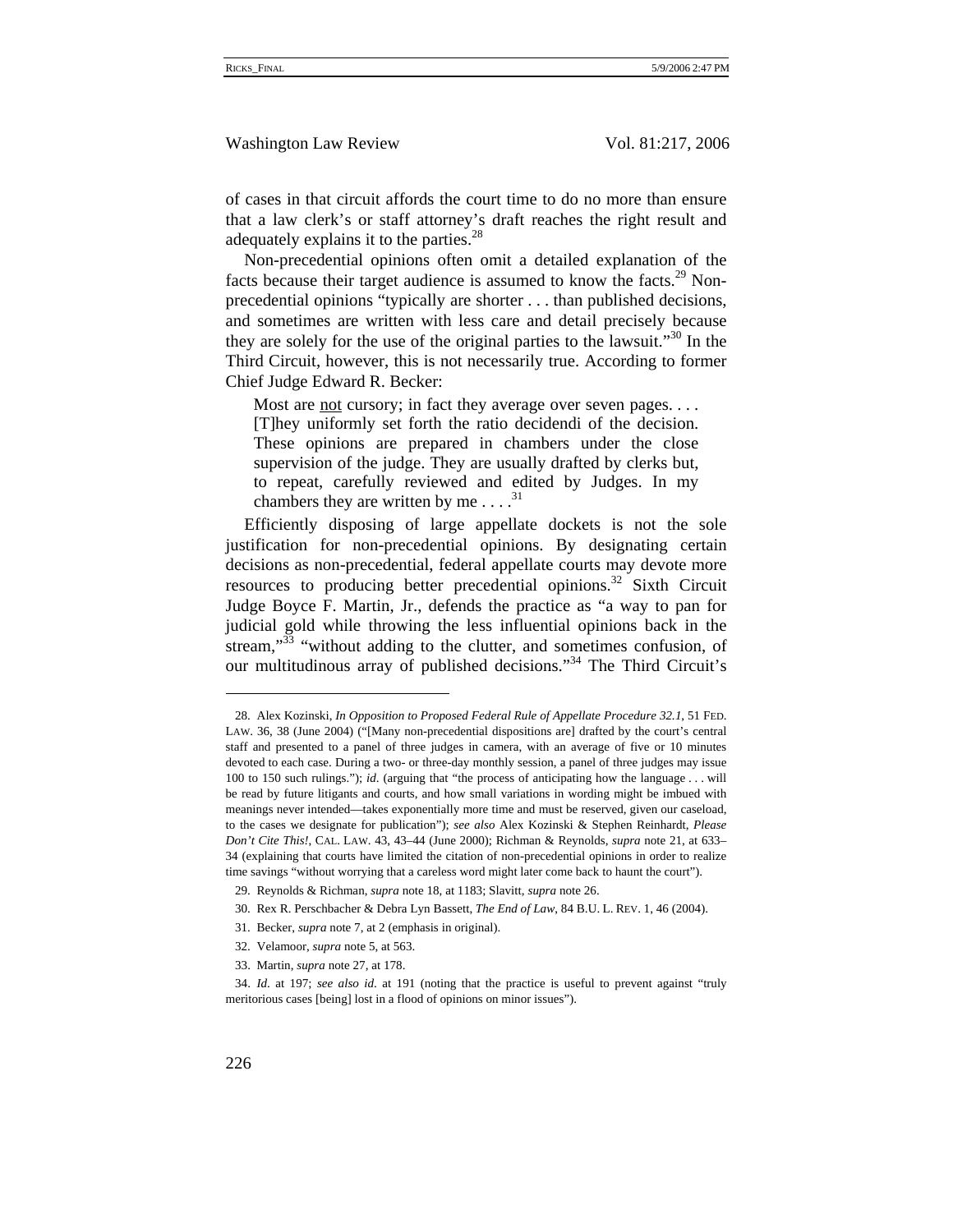### Non-Precedential Opinions: A Case Study

internal rules suggest a similar rationale.<sup>35</sup> These rules assume that the authoring panel will be able to predict before writing an opinion which decisions will have no value except to the parties and the trial court, and anticipates non-precedential opinions even where the panel reverses or is itself divided. 36

Even if the Third Circuit could produce timely precedential decisions for the roughly two thousand appeals it disposes of annually,  $37$  doing so would not be optimal for judges or litigants.<sup>38</sup> Not only would such a volume of published opinions overtax the resources of the court, but the published opinions likely would be repetitive. While not as significant a concern in the age of online research, universal publication would involve expensive sifting to locate cases that fleshed out the governing doctrine itself or as it applied to a new set of facts,  $39$  and the time and expense of cite-checking would increase.<sup>40</sup> However, while the

<sup>35.</sup> Third Circuit Internal Operating Procedure 5.3, "Not Precedential Opinions," provides in relevant part that an opinion "that appears to have value only to the trial court or the parties is designated as not precedential and is not printed as a slip opinion but, unless otherwise provided by the court, it is posted on the court's internet website." 3D CIR. IOP 5.3, *available at* http://www.ca3.uscourts.gov/Rules/IOP-Final.pdf. Former Internal Operating Procedure 5.3 was substantially the same but did not provide for online publication of the non-precedential decisions. *See* 3D CIR. IOP 5.3 (superseded 2002) (on file with author).

<sup>36. 3</sup>D CIR. IOP 5.3, *available at* http://www.ca3.uscourts.gov/Rules/IOP-Final.pdf (providing for the issuance of not precedential opinions "without regard to whether the panel's decision is unanimous and without regard to whether the panel affirms, reverses, or grants other relief").

<sup>37.</sup> *See supra* note 16 and accompanying text.

<sup>38.</sup> *See* 3D CIR. IOP 5.5.3(a), *available at* http://www.ca3.uscourts.gov/Rules/IOP-Final.pdf ("aspirational goal" is circulation of a draft opinion within sixty days after assignment or after close of any supplemental briefing).

<sup>39.</sup> *See* Reynolds & Richman, *supra* note 18, at 1184 (arguing that the costs of opinion publication for lawyers include extra research time); Robel, *supra* note 27 (arguing that publication increase would increase the cost of maintaining libraries); Slavitt, *supra* note 26, at 124–25 (noting that the indirect benefits of non-precedential opinions include saving judges and litigants the effort of sifting through needless repetitive decisions); Velamoor, *supra* note 5, at 563; *cf*. Lawrence J. Fox, *Those Unpublished Opinions: An Appropriate Expedience or an Abdication of Responsibility?*, 32 HOFSTRA L. REV. 1215, 1220 (2004); Kirt Shuldberg, *Digital Influence: Technology and Unpublished Opinions in the Federal Courts of Appeals*, 85 CAL. L. REV. 541, 559–61 (1997); Memorandum from Stephen R. Barnett, Elizabeth Josselyn Boalt Professor of Law, Emeritus, to Samuel A. Alito, Jr., U.S. Court of Appeals for the Third Circuit 17–18 (Feb. 17, 2004), *available at* http://www.nonpublication.com/barnettresponse321.pdf (arguing that any increase in research time would be small because computer research hones in on relevant cases and few additional cases would be retrieved).

<sup>40.</sup> One justification is less convincing: While non-precedential decisions permit the court to allow issues to "percolate," Danny J. Boggs & Brian P. Brooks, *Unpublished Opinions & the Nature of Precedent*, 4 GREEN BAG 17, 24 n.28 (2000), that practice confers on circuit court panels the discretionary docket power of the en banc or Supreme Court. William M. Richman & William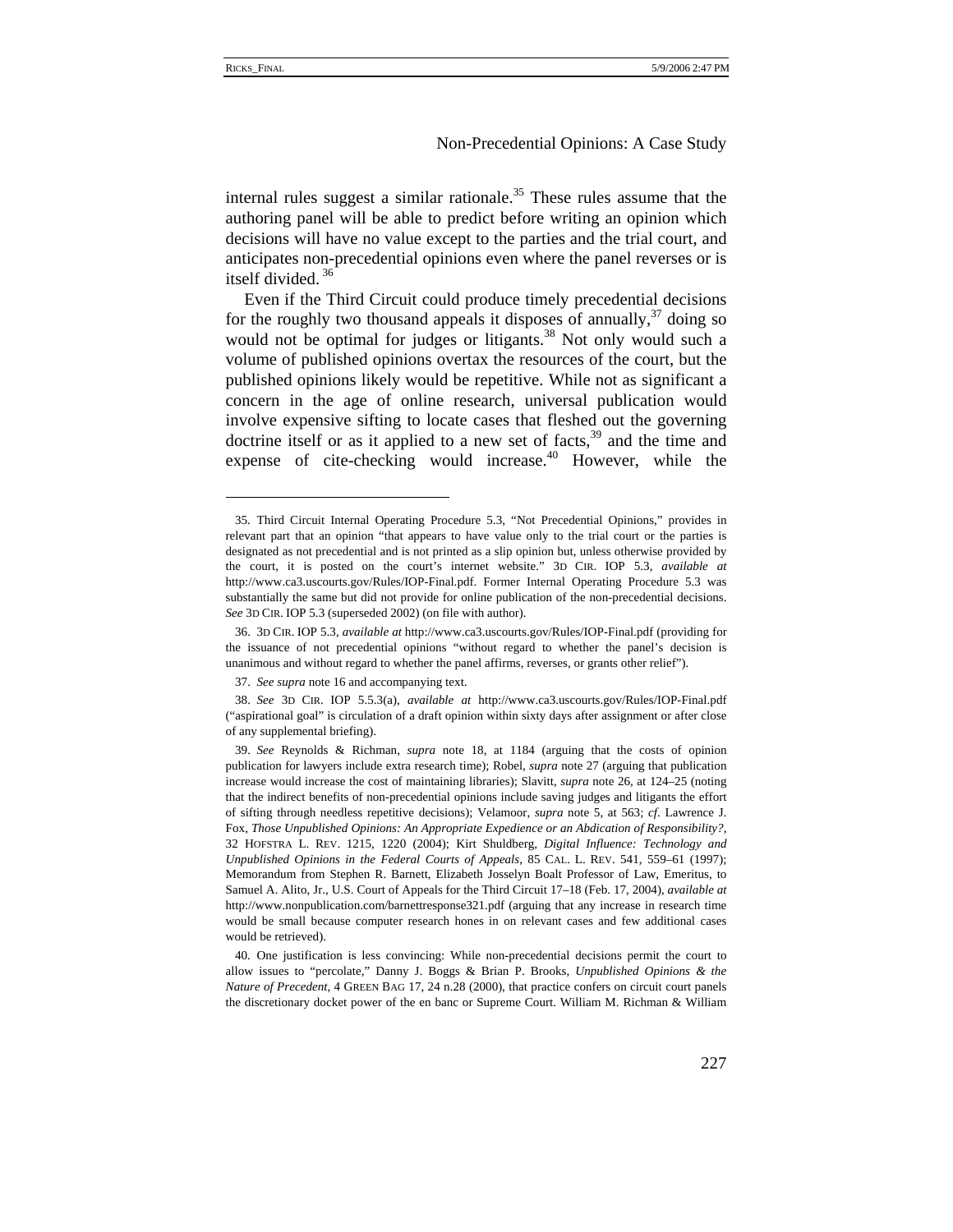justifications for non-precedential opinions are easy to grasp, their proliferation also carries specific risks.

# II. THE RISKS OF GENERATING NON-PRECEDENTIAL **OPINIONS**

Appellate court production of a body of non-precedential opinions that are not binding on either subsequent appellate panels or on the district courts, a "twilight zone of written-but-unpublished work,"<sup>41</sup> creates a number of risks for courts and litigants, including: doctrinal shifts from precedential decisions; uncertainty about the persuasive value of non-binding decisions issued by the hierarchically superior court; mistaken predictions of an opinion's future usefulness; and unpredictability of judicial outcomes. There is a consequent risk of litigant uncertainty about settlement value and litigation strategy, including the initial decision to sue.

#### *A. Doctrinal Anomalies and Applications of Settled Law to New Facts*

Adherence to precedent is a principal tool in ensuring that judicial decision-making is predictable, uniform, rule-based, and fair to similarly situated litigants. $42$  Non-precedential resolution does not affect a judgment's preclusive effect or alter the resolution of the parties' dispute, and therefore serves the judicial goal of resolving private disputes. But non-precedential dispositions have the potential to conflict with the lawmaking function of judicial decision-making, either if they diverge from the binding doctrine in precedential decisions,  $43$  or if they flesh out the meaning of a settled legal rule by applying it to a new scenario.<sup>44</sup> The risk of doctrinal divergence in non-precedential opinions underlies the specific publication criteria of the Sixth Circuit, which, for example, favors publication when the opinion establishes a new rule of

L. Reynolds, *Elitism, Expediency, and the New Certiorari: Requiem for the Learned Hand Tradition*, 81 CORNELL L. REV. 273, 283 (1996).

<sup>41.</sup> Robel, *supra* note 27, at 943.

<sup>42.</sup> *See, e.g.*, Frederick Schauer, *Precedent*, 39 STAN. L. REV. 571, 595–602 (1987).

<sup>43.</sup> *See* Sara Hoffman Jurand, *Proposed Rule on Citing 'Unpublished' Opinions Takes First Step*, TRIAL, June 2004, at 70, 72 (not publishing decisions "'increases the risk of inconsistent decisionmaking, creates a perception that courts engage in results-oriented decision-making, and distorts and impedes the development of the law'" (quoting Richard Frankel of Trial Lawyers for Public Justice)); Reynolds & Richman, *supra* note 18, at 1192–94.

<sup>44.</sup> *See infra* notes 46–48 and accompanying text.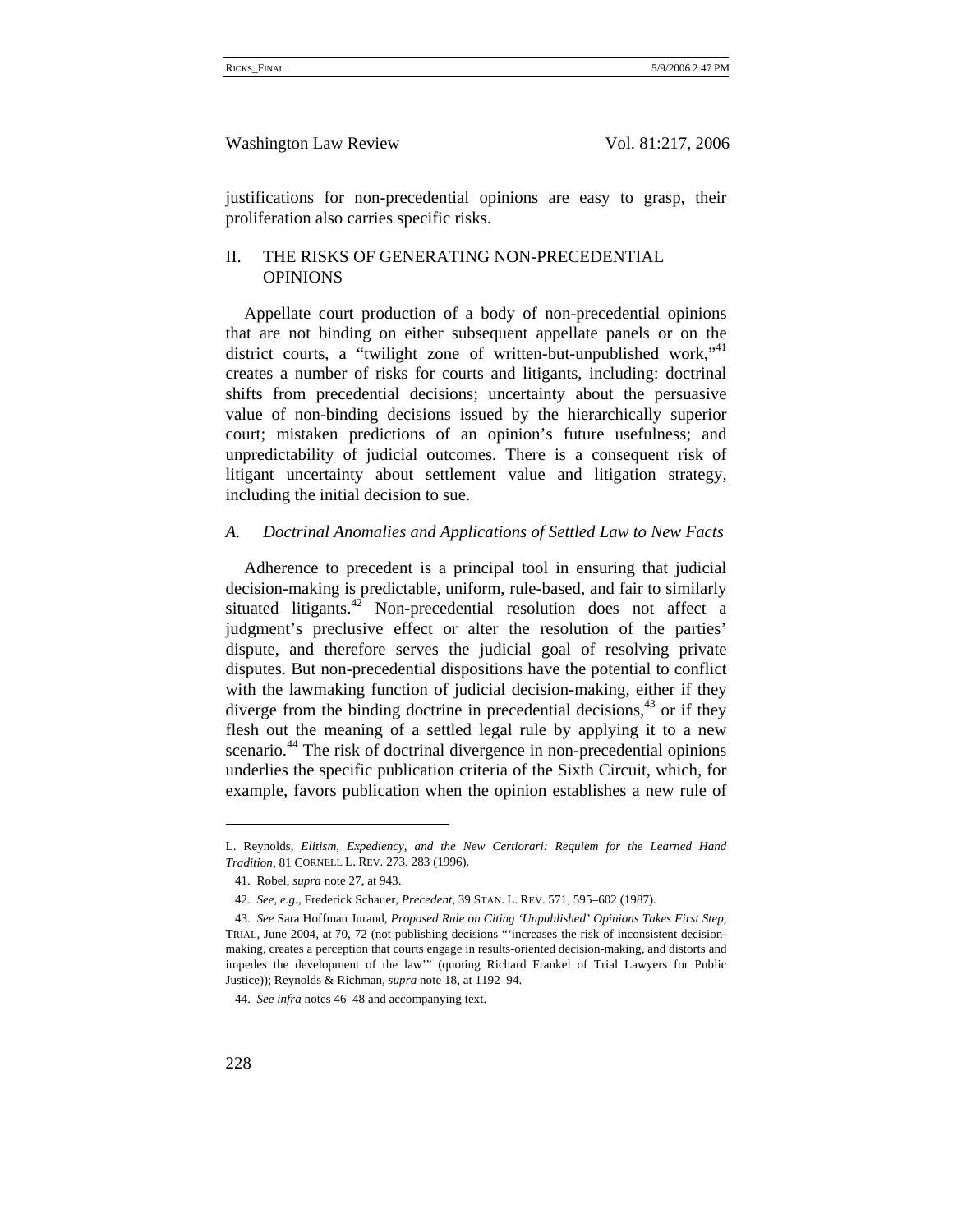## Non-Precedential Opinions: A Case Study

law, alters or modifies an existing rule of law, applies an established rule to a novel fact situation, or creates or resolves a conflict of authority.<sup>45</sup>

Further, the assumption that dispute-settling opinions have no value to the public may underestimate the value for future litigants and district courts of examples of settled rules applied to diverse factual scenarios.<sup>46</sup> Professors Reynolds and Richman explain: "First, the weight of precedent on a point of law hardens it, making it more difficult to overturn. . . . Second, later cases help flesh out a precedent . . . [and] fleshing out by application of principle to different facts is vital to common-law adjudication."47 The second point deserves special emphasis. For example, as another scholar argues: "In areas of law where factual settings are diverse—due care, bad faith, unconscionability, reasonableness, duress, and proximate cause—which is perhaps the bulk of law, the true content of law is known not by the verbal rule formulations but by the application of those verbal formulations."48

The Third Circuit has a single criterion for determining whether its opinions will be precedential or non-precedential: if the majority of a panel predicts the decision will be valuable to others beyond the parties and the trial court, then the decision is precedential.<sup>49</sup> This approach

<sup>45. 6</sup>TH CIR. R. 206, *available at* http://pacer.ca6.uscourts.gov/rules/frame.htm. Many of the circuit rules that provide specific criteria for publication appear based on the model guidelines for opinion publication published by the Federal Judicial Center in the mid-1970s. *See* William L. Reynolds & William M. Richman, *An Evaluation of Limited Publication in the United States Courts of Appeals: The Price of Reform*, 48 U. CHI. L. REV. 573, 578 (1981).

<sup>46.</sup> *See* Fox, *supra* note 39, at 1226 (stating that opinions that follow a new rule can be as important to the development of law as the original opinion); Perschbacher & Bassett, *supra* note 30, at 45–46; Reynolds & Richman, *supra* note 18, at 1196; Robel, *supra* note 20, at 53 (study of government litigants showed use of non-precedential decisions to make litigation decisions and write briefs); Robel, *supra* note 27, at 947 (criticizing the assumptions underlying limited publication rules in part because "the central assumption, that only lawmaking and not disputeresolving opinions give litigants useful information, is wrong because it underestimates the varieties of information that lawyers retrieve from opinions. Even if the courts select for publication only those opinions that 'make law,' unpublished opinions contain useful information because opinions tell lawyers more than simply 'what the law is.'"); Robel, *supra* note 17, at 405–07 (finding evidence that attorneys read non-precedential opinions for reasoning that might be persuasive in the future); Slavitt, *supra* note 26, at 126.

<sup>47.</sup> Reynolds & Richman, *supra* note 18, at 1190; *see also id.* at 1176.

<sup>48.</sup> Richard B. Cappalli, *The Common Law's Case Against Non-Precedential Opinions*, 76 S. CAL. L. REV. 755, 768–69 (2003).

<sup>49. 3</sup>D CIR. IOP 5.1, 5.3, *available at* http://www.ca3.uscourts.gov/Rules/IOP-Final.pdf; *supra* note 35.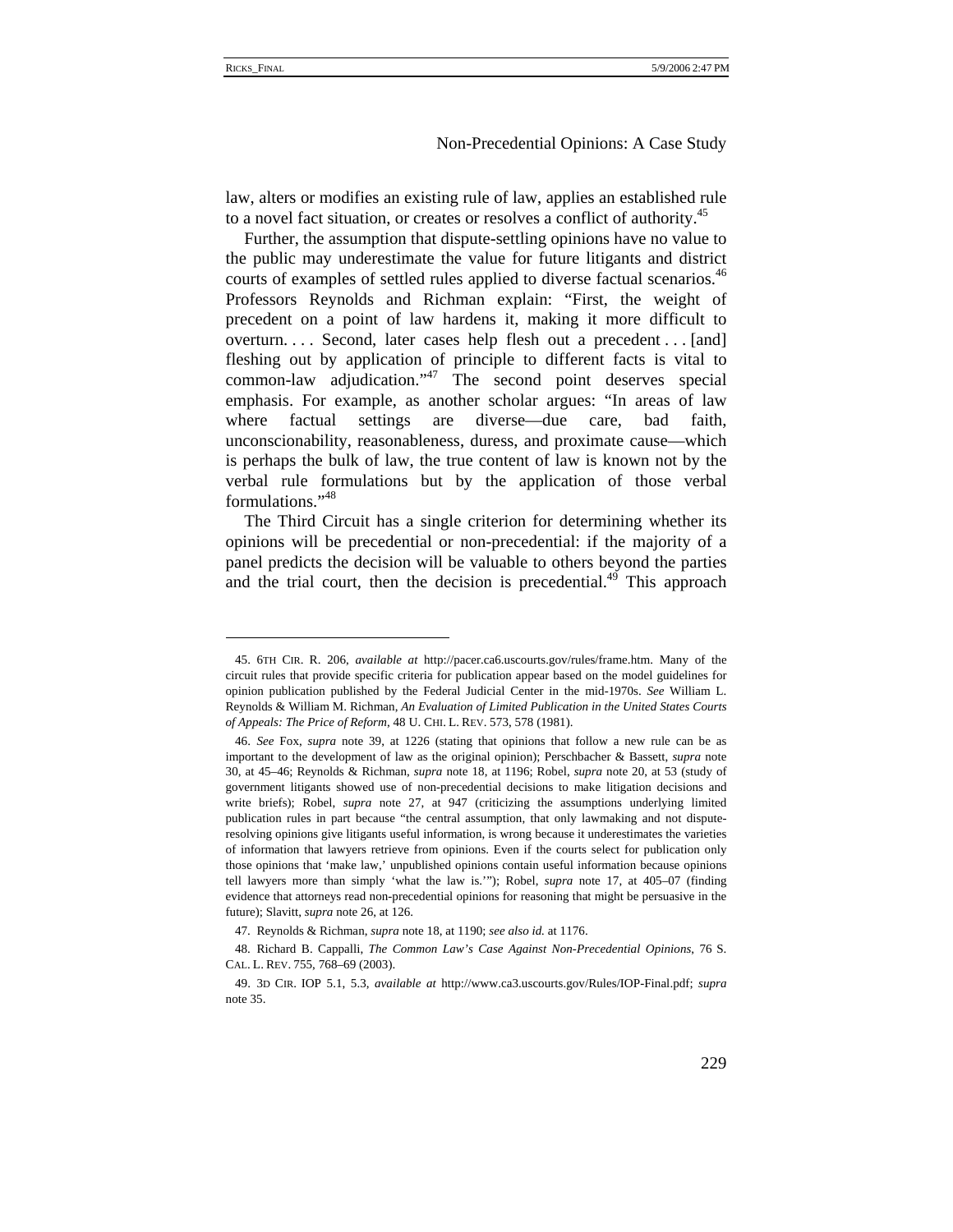risks erroneous predications by the authoring panel.<sup>50</sup> As Professors Reynolds and Richman hypothesize, "existence of inconsistency between unpublished opinions and published law and among unpublished opinions . . . constitutes evidence that judges cannot, at the time of writing, correctly distinguish between lawmaking and disputesettling opinions."<sup>51</sup> More subtle is the risk that a court may overlook an opportunity to create or modify precedent in an area that needs it because "an early decision that a case does not warrant a published precedential opinion may be self-fulfilling."<sup>52</sup>

Judicial production of mostly non-precedential opinions is more efficient *for litigants* only if the non-precedential opinions are redundant articulations of routine legal principles applied to routine facts.<sup>53</sup> The appellate court efficiency rationale for non-precedential decisions does not accurately account for the reality confronted by litigants if the nonprecedential decisions (1) are doctrinally inconsistent with binding precedent, or (2) apply law to a novel set of facts that gives new meaning to the legal test. Similarly, the efficiency rationale for judicial production of mostly non-precedential opinions is undercut for appellate courts—or district courts—if inconsistencies between the precedential and non-precedential decisions encourage more litigation or discourage settlement. Because "[l]awyers use precedent to evaluate how courts apply the law across a range of cases as much as to identify what a precise rule of law is," one cost of the time-saving device of nonprecedential decision-making "is that it leaves the law unclear and may ultimately lead to more litigation to clarify the law."<sup>54</sup> The efficiency justification would be undercut if, for example, litigants make wrong

<sup>50.</sup> *See* Reynolds & Richman, *supra* note 18, at 1201 ("Even the best-intentioned and hardestworking court can make a mistake."); Robel, *supra* note 17, at 403 (noting that 30% of federal appellate judges believed they "sometimes" had to forgo writing opinions for publication in cases in which they "should be written"); Slavitt, *supra* note 26, at 125 ("[J]udges may not accurately determine the value of decisions before writing them because writing tests the reasoning process. . . . If an opinion 'won't write,' it alerts a judge that the rationale, the outcome, or both, are wrong."). *But see* Martin, *supra* note 27, at 192 (arguing that the publication decision is "almost invariably an easy call to make" and judges "seldom make mistakes").

<sup>51.</sup> Reynolds & Richman, *supra* note 18, at 1193–94.

<sup>52.</sup> Richman & Reynolds, *supra* note 21, at 635.

<sup>53.</sup> *See infra* Part IV.

<sup>54.</sup> Slavitt, *supra* note 26, at 126; *see* Cappalli, *supra* note 48, at 770 (arguing that given the number of non-precedential legal resolutions, "[i]t is difficult to doubt that considerable numbers of issues have been unnecessarily and inefficiently relitigated in both appellate and trial courts"); *see also* Boggs & Brooks, *supra* note 40, at 20–22.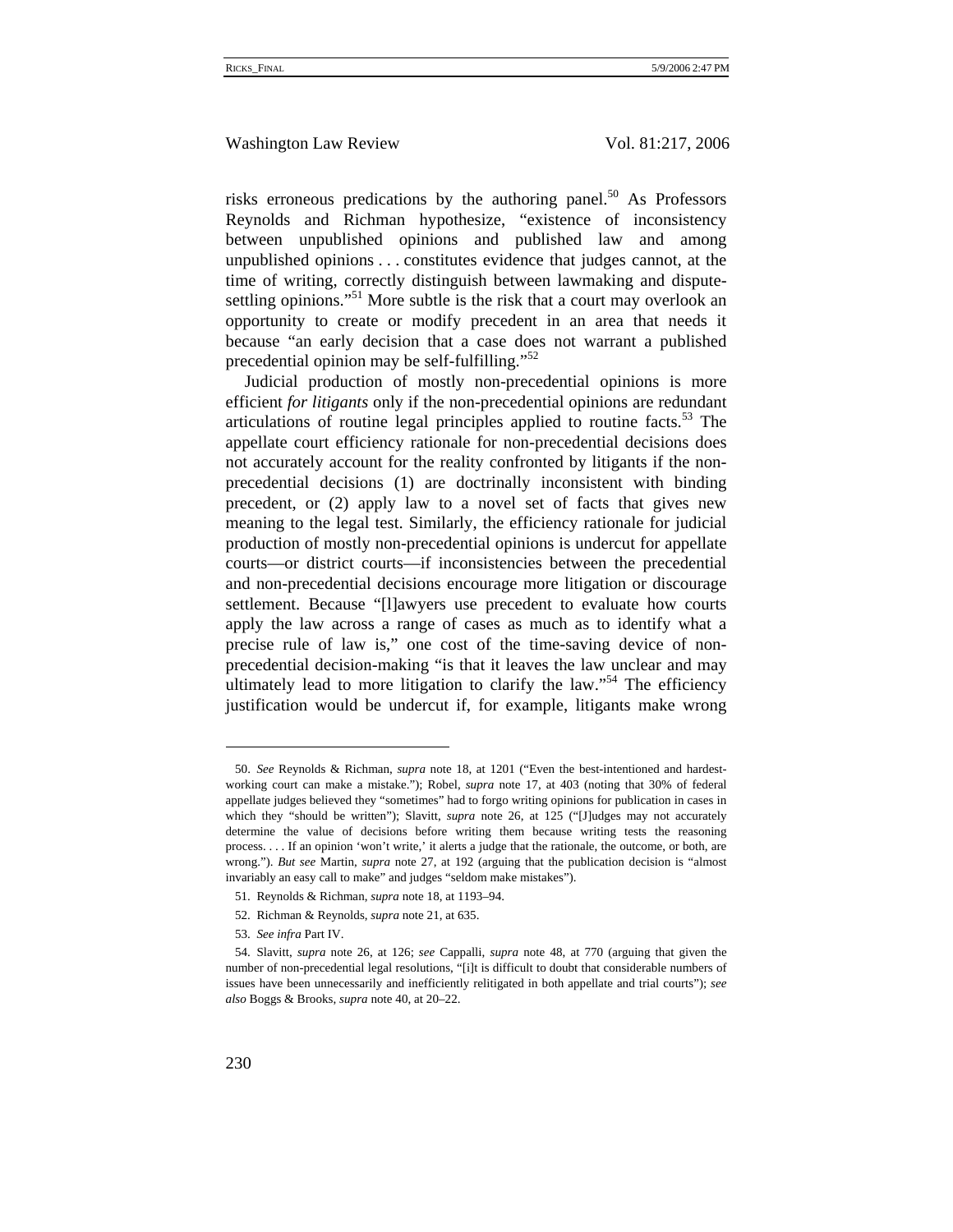choices about whether to bring or settle a suit because they wrongly predict that a court will approve a claim when non-precedential opinions make the opposite outcome more likely.<sup>55</sup>

Proponents of the efficiency rationale for judicial production of mostly non-precedential opinions concede that judges may be less rigorous in an unpublished analysis.<sup>56</sup> While some assume doctrinal uniformity,<sup>57</sup> others in favor of a blanket prohibition on litigants' citing unpublished opinions assume doctrinal inconsistencies between a circuit's precedential and non-precedential opinions.<sup>58</sup> Such proponents appear motivated by a desire to limit public attention to "actual or apparent inconsistencies" by "forc[ing] such opinions out of sight"<sup>59</sup> to avoid "increas[ing] public perception of judicial unpredictability and reflect [ing] negatively on the administration of justice."<sup>60</sup>

From the vantage of a sitting federal judge, the author of *Anastasoff*, Judge Arnold, explained the risk that the option of issuing a nonprecedential opinion may tempt federal judges to sweep doctrinal problems under the rug:

If, for example, a precedent is cited, and the other side then offers a distinction, and the judges on the panel cannot think of a good answer to the distinction, but nevertheless, for some extraneous reason, wish to reject it, they can easily do so through the device of an abbreviated, unpublished opinion, and no one will ever be the wiser. (I don't say that judges are actually doing this—only that the temptation exists.) Or if, after hearing argument, a judge in conference thinks that a certain decision should be reached, but also believes that the decision is hard to justify under the law, he or she can achieve the result,

59. *Id.*

<sup>55.</sup> *See infra* Part IV.

<sup>56.</sup> *See* Kozinski, *supra* note 28. Arguing against even permitting citation to a typical Ninth Circuit non-precedential opinion, Judge Kozinski stated that such opinions function well as letters to the litigants explaining the result, "even if every proposition of law is not stated with surgical precision. But as a citable precedent, it's a time bomb . . . ; language that is lifted from a bench memo and pasted wholesale into a disposition can provide a veritable gold mine of ambiguity and misdirection." *Id*. *See also* Martin, *supra* note 27; Robel, *supra* note 27; Slavitt, *supra* note 26.

<sup>57.</sup> Sixth Circuit Chief Judge Martin's efficiency justification of unpublished opinions is premised on the assumption of doctrinal uniformity: "Unpublished decisions tend to involve straightforward points of law—if they did not, they would be published. These types of cases . . . involve settled law and variations on the facts." Martin, *supra* note 27.

<sup>58.</sup> *See* Velamoor, *supra* note 5, at 576.

<sup>60.</sup> *Id*.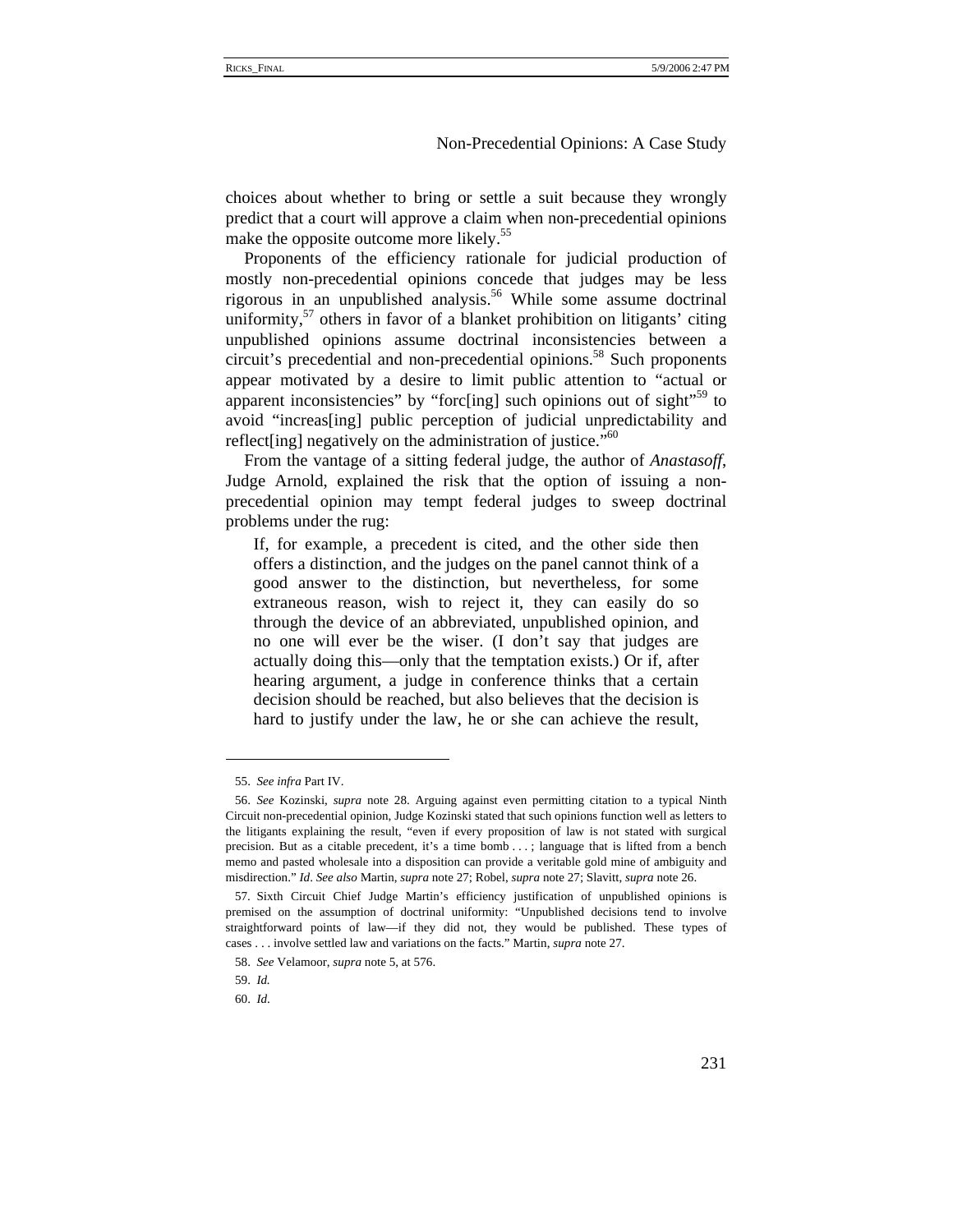assuming agreement by the other members of the panel, by deciding the case in an unpublished opinion and sweeping the difficulties under the rug....  $[A]$  system that encourages this sort of behavior, or is at least open to it, has to be subject to question in any world in which judges are human beings.<sup>61</sup>

In sum, the proliferation of non-precedential appellate opinions risks divergence from binding doctrine, non-precedential applications of settled law to new facts that flesh out the settled rule, and mistaken predictions of an opinion's lack of value to the public.

# *B. Uncertainty About How Appellate Panels and District Courts Will Treat Non-Precedential Opinions*

If the risk of producing opinions inconsistent with precedent is realized, proliferation of opinions that do not bind future appellate panels or district courts risks inconsistent treatment of the nonprecedential opinions by the courts responsible for applying the law of that circuit. Specifically, if doctrinal inconsistencies exist, there is a resulting risk of arbitrariness and unpredictability in district court decision-making. This is true where, as in the Third Circuit currently and under the proposed federal appellate rule, litigants and district courts may cite non-precedential opinions, $62$  leaving the district courts discretion to assess their persuasive value. $^{63}$ 

It is easy to see why a district court would follow a non-precedential decision. District court judges do not like to be reversed, for reasons of both professional reputation<sup>64</sup> and judicial economy. A district court

<sup>61.</sup> Arnold, *supra* note 23, at 223; *see also* Reynolds & Richman, *supra* note 18, at 1200 ("A court might also use the cloak of non-publication to avoid the task of reconciling arguably inconsistent decisions.").

<sup>62.</sup> Third Circuit rules impose no restriction on litigant and district court citation of nonprecedential authority, *see* 3D CIR. IOP 5.7, *available at* http://www.ca3.uscourts.gov/Rules/IOP-Final.pdf (circuit "by tradition does not cite to its not precedential opinions as authority"), nor does the proposed Federal Rule of Appellate Procedure 32.1(a), Memorandum from Judge Samuel A. Alito, Jr., Chair, Advisory Comm. on Appellate Rules, to Judge David F. Levi, Chair, Standing Comm. on Rules of Practice & Procedure, Report of Advisory Comm. on Appellate Rules (Oct. 7, 2005), *available at* http://www.uscourts.gov/rules/Reports/AP10-2005.pdf#page=2.

<sup>63.</sup> *See* Velamoor, *supra* note 5, at 575 (arguing for prohibition on citation of non-precedential opinions to "reduce the inter- and intra-circuit disuniformity inherent in a regime in which it is left to individual judges to decide whether unpublished opinions are legitimate sources of authority and whether the reasoning contained in any given unpublished opinion is sufficiently sound to justify reliance in a later case").

<sup>64.</sup> Reasons include: "(1) fear that their professional audience, including colleagues, practitioners, and scholars, will disrespect their legal judgments or abilities; (2) fear that a high reversal rate might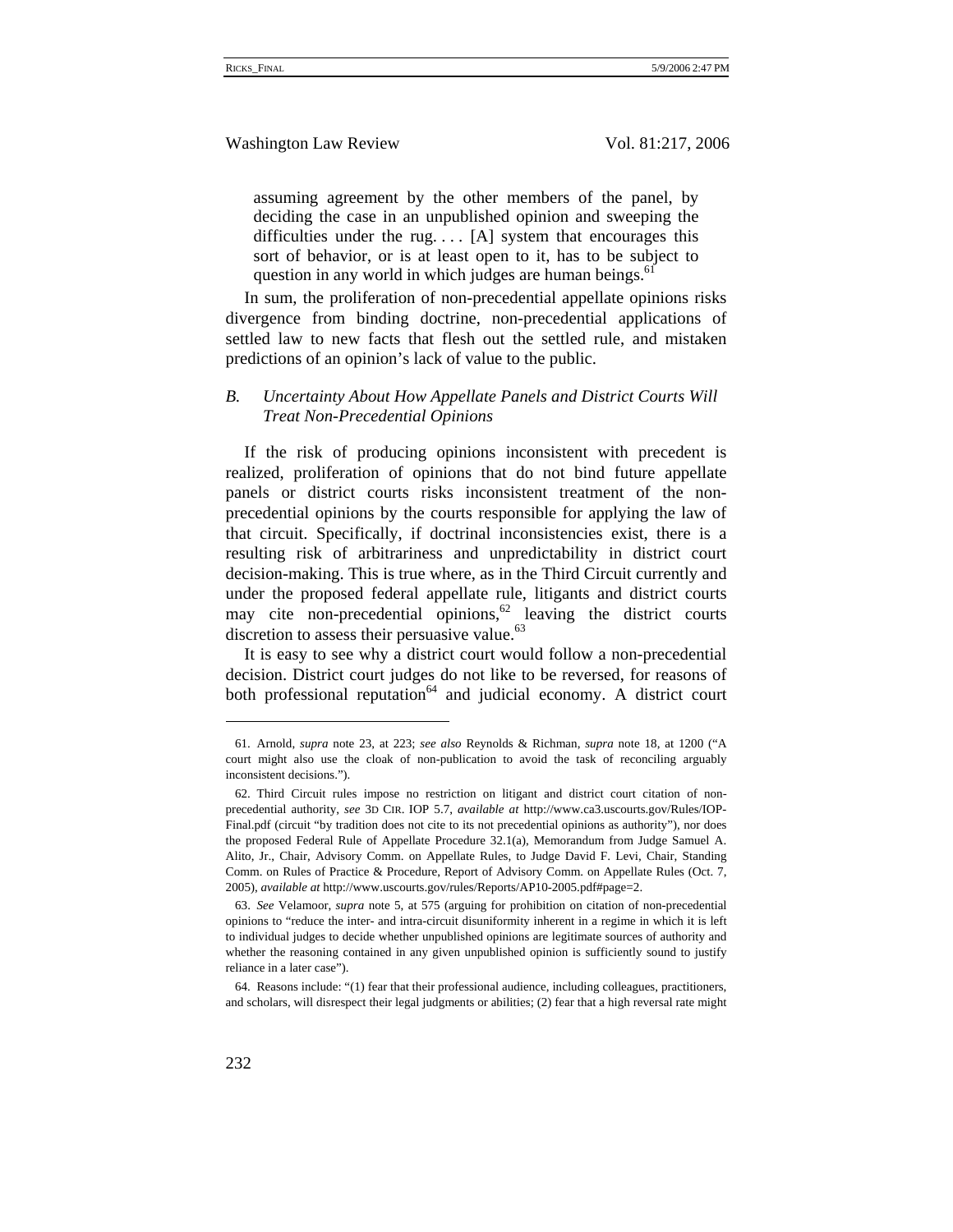judge may consider an appellate court non-precedential decision akin to dicta from the binding circuit, probative of future decision-making and hence useful in crafting a decision likely to be affirmed.<sup>65</sup> Despite the circuit's designation of an opinion as non-precedential, it exists: real litigants presented real facts to the appellate court and the court evaluated them under the binding law. Even if the circuit did not painstakingly select every word, two or three judges of the circuit signed on to the result and presumably the reasoning:<sup>66</sup> "[U]npublished opinions are still opinions—providing insights into a court's reasoning and suggesting to advocates the arguments that could win or lose a case." $67$ Although Third Circuit Judge Becker, the former Chief Judge, disputes that district court judges will mistake the meaning of "nonprecedential,"68 Judge Kozinski of the Ninth Circuit has identified the potential for district court uncertainty about the persuasive weight of non-precedential opinions as a key justification for that circuit's prohibition of citation of non-precedential opinions, since "even unpublished dispositions tend to be viewed with fear and awe, simply because they, too, appear to have been written . . . by three circuit judges."<sup>69</sup>

While easy to grasp why a district court might follow a nonprecedential opinion from the binding circuit, other possible outcomes exist. A district court might choose not to follow a non-precedential decision. Or, a district court could choose not to follow a nonprecedential opinion but feel compelled to distinguish it. Finally, a district court might refuse even to acknowledge a relevant nonprecedential opinion.

Similar uncertainty exists as to how a subsequent appellate panel will

- 67. Robel, *supra* note 27, at 943–44.
- 68. Becker, *supra* note 7, at 2.

reduce opportunities for professional recognition and advancement . . . ; and (3) the perception that reversal undercuts their de facto judicial power, both in a tangible and intangible sense." Evan H. Caminker, *Precedent and Prediction: The Forward-Looking Aspects of Inferior Court Decisionmaking*, 73 TEX. L. REV. 1, 77–78 (1994) (citations omitted); *see* Reynolds & Richman, *supra* note 18, at 1196 & n.152. In rarer instances, district court judges invite reversal. Caminker, *supra*, at 79 & n.276.

<sup>65.</sup> For an explanation of how lower federal courts supplement binding precedent with reliance on dicta, see Caminker, *supra* note 64, at 75–77.

<sup>66.</sup> *See* 3D CIR. IOP 5.3, *available at* http://www.ca3.uscourts.gov/Rules/IOP-Final.pdf.

<sup>69.</sup> Kozinski, *supra* note 28, at 37; *see id*. (dispositions bearing the names of three appellate judges are different from other persuasive sources—like Shakespearian sonnets and advertising jingles, which "are not, and cannot be mistaken for, expressions of the law of the circuit").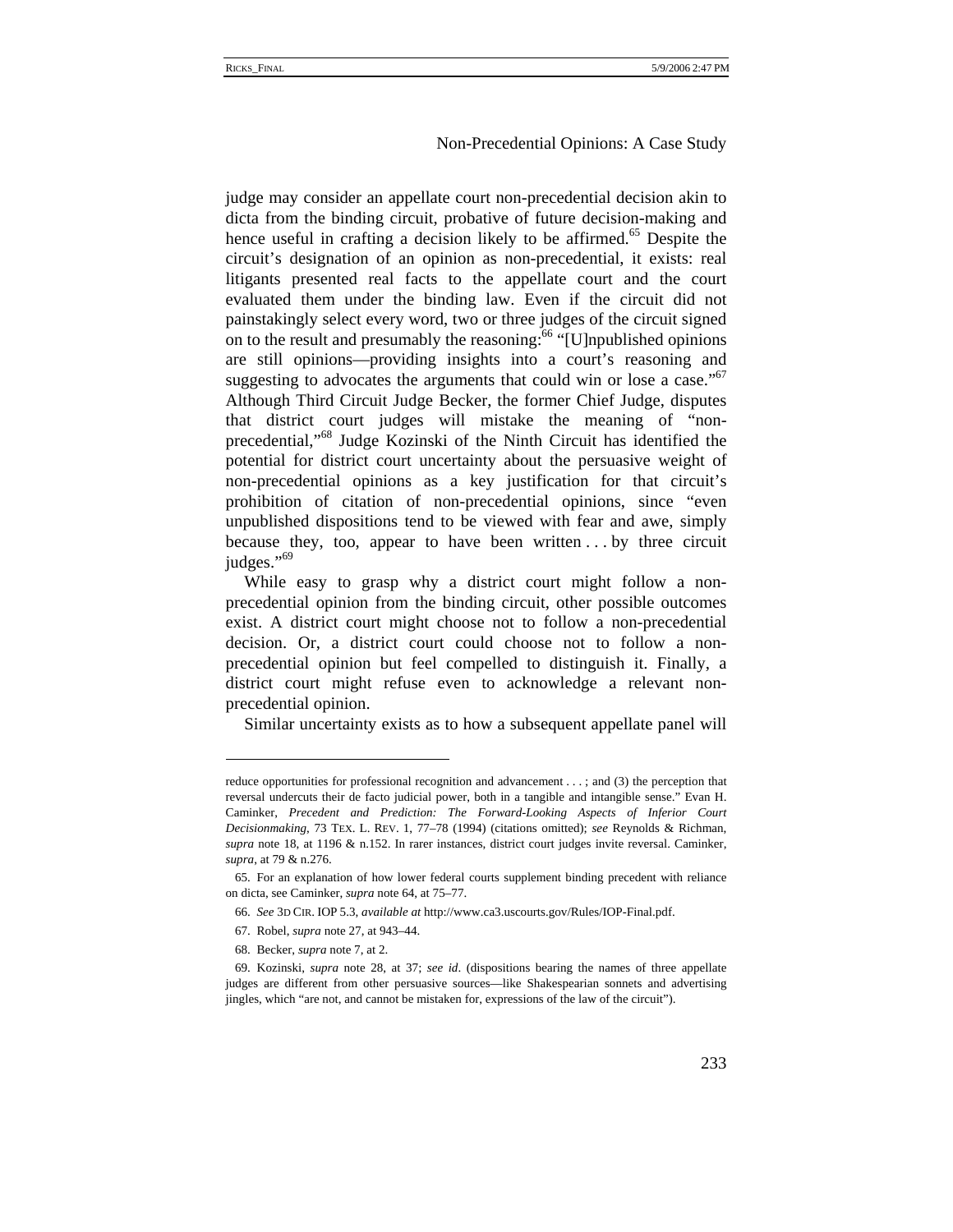assess the persuasive value of a non-precedential decision.<sup>70</sup> Inconsistent treatment of non-precedential opinions by courts purporting to apply the binding law of the circuit therefore carries the same risks, whether at the appellate or district court level. These risks include: relitigation of issues already resolved at the appellate level and different treatment of like cases, thus undermining the judicial values of uniformity, predictability, and principled decision-making.<sup>71</sup>

# *C. Uncertainty About How Litigants Will Treat Non-Precedential Opinions*

Appellate opinions that do not bind subsequent panels or district courts also risk inconsistent treatment by litigants bound by the law in that circuit. For example, a litigant has incentive to rely on a nonprecedential opinion because of the possibility that a district court<sup>72</sup> or circuit panel will follow the non-precedential reasoning.<sup>73</sup> A litigant has incentive to use non-precedential opinions not just because the facts may be similar or the reasoning persuasive but also for "the added boost of claiming that three court of appeals judges endorse that reasoning."<sup>14</sup>

If there are doctrinal inconsistencies between precedential and nonprecedential opinions, unpredictable application of non-precedential opinions by subsequent appellate panels and by district courts may breed uncertainty among attorneys as to how to advise their clients about

<sup>70.</sup> By tradition, the Third Circuit does not cite its own non-precedential opinions as authority, a key difference between the Third Circuit and district courts within the Third Circuit. 3D CIR. IOP 5.7, *available at* http://www.ca3.uscourts.gov/Rules/IOP-Final.pdf ("Such opinions are not regarded as precedents that bind the court because they do not circulate to the full court before filing."); *cf. id*. IOP 5.5.4 (stating that drafts of not precedential opinions that are not unanimous do circulate to all active judges).

<sup>71.</sup> See *infra* Part IV for a discussion of how these risks have been realized in the Third Circuit.

<sup>72.</sup> *See supra* Part II.B.

<sup>73.</sup> In the Third Circuit, the latter would be without citation. *See supra* note 70.

<sup>74.</sup> Kozinski, *supra* note 28, at 37; *see also id*. (ridiculing as naïve the Advisory Committee assertion that an opinion would be cited "for its 'persuasive value' . . . [because] the party hopes that it will influence the court as, say, a law review article might—that is, simply by virtue of the thoroughness of its research or the persuasiveness of its reasoning"). A Seventh Circuit judge articulated a litigant's reason for relying on non-precedential opinions as persuasive authority:

If the cited order is the work product of our court, if we must study the facts to see if they are distinguishable from the case presently before us, if we must either follow the precise legal formulation found in the order or explain why we are not doing so—in short, if (as is inevitable) we must treat it as a full-fledged precedential opinion of the court, then it is a fullfledged precedential opinion of the court.

Jurand, *supra* note 43 (quoting the Honorable Diane Wood, United States Court of Appeals for the Seventh Circuit).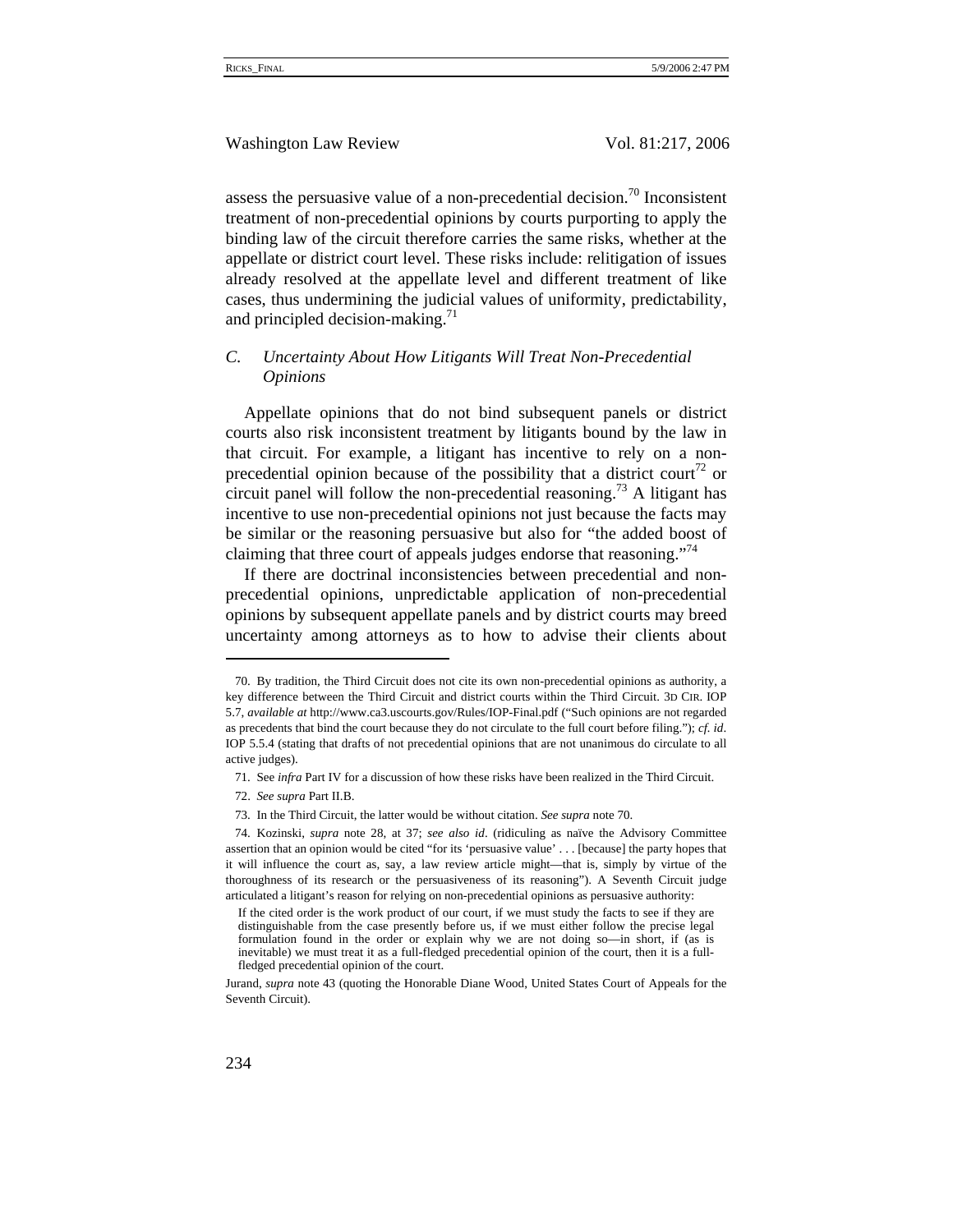bringing or settling claims. The basic theory of settlement "has long been recognized: A rational party should settle only if it can obtain at least what it would achieve by proceeding to trial and verdict, taking into account all of the economic and noneconomic costs of both settlement and trial."<sup>75</sup> A lawyer values a claim for settlement in part by predicting the likely judicial resolution of the claim,<sup>76</sup> a process impeded by doctrinal divergence between precedential and non-precedential decisions. Thus, just as one district court may be persuaded by a nonprecedential opinion and a different district court may reject any reliance on that decision, so too litigants may differently value non-precedential opinions, reducing potential for settlement.<sup>77</sup>

Specifically in the context of Third Circuit state-created danger claims, if the appellate court's non-precedential opinions interpret the doctrine more narrowly than precedent, then issuing non-precedential opinions may undermine judicial efficiency by encouraging litigation, discouraging settlement, and causing issues resolved at the appellate level to be relitigated in district courts.<sup>78</sup>

# III. THE PREVALENCE OF "UNPUBLISHED," NON-PRECEDENTIAL THIRD CIRCUIT STATE-CREATED DANGER DECISIONS

The state-created danger theory of substantive due process liability is a frequently invoked constitutional theory litigated under 42 U.S.C. § 1983. The theory is an exception to the general rule set forth by the Supreme Court in *DeShaney v. Winnebago County Department of Social Services*<sup>79</sup> that a state is not constitutionally obligated to protect its citizens from the violent acts of private persons. $80$  Under the state-

<sup>75.</sup> Peter Toll Hoffman, *Valuation of Cases for Settlement: Theory and Practice*, 1991 J. DISP. RESOL. 1, 3–4 (footnotes omitted); *see also id*. at 4 ("A plaintiff, for example, should never accept less in settlement than what it estimates it would receive in the way of a verdict at trial, discounting for the expected expenses of proceeding to trial and for any other anticipated economic, social, psychological, and legal costs. Similarly, a defendant should not pay out in settlement any more than what it expects to lose at trial, increased by the expense of trial and any other expected economic and noneconomic costs that trial would entail.").

<sup>76.</sup> *See* Becker, *supra* note 7, at 4 (lawyers want non-precedential opinions for persuasive value and evaluation for settlement).

<sup>77.</sup> *See infra* Parts IV.A.5, B.2, C.4, D.3.

<sup>78.</sup> See *infra* Part IV for a summary of how these risks have been realized.

<sup>79. 489</sup> U.S. 189 (1989).

<sup>80.</sup> *Id*. at 195.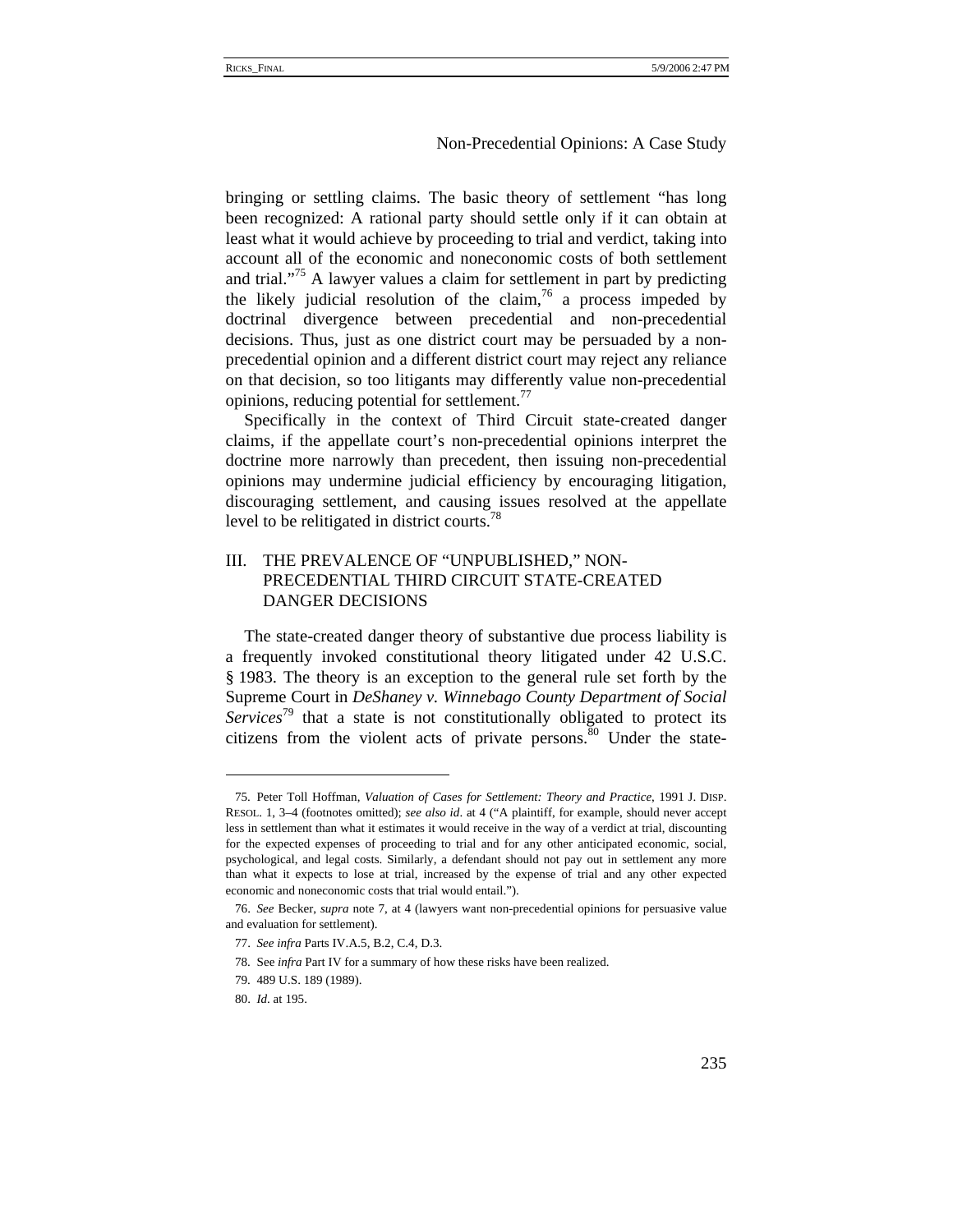created danger exception, state actors may be held liable for private violence when the state actors create the risk of the privately inflicted harm.<sup>81</sup> State-created danger claims are litigated in a wide variety of factual contexts. For example, claims may be brought against state actors such as police, public school officials, emergency medical technicians, or security guards for increasing the risk of harm suffered by a plaintiff, even though the state actors did not themselves inflict the harm.<sup>82</sup> While the Supreme Court has not directly ruled on the validity of the statecreated danger theory,<sup>83</sup> this exception to the general rule of *DeShaney* is now widely accepted by the federal courts as establishing a substantive due process claim.<sup>84</sup>

Since 1996, when the Third Circuit first adopted the state-created danger theory, $85$  district courts within the circuit have issued more than eighty state-created danger decisions.<sup>86</sup> Despite such volume in the district courts, the Third Circuit itself published only one precedential state-created danger decision in the seven-year period following its adoption of the state-created danger theory.<sup>87</sup> A single precedent in seven years does not reflect the total number of Third Circuit dispositions of state-created danger appeals between 1996 and 2003.

<sup>81.</sup> *See infra* notes 83–87; *infra* note 89 and accompanying text.

<sup>82.</sup> *See infra* notes 84–87; *infra* note 89 and accompanying text.

<sup>83.</sup> The state-created danger exception to *DeShaney*'s broad rule may become more significant since the Supreme Court's 2005 rejection of an attempt to circumvent *DeShaney* on a theory other than state-created danger. *See* Town of Castle Rock v. Gonzales, \_\_\_ U.S. \_\_\_, 125 S. Ct. 2796 (June 27, 2005).

<sup>84.</sup> *See, e.g.*, Jones v. Union County, Tenn., 296 F.3d 417, 430–31 (6th Cir. 2002); Martin v. Shawano-Gresham Sch. Dist., 295 F.3d 701, 708–12 (7th Cir. 2002); Butera v. District of Columbia, 235 F.3d 637, 649 n.10 (D.C. Cir. 2001) (canvassing circuits); *see also* McLendon v. City of Columbia, 305 F.3d 314, 330–32 (5th Cir. 2002) (canvassing circuits); *cf. id.* at 334 (Parker, J., dissenting) (criticizing the Fifth Circuit for "never explicitly rejecting or adopting" the statecreated danger theory).

<sup>85.</sup> *See* Kneipp v. Tedder, 95 F.3d 1199, 1211 (3d Cir. 1996).

<sup>86.</sup> *See, e.g.*, DiJoseph v. City of Philadelphia, 953 F. Supp. 602 (E.D. Pa. 1997), *aff'd*, 156 F.3d 1224 (3d Cir. 1998); Tazioly v. City of Philadelphia, No. CIV.A. 97-CV-1219, 1998 WL 633747 (E.D. Pa. Sept. 10, 1998); Gonzalez v. Angelilli, 40 F. Supp. 2d 615, 618–21 (E.D. Pa. 1999); Sciotto v. Marple Newton Sch. Dist., No. CIV. A. 98-2768, 1999 WL 972011 (E.D. Pa. Oct. 22, 1999); Hansell v. City of Atlantic City, 152 F. Supp. 2d 589 (D.N.J. 2001), *aff'd*, 46 F. App'x 665 (3d Cir. 2002); Pokalsky v. Se. Pa. Transp. Auth., No. CIV. 02-323, 2002 WL 1998175 (E.D. Pa. Aug. 28, 2002); Tittensor v. County of Montgomery, No. Civ. A. 02-CV-8011, 2003 WL 22358450 (E.D. Pa. Sept. 9, 2003); Hillard v. Lampeter-Strasburg Sch. Dist., No. Civ.A. 03-2198, 2004 WL 1091050 (E.D. Pa. May 13, 2004); Pappas v. City of Lebanon, 331 F. Supp. 2d 311 (M.D. Pa. 2004); Deemer v. County of Chester, No. Civ. A. 03-6536, 2005 WL 182719 (E.D. Pa. Jan. 25, 2005).

<sup>87.</sup> *See* Morse v. Lower Merion Sch. Dist., 132 F.3d 902 (3d Cir. 1997).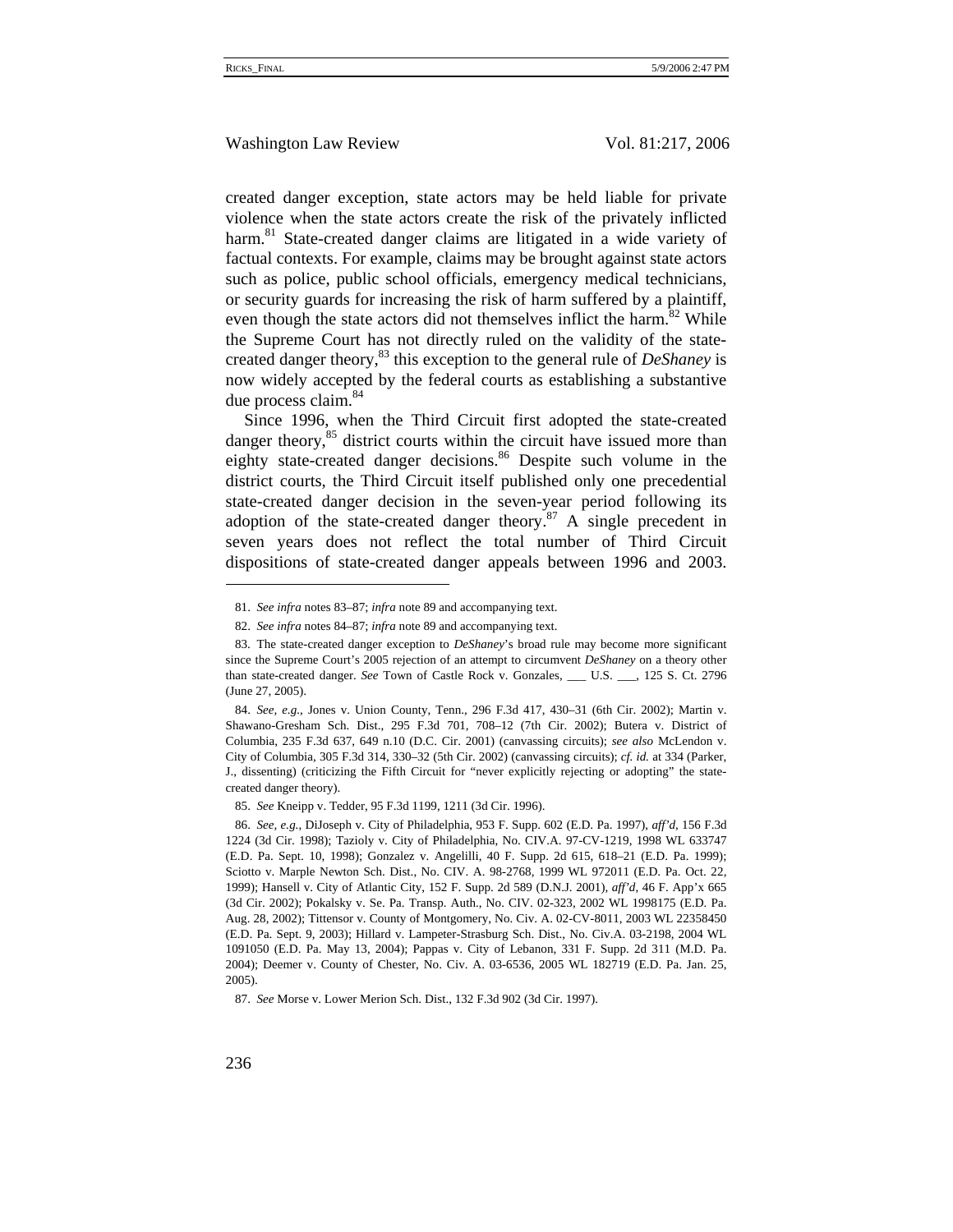## Non-Precedential Opinions: A Case Study

That number is likely known only by the Circuit itself, since the Third Circuit's non-precedential opinions issued before January 2002 were not released to West or Lexis and are not searchable in electronic form.<sup>88</sup> An informal survey of Third Circuit opinions reveals that in the fifty-three months from July 1998 to December 2002 *alone*, the Third Circuit issued at least thirteen non-precedential opinions addressing statecreated danger claims.<sup>89</sup> Despite evidence that state-created danger is a frequently litigated constitutional doctrine invoked in a wide variety of factual settings, and despite at least thirteen opportunities to do otherwise, the Third Circuit declined to issue any precedent on the doctrine for the six years between 1997 and 2003.

# IV. THE DIVERGENCE BETWEEN PUBLISHED BINDING PRECEDENT AND "UNPUBLISHED," NON-PRECEDENTIAL THIRD CIRCUIT STATE-CREATED DANGER OPINIONS: FOUR EXAMPLES

This Part compares the divergent binding and non-precedential opinions applying the state-created danger doctrine within the Third Circuit. The comparison demonstrates that the risks of non-precedential

<sup>88.</sup> Barriers to researching pre-2002 non-precedential decisions are formidable. They generally are not available in electronic form but exist only in hard copy from archived court files or directly from a litigant. *See supra* note 7. To obtain certain decisions discussed here, over a period of several weeks my research assistant first tried unsuccessfully to obtain them from counsel of record, then repeatedly telephoned the Third Circuit Clerk's Office to schedule an appointment at the archive, then traveled to a warehouse in Pennsylvania to photocopy the opinions, one of which had been misplaced.

<sup>89.</sup> *See* Curtis v. McHenry, No. 97-3673 (3d Cir. July 29, 1998) (unpublished and nonprecedential) (on file with author); Solum v. Yerusalim, No. 99-1607 (3d Cir. Mar. 8, 2000) (unpublished and non-precedential) (on file with author); Estate of Burke v. Mahanoy City, No. 99- 1357 (3d Cir. Mar. 31, 2000) (unpublished and non-precedential) (on file with author); Estate of Henderson v. City of Philadelphia, No. 99-1579 (3d Cir. May 2, 2000) (unpublished and nonprecedential) (on file with author); O'Delli v. N. Belle Vernon Borough, No. 99-3654 (3d Cir. July 6, 2000) (unpublished and non-precedential) (on file with author); Bumpess v. Phila. Hous. Auth., No. 99-1730 (3d Cir. Sept. 5, 2000) (unpublished and non-precedential) (on file with author); Marcolongo v. Sch. Dist. of Phila., No. 99-2015 (3d Cir. Mar. 12, 2001) (unpublished and nonprecedential) (on file with author); Cannon v. Beal, No. 00-1208 (3d Cir. Apr. 23, 2001) (unpublished and non-precedential) (on file with author); Webb v. City of Philadelphia, Nos. 99- 1980, 00-1647 (3d Cir. Aug. 31, 2001) (unpublished and non-precedential) (on file with author); Pahler v. City of Wilkes-Barre, 31 F. App'x 69 (3d Cir. 2002); Combs v. Sch. Dist. of Phila., 32 F. App'x 653 (3d Cir. 2002); Jordan v. Houstoun, 39 F. App'x 795 (3d Cir. 2002); Hansell v. City of Atlantic City, 46 F. App'x 665 (3d Cir. 2002). As an appellate attorney for the Philadelphia Law Department, the author supervised the Philadelphia appellees' briefs in *Henderson* and *Cannon*, and drafted the appellees' brief in *Webb*, but had left the Law Department by the date of the *Webb* Third Circuit oral argument.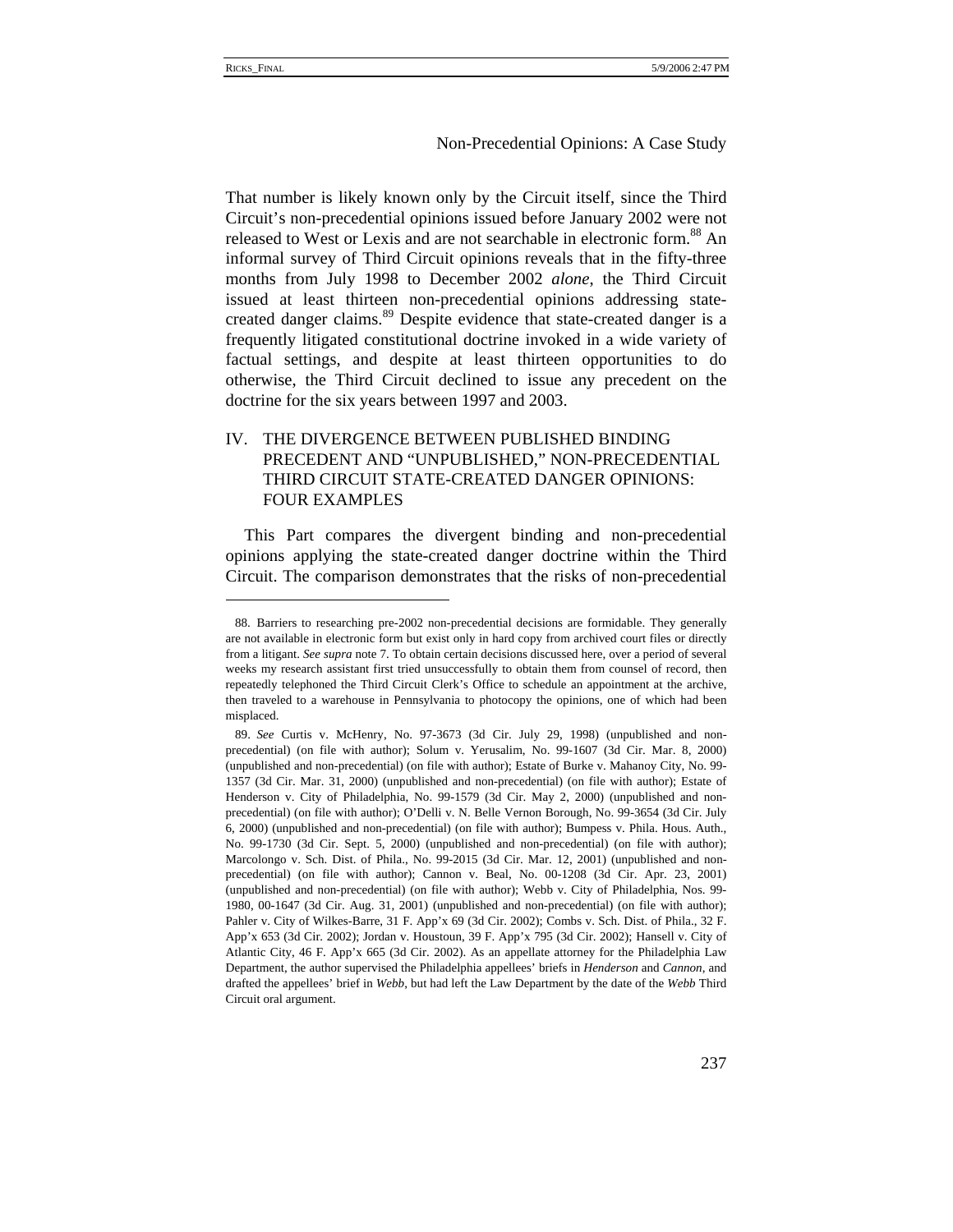opinions are real. During the six-year interval between binding statecreated danger decisions, the Third Circuit created inconsistent nonprecedential opinions on the identical legal theory. This Part examines the following four doctrinal divergences in Third Circuit precedential and non-precedential state-created danger decisions: (1) inconsistent mental culpability standards; (2) inconsistent analysis of derivative claims by family members; (3) inconsistent state action requirements; and (4) inconsistent municipal liability standards.

#### *A. Example One: State of Mind Requirement*

If non-precedential opinions simply apply established law, then the mental culpability standards applied in the Third Circuit's precedential and non-precedential state-created danger decisions should be identical. They are not. Rather, non-precedential opinions recognized a Supreme Court-mandated doctrinal shift in the state of mind requirement for statecreated danger<sup>90</sup> years before Third Circuit precedent did.<sup>91</sup> The nonprecedential opinions issued between the Third Circuit's precedential decisions—that is, between 1997 and 2003—demonstrate that this was a confused area of the law, where Third Circuit judges were struggling to articulate the doctrinal ramifications of the Supreme Court's decision in *County of Sacramento v. Lewis*<sup>92</sup> for the Third Circuit state-created danger test. Further, since 2003, the Third Circuit precedential statecreated danger decisions reveal ongoing doctrinal disagreement about "the vexing problem"<sup>93</sup> of the correct mental culpability standard in "this" elusive area of the law," $94$  suggesting that this doctrine even now remains insufficiently settled for routine application. Finally, the Third Circuit's refusal until 2003 to grapple in a precedential opinion with the doctrinal implications of the Supreme Court's *Lewis* decision<sup>95</sup> left district courts and litigants uncertain about the binding law, which likely encouraged litigation and discouraged settlement.<sup>96</sup>

<sup>90.</sup> *See infra* Part IV.A.3.

<sup>91.</sup> *See infra* Part IV.A.4.

<sup>92. 523</sup> U.S. 833 (1998).

<sup>93.</sup> Brown v. Commonwealth of Pa. Dep't of Health Emergency Med. Servs. Training Inst., 318 F.3d 473, 479 (3d Cir. 2003).

<sup>94.</sup> Estate of Smith v. Marasco, 318 F.3d 497, 509 (3d Cir. 2003).

<sup>95.</sup> *See infra* Part IV.A.4.

<sup>96.</sup> *See infra* Part IV.A.5.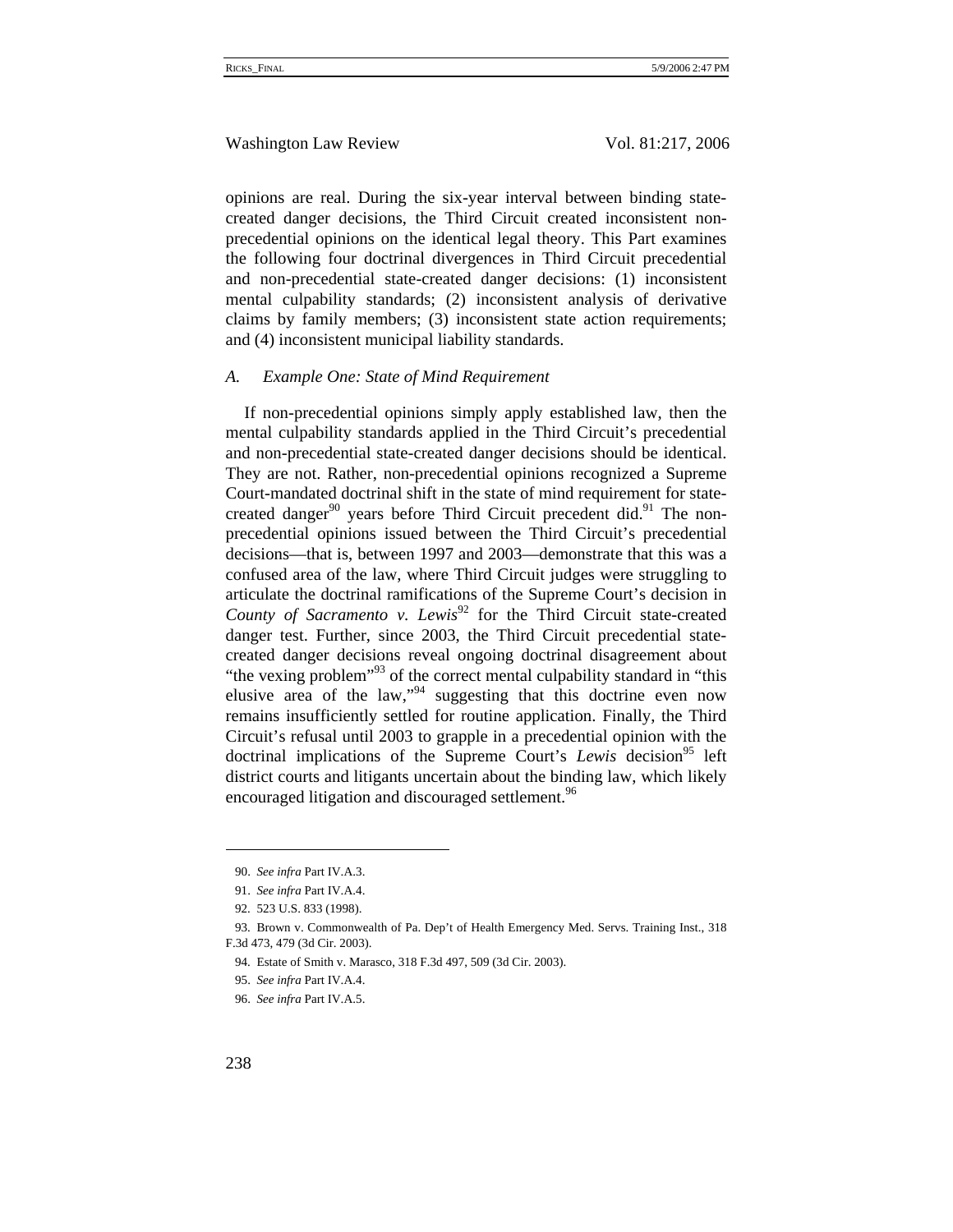# *1. Under the Third Circuit's Pre-*Lewis *Precedent, the State of Mind Requirement for a State-Created Danger Claim Was "Willful Disregard/Deliberate Indifference"*

Before the Supreme Court's decision in *Lewis*, Third Circuit precedent permitted government actors to be held liable for creating a danger if they "willfully disregarded" the safety of the plaintiff. In *Kneipp v. Tedder*,<sup>97</sup> the Third Circuit adopted the state-created danger theory and applied a four-part test:

(1) the harm ultimately caused was foreseeable and fairly direct;

(2) the state actor *acted in willful disregard* for the safety of the plaintiff;

(3) there existed some relationship between the state and the plaintiff; and

(4) the state actors used their authority to create an opportunity that otherwise would not have existed for the third party's crime to occur.<sup>98</sup>

The Third Circuit adopted a single fault standard for all state-created danger claims—"willful disregard," which it equated with "deliberate indifference<sup>"99</sup>—and specifically rejected the "shocks the conscience" standard.<sup>100</sup> In the seven years between the adoption of the theory (in 1996) and 2003, the Third Circuit issued only one state-created danger precedent.<sup>101</sup> That opinion applied the "willful disregard for the safety of

101. *See* Morse v. Lower Merion Sch. Dist., 132 F.3d 902, 908 (3d Cir. 1997) (quoting *Kneipp*,

<sup>97. 95</sup> F.3d 1199 (3d Cir. 1996).

<sup>98.</sup> *Id.* at 1208 (quoting Mark v. Borough of Hatboro, 51 F.3d 1137, 1152 (3d Cir. 1995) (first articulating the test)) (emphasis added).

<sup>99.</sup> The Third Circuit appeared to equate willful disregard/deliberate indifference with "reckless indifference," "gross negligence," or "reckless disregard" as those terms had been used in the context of substantive due process violations. *Id*. at 1208 n.21. It has since interpreted its statecreated danger precedent to have equated willful disregard and deliberate indifference. *See, e.g.*, Ziccardi v. City of Philadelphia, 288 F.3d 57, 65 n.5 (3d Cir. 2002) (*Kneipp* mental culpability standard was "deliberate indifference"). Although the author's name appears as co-counsel for the City of Philadelphia appellants in *Ziccardi*, the author had left the Philadelphia Law Department by the time the appeal was briefed and argued.

<sup>100.</sup> *Kneipp*, 95 F.3d at 1207–08 ("[T]he . . . shocks the conscience standard is limited to police pursuit cases, and accordingly, we are not bound to follow that standard in the case before us.") (citing Fagan v. City of Vineland, 22 F.3d 1296 (3d Cir.1994)). The Third Circuit has employed the "shocks the conscience" standard in other high speed police car chases since *Kneipp* rejected it as a general standard for state-created danger cases. *See, e.g.*, United States v. Johnstone, 107 F.3d 200, 206 n.5 (3d Cir. 1997) (citing *Kneipp* for view that the "shocks the conscience standard is limited to police pursuit cases").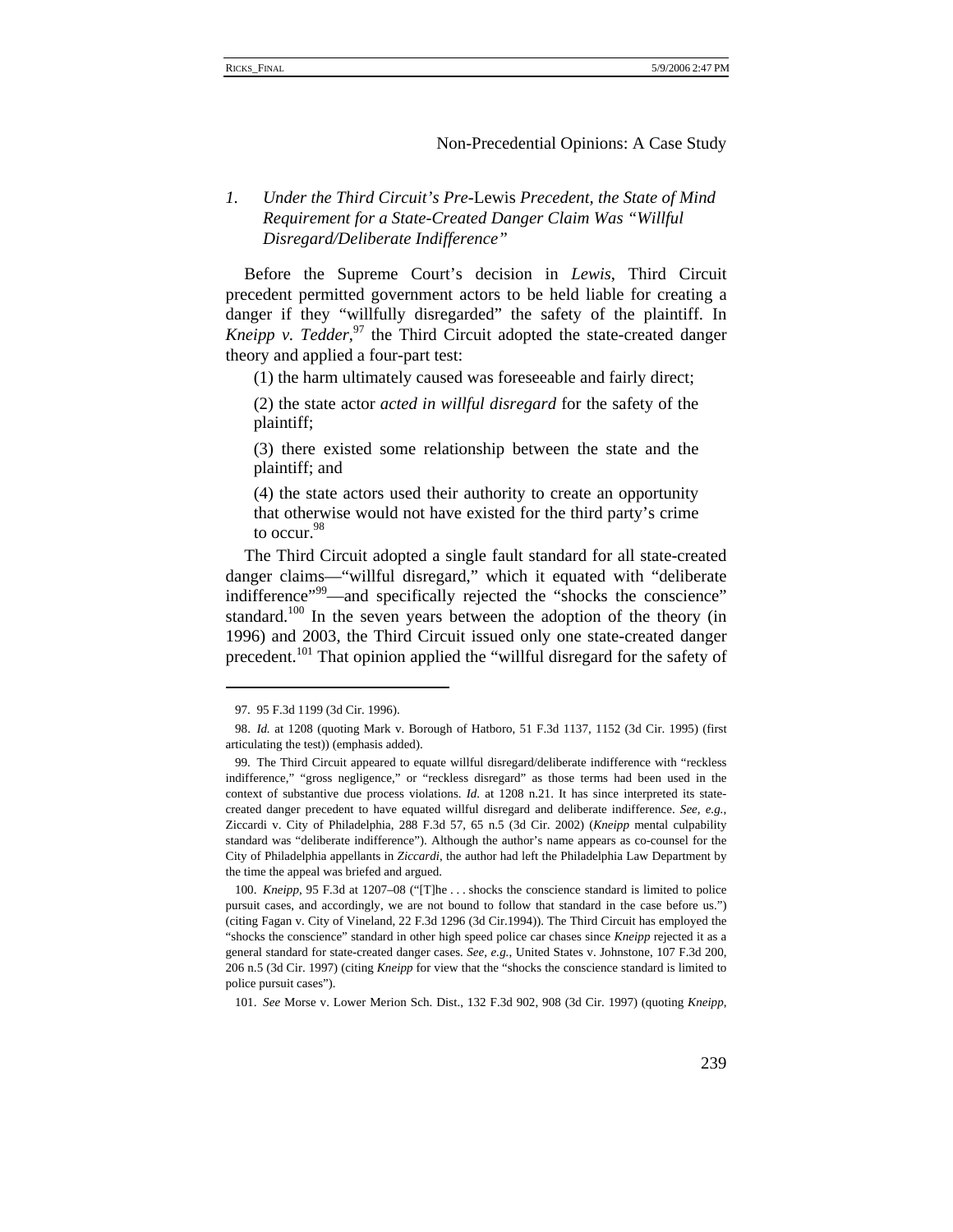the plaintiff" standard, again equating it with "deliberate indifference."<sup>102</sup>

# *2. The Supreme Court Subsequently Held that All Substantive Due Process Claims Must Shock the Conscience*

After the Third Circuit adopted the state-created danger theory in 1996, the Supreme Court announced a new analytic framework to determine the mental culpability standard for *all* substantive due process claims arising from executive action, of which state-created danger is a subset. In *Lewis*, the Supreme Court held that the threshold question is what fault standard along the continuum from deliberate indifference to intent to harm will "shock the conscience": "[T]he cognizable level of executive abuse of power [is] that which shocks the conscience."<sup>103</sup>

"Shocks the conscience" is a not a single standard. Rather, it encompasses a spectrum of fault from more than negligence<sup>104</sup> to intent to harm.<sup>105</sup> According to the Supreme Court, whether fault will be conscience-shocking in the "middle range, following from something more than negligence but 'less than intentional conduct,'"<sup>106</sup> depends upon the factual context, including (1) whether the state actor has time to deliberate and (2) whether the state actor must weigh interests that compete with the plaintiff's.<sup>107</sup> More culpability is required to shock the conscience if the state actor was acting in a pressurized situation, with

<sup>95</sup> F.3d at 1211).

<sup>102.</sup> *Id*. (quoting *Kneipp*, 95 F.3d at 1208). As recently as 2002, in a substantive due process decision outside of the state-created danger context, the Third Circuit referred to the state-of-mind requirement in the state-created danger context as "deliberate indifference." *Ziccardi*, 288 F.3d at 66 n.6. Yet by noting that its state-created danger test "preceded *Lewis*," the court hinted that the Supreme Court's decision in *Lewis* might have altered the state-created danger doctrine, just as it had altered all substantive due process claims arising from executive action. *Id*. at 65 n.5 ("In *Kneipp v. Tedder*, 95 F.3d 1199 (3d Cir. 1996), which preceded *Lewis*, we held that deliberate indifference sufficed in a case in which state actors placed the plaintiff in a dangerous situation and the plaintiff was harmed by a nongovernmental actor.").

<sup>103.</sup> County of Sacramento v. Lewis, 523 U.S. 833, 846 (1998).

<sup>104.</sup> Negligence would not shock the conscience, and no liability would attach at that extreme of the fault spectrum. *Id*. at 849 ("[L]iability for negligently inflicted harm is categorically beneath the threshold of constitutional due process." (citing Daniels v. Williams, 474 U.S. 327, 328 (1986))).

<sup>105.</sup> At the other extreme of the fault spectrum, the conduct of a state actor who "intended to injure in some way unjustifiable by any governmental interest" would most likely shock the conscience. *Id*.

<sup>106.</sup> *Id*. (citation omitted).

<sup>107.</sup> *Id*. at 849–53.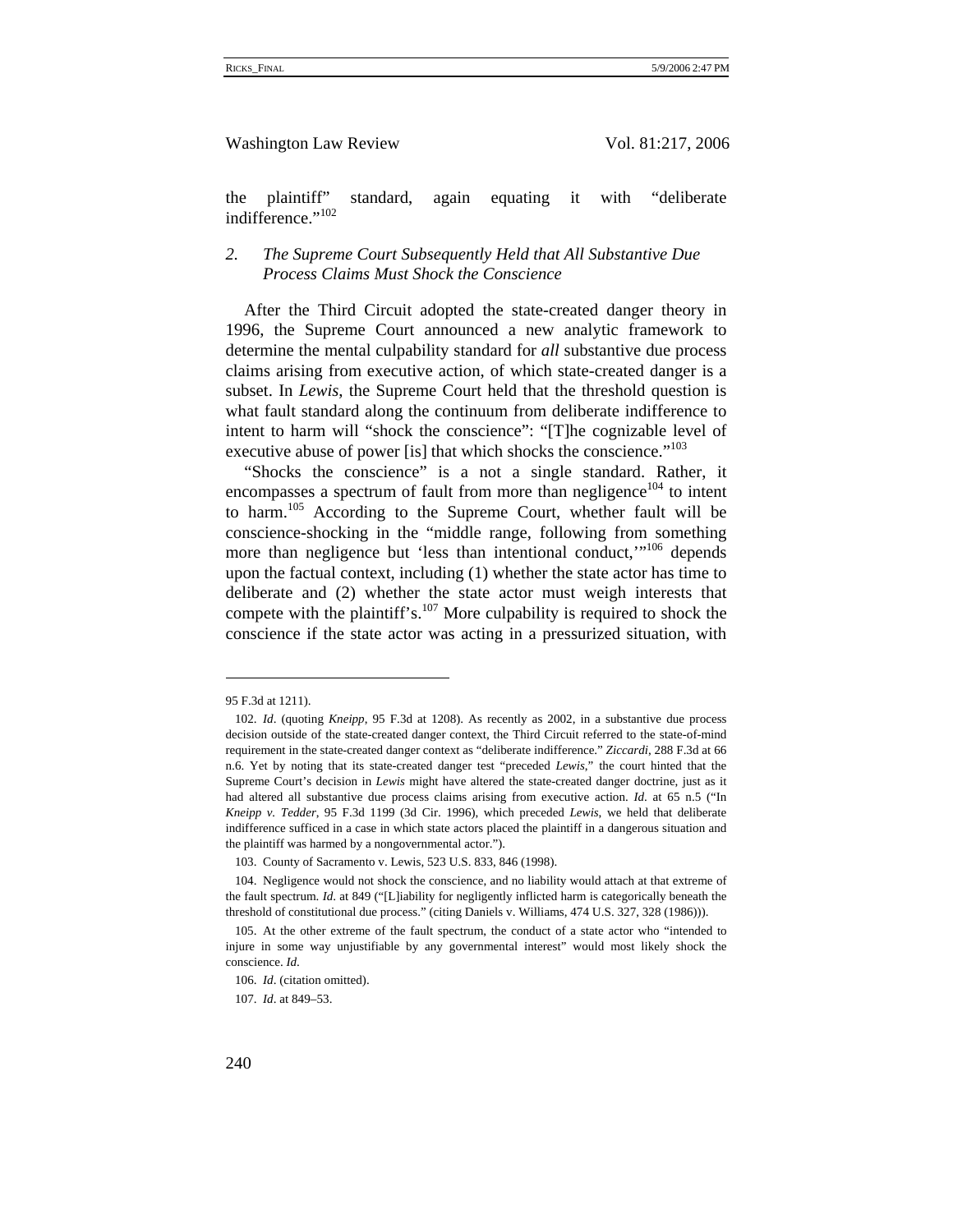little time for reflection, $108$  or if the state actor was balancing competing legitimate interests—such as a pursuing police officer's balancing of the risks of the chase against the risks of permitting the suspect to escape.<sup>109</sup> The Supreme Court recognized that it had held "deliberate indifference" to shock the conscience *only* in the context of medical care for prisoners, where the state actors had "the luxury" of "time to make unhurried judgments, upon the chance for repeated reflection, largely uncomplicated by the pulls of competing obligations."<sup>110</sup>

# *3. Divergence Between Precedential and Non-Precedential Third Circuit State-Created Danger State of Mind Requirements Between 1997 and 2003*

The Third Circuit entered no precedential state-created danger decisions between 1997 and 2003. During those years, while the Circuit's precedents required only "willful disregard" and expressly rejected the "shocks the conscience" standard, several Third Circuit panels issued non-precedential opinions either casting doubt on the continued doctrinal viability of the Third Circuit's state-of-mind requirement $111$  or explicitly holding that aspect of its doctrine to have

111. *See* Burke v. Mahanoy City, No. 99-1357, at 8 n.6 (3d Cir. Mar. 31, 2000) (unpublished and non-precedential) (on file with author) (noting that *Lewis* "may suggest" that the mental culpability prong of Third Circuit precedent "be modified," but declining to decide what higher level of fault would now be required by the *Lewis* "shock the conscience" spectrum since the facts did not even rise to the level of the binding "willful disregard" standard); Estate of Henderson v. City of Philadelphia, No. 99-1579, at 12 (3d Cir. May 2, 2000) (unpublished and non-precedential) (on file with author) (refusing to decide the doctrinal ramifications of *Lewis* yet acknowledging that (1) the Third Circuit already had recognized the *Lewis* "shock the conscience" framework controlled a substantive due process claim outside of the police pursuit context; and (2) other federal circuits had updated their state-created danger doctrines to apply the *Lewis* "shock the conscience" standard); *id.*  ("In light of *Lewis* and the burgeoning number of state created danger cases, the City urges us to refine the second *Kneipp* prong to make liability turn on a showing of deliberate indifference (or

<sup>108.</sup> *Id*. at 852–53.

<sup>109.</sup> *Id*. at 850–54.

<sup>110.</sup> *Id*. at 853. The breadth of the Supreme Court's decision in *Lewis* was clarified by the Third Circuit's application of the *Lewis* "shocks the conscience" analytic framework to substantive due process claims outside of the police chase context. *See, e.g.*, Ziccardi v. City of Philadelphia, 288 F.3d 57, 66 (3d Cir. 2002) (holding that paramedics' conduct must shock the conscience, meaning that they "consciously disregarded, not just a substantial risk, but a great risk that serious harm would result"); Nicini v. Morra, 212 F.3d 798, 806–08 (3d Cir. 2000) (en banc) (analogizing foster care to institutionalization and recognizing that a social worker had time to make unhurried judgments, and holding that deliberate indifference could shock the conscience); Miller v. City of Philadelphia, 174 F.3d 368, 375–76 (3d Cir. 1999) (holding that a social worker must have exhibited "gross negligence or arbitrariness that indeed 'shocks the conscience'"; the author briefed and argued *Miller* on behalf of municipal defendants).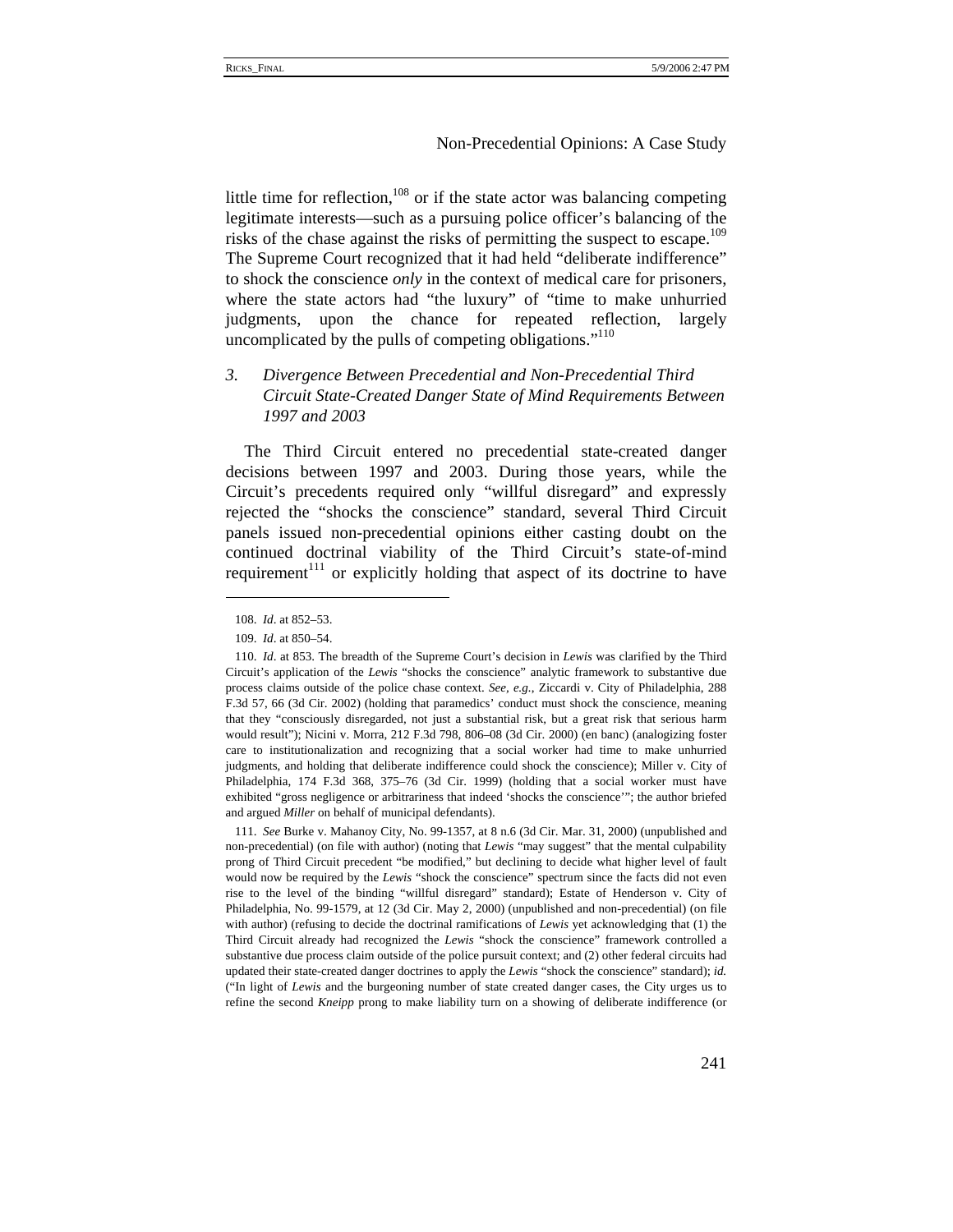# Washington Law Review Vol. 81:217, 2006

been narrowed by the intervening Supreme Court endorsement of the "shocks the conscience" analytic framework for all substantive due process claims.112 Inexplicably, the Third Circuit twice chose *nonprecedential* decisions to announce this change in state-created danger doctrine, bypassing the opportunity to clarify the doctrinal confusion. $^{113}$ 

Meanwhile, compounding the doctrinal confusion, other Third Circuit non-precedential opinions applied the binding "willful disregard/deliberate indifference" standard, but without wrestling with *Lewis*'s threshold inquiry into what fault level would "shock the conscience," or with *Lewis*'s acknowledgment that courts had held "deliberate indifference" to violate substantive due process only where

113. *Cannon*, No. 00-1208, at 5–6; *Pahler*, 31 F. App'x at 71.

willful disregard) that shocks the conscience. Because plaintiff cannot satisfy [a different aspect of the Third Circuit state-created danger doctrine], we need not reach this issue even though we are cognizant of support for such a position in our case law and that of other Courts of Appeals."). There may be other state-created danger decisions similarly recognizing this doctrinal shift before 2002 but because the Third Circuit's non-precedential decisions before 2002 are not searchable in electronic form, the obstacles to researching these decisions are great. *See supra* note 88.

<sup>112.</sup> *See* Cannon v. Beal, No. 00-1208, at 5–6 (3d Cir. Apr. 23, 2001) (unpublished and nonprecedential) (on file with author) (quoting the binding willful disregard standard but approving the trial court's recognition that the Supreme Court's "shock the conscience" standard had superseded the Third Circuit state-created danger doctrine three years before); *id.* ("Given the requirement of *Lewis* that the actions of the state actor must 'shock the conscience' in order to trigger § 1983 liability . . . the District Court correctly concluded that if [plaintiff] is to prevail on the [state-ofmind] prong of the *Kneipp* analysis, she must prove that the defendant police officers' actions shock the conscience. . . . [W]e find no error in the District Court's application of *Kneipp*, as modified by *Lewis*. As the District Court observed, the police officers in this case were acting in a situation so pressured as to inhibit their ability to act in a deliberate fashion: a large-scale manhunt for an armed suspect (entailing the additional activities of securing the crime scenes, locating and interviewing witnesses and collecting evidence) who had caused a serious multi-vehicle road accident, fled the police, shot an officer, and invaded at least one private residence. Evaluating the effect of such chaotic circumstances in light of . . . *Lewis* and *Miller v. City of Philadelphia*, 174 F.3d 368 (3d Cir. 1999), we cannot conclude that the police officers' failure immediately to transport [plaintiff] to the hospital, while arguably negligent, rose to the requisite level of culpability under § 1983 and *Kneipp*: an action or omission 'so ill-conceived or malicious that it "shocks the conscience."' *Miller*, 174 F.3d at 375, quoting *Lewis*, 118 S.Ct. at 1717."); Pahler v. City of Wilkes-Barre, 31 F. App'x 69, 71 (3d Cir. 2002) (reasoning that the *Lewis* "shock the conscience" standard governed all substantive due process claims and that which level of culpability will shock the judicial conscience will vary depending on the factual context); *id*. ("We held in *Miller v. City of Philadelphia*, 174 F.3d 368, 375 (3d Cir. 1999), that *Lewis* requires a court, in all substantive due process cases, to determine if the state actor's behavior shocks the conscience. The precise degree of wrongfulness to reach the 'conscience-shocking' level depends upon the circumstances of a particular case. In this case, the District Court held that the second factor of the [state-created danger] test has been modified by the 'shock the conscience' standard, and what rises to that level will ultimately depend on the factual scenario of the case at hand. We agree. Accordingly, a plaintiff seeking to recover under a 'state-created danger' theory must show that the actor acted with a willful disregard for or deliberate indifference to plaintiff's safety that rises to the level of shocking the conscience.").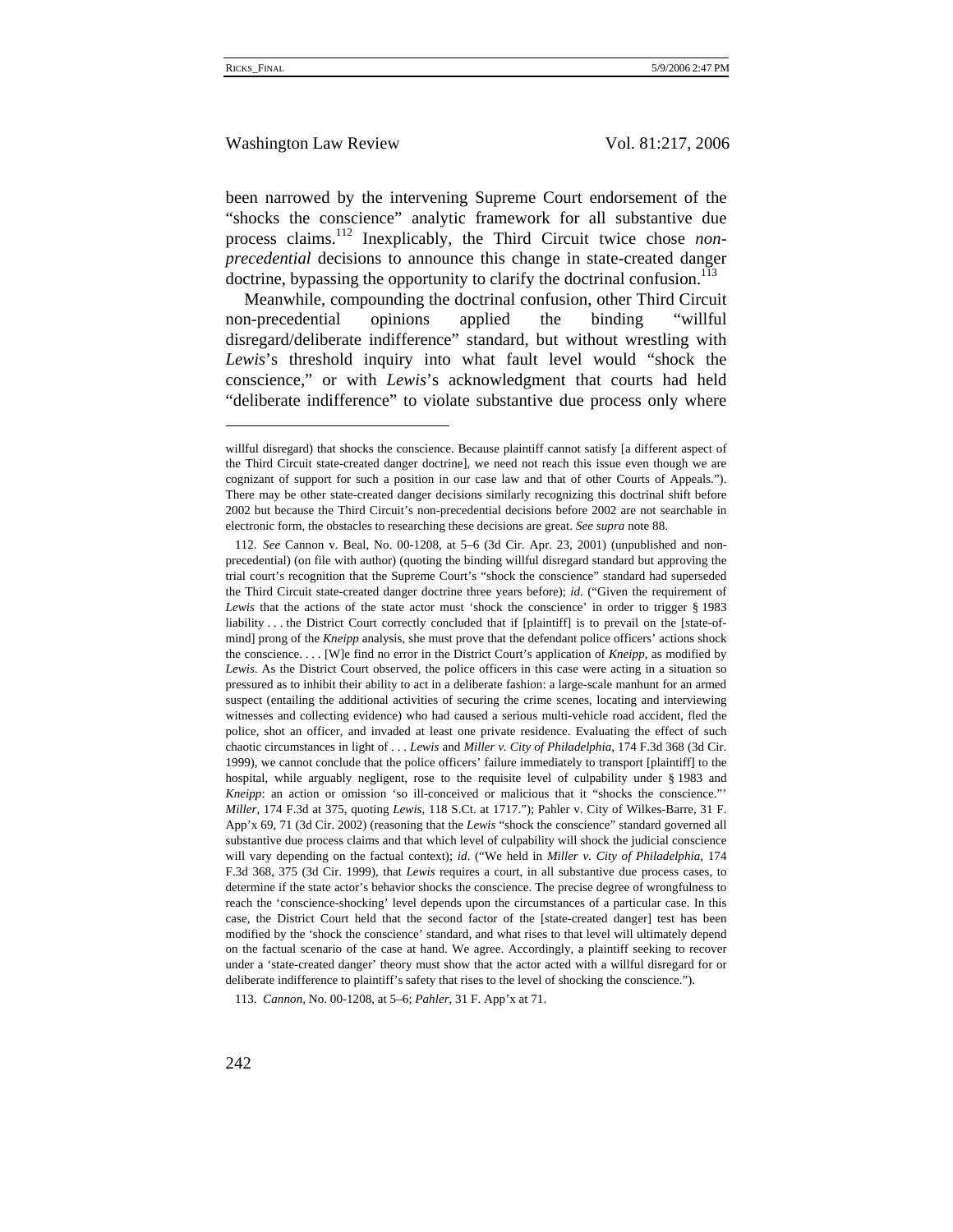$\overline{a}$ 

# Non-Precedential Opinions: A Case Study

there is an opportunity to deliberate and an absence of competing interests—in the custodial context of prison medical care.<sup>114</sup>

# *4. Precedential Acknowledgement that* Lewis *Changed the State-Created Danger Doctrine*

The Third Circuit broke its years of precedential silence on the statecreated danger doctrine by issuing three precedential decisions in a single month of  $2003$ <sup>115</sup> While the different opinions did not speak in unison about the ramifications of *Lewis* for state-created danger analysis, all three precedents agreed that the Third Circuit's doctrine had been superseded by the Supreme Court's *Lewis* decision five years earlier the doctrinal shift first articulated in non-precedential opinions at least as early as  $2001$ .<sup>116</sup> The first precedent clarified "the vexing problem" of "the appropriate lens through which we must view actions in the statecreated danger context"117 by establishing that the *Lewis* "shocks the conscience" standard governed a claim against emergency medical

<sup>114.</sup> *See* Hansell v. City of Atlantic City, 46 F. App'x 665, 666–67 (3d Cir. 2002) (quoting "willful disregard," despite a litigant's argument that *Lewis* required a higher standard, but disposing of the appeal on a different prong of state-created danger test); Webb v. City of Philadelphia, Nos. 99-1980, 00-1647 (3d Cir. Aug. 31, 2001) (unpublished and non-precedential) (on file with author) (quoting and applying "willful disregard," which it used "interchangeably" with "deliberate indifference); Solum v. Yerusalim, No. 99-1607 (3d Cir. Mar. 8, 2000) (unpublished and non-precedential) (on file with author) (quoting and applying "willful disregard," which it equated with deliberate indifference); *see also* Jordan v. Houstoun, 39 F. App'x 795, 797 (3d Cir. 2002) (affirming for the reasons stated by the district court, which had applied a "willful disregard" standard); Marcolongo v. Sch. Dist. of Phila., No. 99-2015 (3d Cir. Mar. 12, 2001) (unpublished and non-precedential) (on file with author) (affirming the "thorough analysis" of the district court, which had applied "willful disregard" and equated it with "deliberate indifference"); Bumpess v. Phila. Hous. Auth., No. 99-1730 (3d Cir. Sept. 5, 2000) (unpublished and nonprecedential) (on file with author) (affirming jury verdict where the jury had been instructed to apply "willful disregard" or "deliberate indifference" and plaintiff objected to the trial court's definition of those terms).

<sup>115.</sup> *See* Schieber v. City of Philadelphia, 320 F.3d 409, 417 (3d Cir. 2003); Estate of Smith v. Marasco, 318 F.3d 497, 509 (3d Cir. 2003); Brown v. Commonwealth of Pa. Dep't of Health Emergency Med. Servs. Training Inst., 318 F.3d 473, 480 (3d Cir. 2003).

<sup>116.</sup> *See* Cannon v. Beal, No. 00-1208 (3d Cir. Apr. 23, 2001) (unpublished and nonprecedential) (on file with author).

<sup>117.</sup> *Brown*, 318 F.3d at 479. The panel originally issued an opinion in 2002. Brown v. Commonwealth of Penn. Dep't of Health Emergency Med. Servs. Training Inst., 300 F.3d 310 (3d Cir. 2002). In a single sentence, that decision recognized that the *Lewis* shocks the conscience standard governed but did not discuss what that standard would mean, and the result turned on a different prong of the four-prong state-created danger test. The panel later vacated the 2002 opinion and granted panel rehearing, resulting in the 2003 decision that focused on the implications of *Lewis*.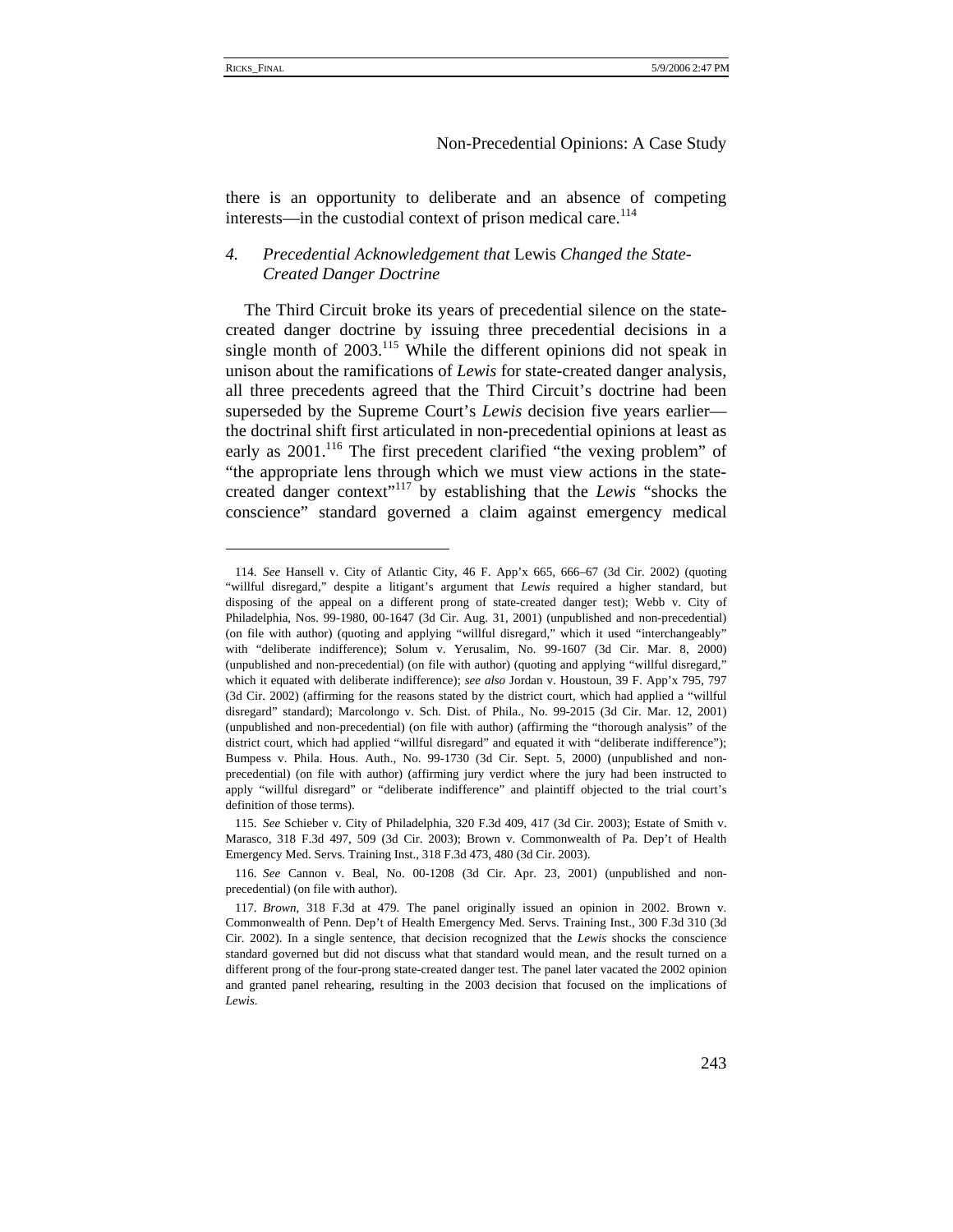technicians.<sup>118</sup> In a second precedent, the Third Circuit again recognized the doctrinal shift "in this elusive area of the law" mandated by the Supreme Court in *Lewis* five years earlier,<sup>119</sup> by clarifying that the Third Circuit already had read the shocks the conscience framework both (1) to encompass degrees of wrongfulness ranging from deliberate indifference to intent to harm, depending on the factual circumstances, $120$ and (2) to be the framework for all substantive due process cases arising from executive action.<sup>121</sup>

Within weeks, the Third Circuit issued a third precedential opinion, again recognizing what the non-precedential opinions had articulated years earlier: "[O]ur summary of the law regarding state created dangers in [1996] needs to be updated to reflect the Supreme Court's subsequent decision in [*Lewis*]."122 In a one-judge opinion with a concurrence in the judgment, Judge Walter K. Stapleton fleshed out the doctrinal shifts already suggested in non-precedential opinions:

<sup>118.</sup> *Brown*, 318 F.3d at 475–77. Unfortunately, rather than reading the *Lewis* "shocks the conscience" framework to encompass a range of conduct from deliberate indifference to intent, with the conscience-shocking level to be dependent on the existence of competing legitimate interests and the opportunity for deliberation, *Brown* misread *Lewis* to limit the shocks the conscience standard to situations where the state actor must act quickly and without the chance to deliberate. *See id.* at 480. *Brown* essentially read the "shocks the conscience" standard to mean a single standard of mid-level fault, "'at least *something* more than subjective deliberate indifference in circumstances requiring somewhat urgent state action.'" *Id*. (quoting Ziccardi v. City of Philadelphia, 288 F.3d 57, 65 (3d Cir. 2002)).

<sup>119.</sup> *Smith*, 318 F.3d at 509; *see also id.* at 507 (acknowledging that "recent cases have refined certain elements" of the Third Circuit's state-created danger doctrine).

<sup>120.</sup> *Id*. at 508.

<sup>121.</sup> *Id* at 507. *Smith*, however, held that the fault standard for state-created danger claims should be derived by evaluating whether the defendant had time and opportunity to deliberate, a formulation that leaves out the Supreme Court's additional factor of whether the state actor was confronted by competing legitimate interests (such as a prison guard weighing both the safety of inmate rioters and that of other inmates when restoring order during a riot). *See id.* at 508–09; County of Sacramento v. Lewis, 523 U.S. 833, 852–53 (1998) (quoting Whitley v. Albers, 475 U.S. 312, 320 (1986)). *Smith* is equivocal on the relevance of competing legitimate interests. It summarized the mental culpability analysis required by *Lewis* in the state-created danger arena as follows:

We think based on our reading of the precedents in this elusive area of the law that, except in those cases involving either true split-second decisions or, on the other end of the spectrum, those in which officials have the luxury of relaxed deliberation, an official's conduct may create state-created danger liability if it exhibits a level of gross negligence or arbitrariness that shocks the conscience.

*Smith*, 318 F.3d at 509. However, Judge Morton I. Greenberg's opinion alluded to the existence of legitimate interests competing with the plaintiff's safety by recognizing that the highest level of fault, intent to cause harm, would not apply in the barricaded gunman situation confronting police in *Smith* in part because "police had no reason to be concerned about the safety of third parties." *Id*.

<sup>122.</sup> Schieber v. City of Philadelphia, 320 F.3d 409, 417 (3d Cir. 2003).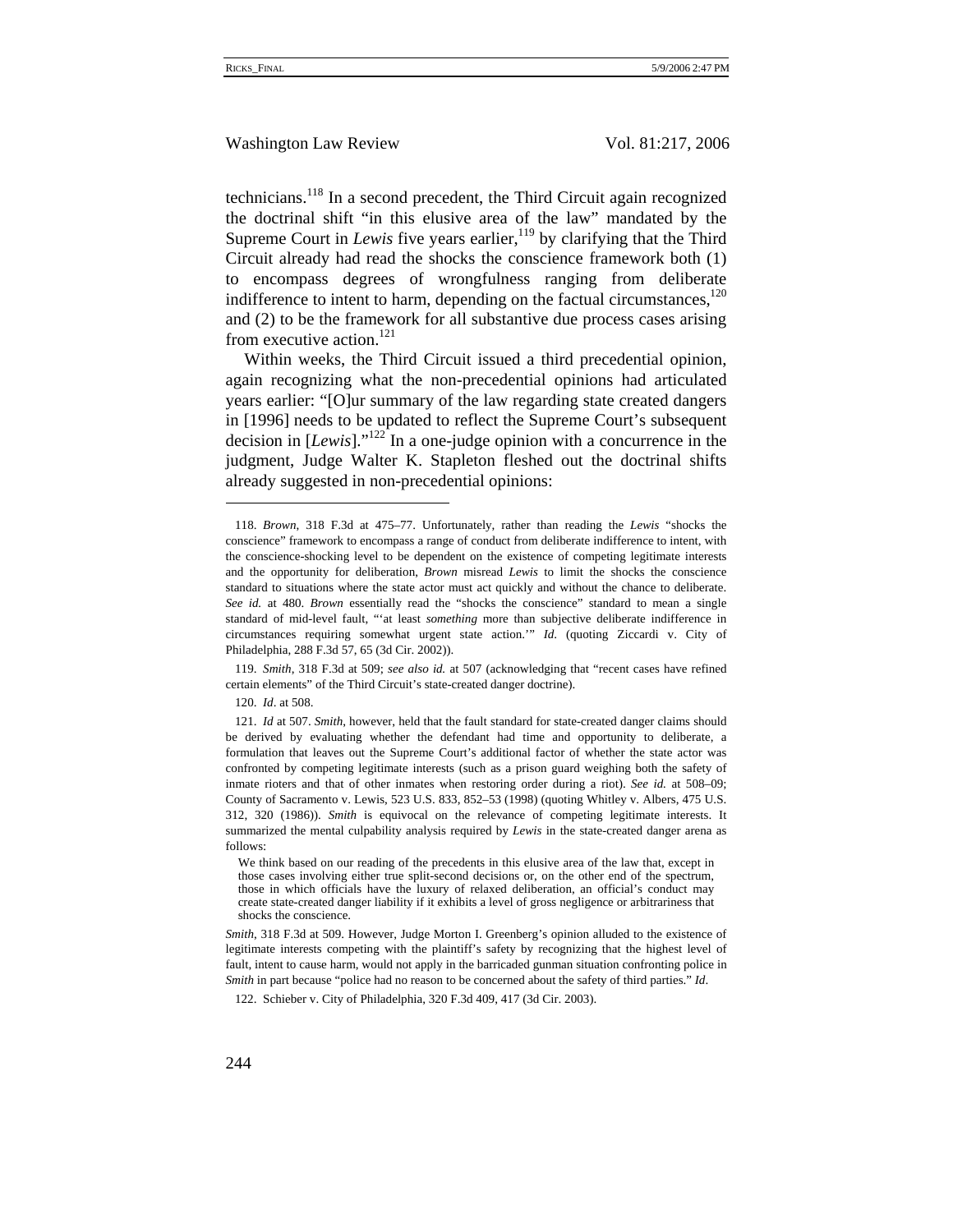# Non-Precedential Opinions: A Case Study

(1) the *Lewis* "shocks the conscience" analytic framework applies to all substantive due process claims involving executive action, "and we must, of course, apply it" to state-created danger;<sup>123</sup>

(2) shocks the conscience is not a single standard but describes a range of conduct from deliberate indifference to intent to harm, depending on the factual context; $^{124}$  and

(3) five years earlier, *Lewis*'s shocks the conscience analytic method had superseded the Third Circuit's blanket willful disregard standard for state-created danger claims.<sup>125</sup>

<sup>123.</sup> *Id*. ("Since *Lewis*, we have had occasion to apply this substantive due process standard in a number of different settings and we must, of course, apply it here."); *id.* ("[T]o prove a violation of substantive due process in cases involving executive action, the plaintiff must show that the state acted in a manner that 'shocks the conscience.'" (quoting *Lewis*, 523 U.S. at 846)).

<sup>124.</sup> *Id*. ("Whether executive action is conscience shocking and thus 'arbitrary in the constitutional sense' . . . depends upon the particular circumstances that confront those acting on the state's behalf.")

<sup>125.</sup> *Id*. at 418 ("with the guidance of *Lewis* and its progeny, I will undertake the required 'exact analysis of [the] circumstances'" facing the state actors to determine the appropriate culpability level); *id*. at 419 ("There are several lessons from *Lewis* that are relevant here. The first, of course, is that negligence is not enough to shock the conscience under any circumstances. The second is that more culpability is required to shock the conscience to the extent that state actors are required to act promptly and under pressure. Moreover, the same is true to the extent the responsibilities of the state actors require a judgment between competing, legitimate interests."). Unlike the Third Circuit's two precedents issued just weeks before, Judge Stapleton's opinion correctly read the Supreme Court in *Lewis* to require a higher culpability standard both when the state actor must act in haste and under pressure and also when the state actor must "judg[e] between competing, legitimate interests." *Id*.; *cf.* Brown v. Commonwealth of Pa. Dep't of Health Emergency Med. Servs. Training Inst., 318 F.3d 473, 480 (3d Cir. 2003) ("[T]he 'shocks the conscience' standard should apply in all substantive due process cases if the state actor had to act with urgency."); *Smith*, 318 F.3d at 509.

The Third Circuit again unmistakably accepted in 2004 that "recent cases [had] refined" the mental culpability standard for state-created danger liability to require conduct that shocked the conscience, a variable standard depending upon the factual situation. *See* Rivas v. City of Passaic, 365 F.3d 181, 194–96 (3d Cir. 2004) (referring to *Lewis* and its Third Circuit precedential progeny). But the concurrence more clearly explained the breadth of the *Lewis* holding and its doctrinal consequences for state-created danger, including overruling the Circuit's mental culpability standard. *Id*. at 202–04 (Ambro, J., concurring in the judgment against emergency medical technicians). The concurrence chastised the district court for relying on binding Third Circuit statecreated danger doctrine because "[i]n so doing, it cited principles that have since been refined, if not superseded altogether," *id*. at 202 (criticizing the district court's reliance on *Kneipp*), and criticized the majority for "continuing to cite the *Kneipp* test as 'good law,' [because that] minimizes the extent to which the law of state-created danger in our Circuit has changed," *id. See* Bright v. Westmoreland County, No. 05-2005, \_\_\_ F.3d \_\_\_ (3d. Cir. Apr. 4, 2006), slip op. at 12 (holding the mental culpability standard for state-created danger to be "a state actor acted with a degree of culpability that shocks the conscience"); *see also id*. at 29 n.9 (Nygaard, J., dissenting) (noting that "[r]ecently, Judge Ambro accurately charted modifications to our test, leading him to question the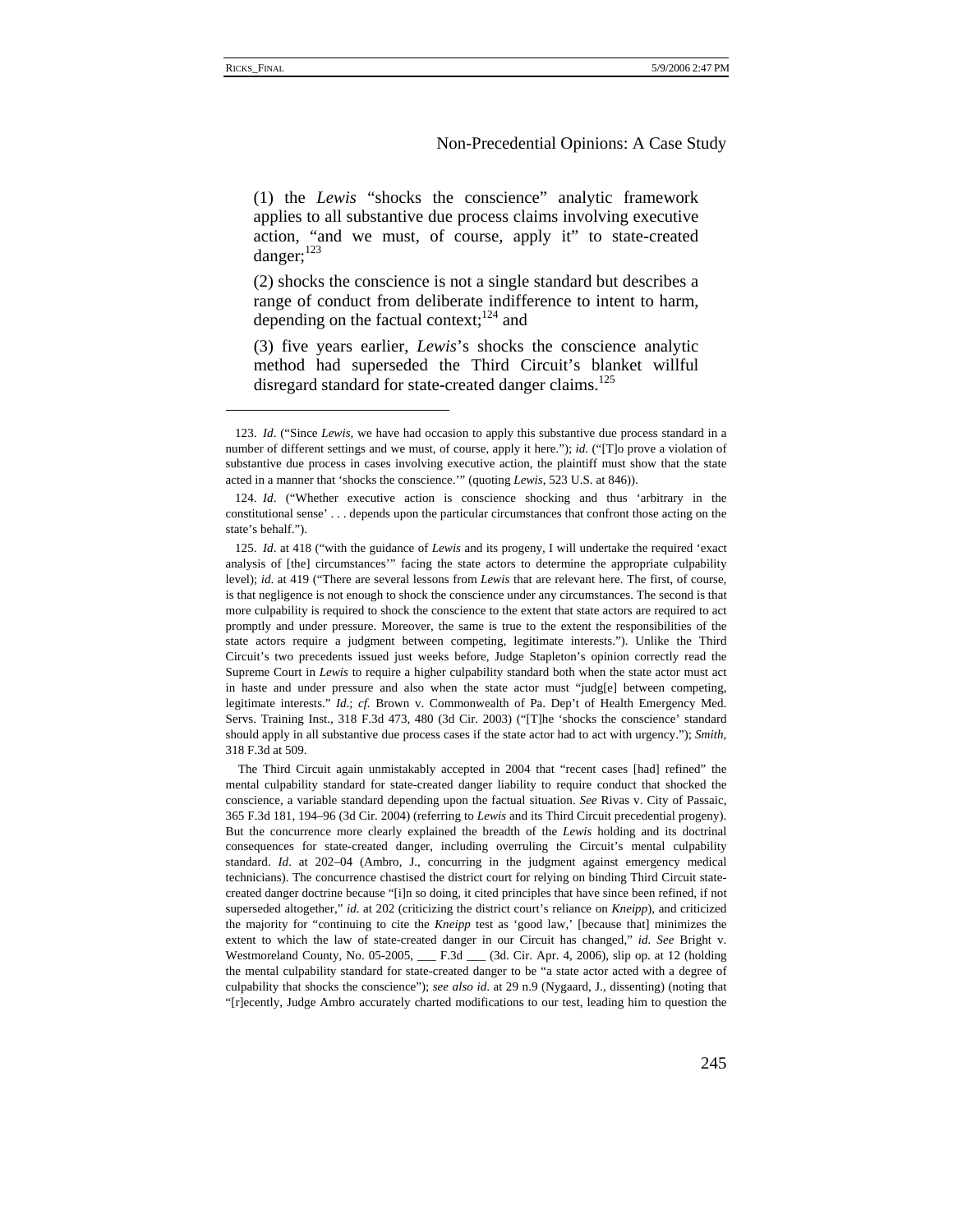Even though the fault standard was not dispositive, Judge Stapleton sought to guide future courts and litigants by carefully explaining the analytical method *Lewis* prescribed to determine the applicable fault standard.<sup>126</sup> That thoughtful guidance could have been undertaken three years earlier by at least two Third Circuit panels which similarly had found the precise fault standard not dispositive, but chose to issue nonprecedential opinions, thus perpetuating the doctrinal ambiguity. $127$ 

# *5. Practical Consequences of Doctrinal Inconsistency for District Courts and Litigants*

The Third Circuit's belated precedential adherence to Supreme Court doctrine is inconsistent with the appellate function.<sup>128</sup> The Third Circuit's refusal until 2003 to wrestle in precedent with the doctrinal ramifications of *Lewis* on state-created danger left district courts and litigants within the Third Circuit uncertain as to whether the single "willful disregard" standard had survived the Supreme Court's 1998 endorsement of the shocks the conscience spectrum-of-fault framework. Many district courts concluded that the *Lewis* "shocks the conscience" standard superseded Third Circuit precedent.<sup>129</sup> One relied on the Third

appropriateness of continuing to refer to the Deshaney exception as the Kneipp test"). While beyond the scope of this Article, it is troubling that even after the precedential recognition that the Third Circuit's state-created danger test had been altered by intervening Supreme Court precedent, some Third Circuit non-precedential opinions continued to quote to the superseded "willful disregard" mental culpability standard. *See, e.g.*, Buchholz v. Midwestern Intermediate Unit IV, 128 F. App'x 890, 894 (3d Cir. 2005) (quoting but not applying "willful disregard"); Liedy v. Borough of Glenolden, 117 F. App'x 176, 179 (3d Cir. 2004) (same); Green v. City of Philadelphia, 92 F. App'x 873, 875 (3d Cir. 2004) (same).

<sup>126.</sup> *See Schieber*, 320 F.3d at 418–21. That is, Judge Stapleton did not reach whether the fault standard applicable to the police response to a 911 call in that case was the highest level (intent to harm) or was the intermediate level ("subjectively apprecialting] and consciously ignor[ing] a great, i.e., more than substantial, risk" that serious harm would result from defendant's conduct) because the police conduct did not meet the even lower level of subjective deliberate indifference as it was no more than negligent. *Id*. at 422–23.

<sup>127.</sup> *See* Burke v. Mahanoy City, No. 99-1357, at 8–9 n.6 (3d Cir. Mar. 31, 2000) (unpublished and non-precedential) (on file with author); Estate of Henderson v. City of Philadelphia, No. 99- 1579, at 12 (3d Cir. May 2, 2000) (unpublished and non-precedential) (on file with author). There may well have been additional state-created danger opinions decided post-*Lewis* and issued before January 1, 2002. *See supra* notes 7, 88 (describing the difficulty of researching pre-2002 Third Circuit non-precedential decisions).

<sup>128.</sup> *See supra* Introduction, Part II and sources cited therein.

<sup>129.</sup> *See* Hansberry v. City of Philadelphia, 232 F. Supp. 2d 404, 410–11 (E.D. Pa. 2002); Estate of Smith v. Marasco, 227 F. Supp. 2d 322, 354–55 (E.D. Pa. 2002), *aff'd in part and rev'd in part*, 318 F.3d 497 (3d Cir. 2003); Grazier v. City of Philadelphia, No. Civ.A. 98-CV-6063, 2001 WL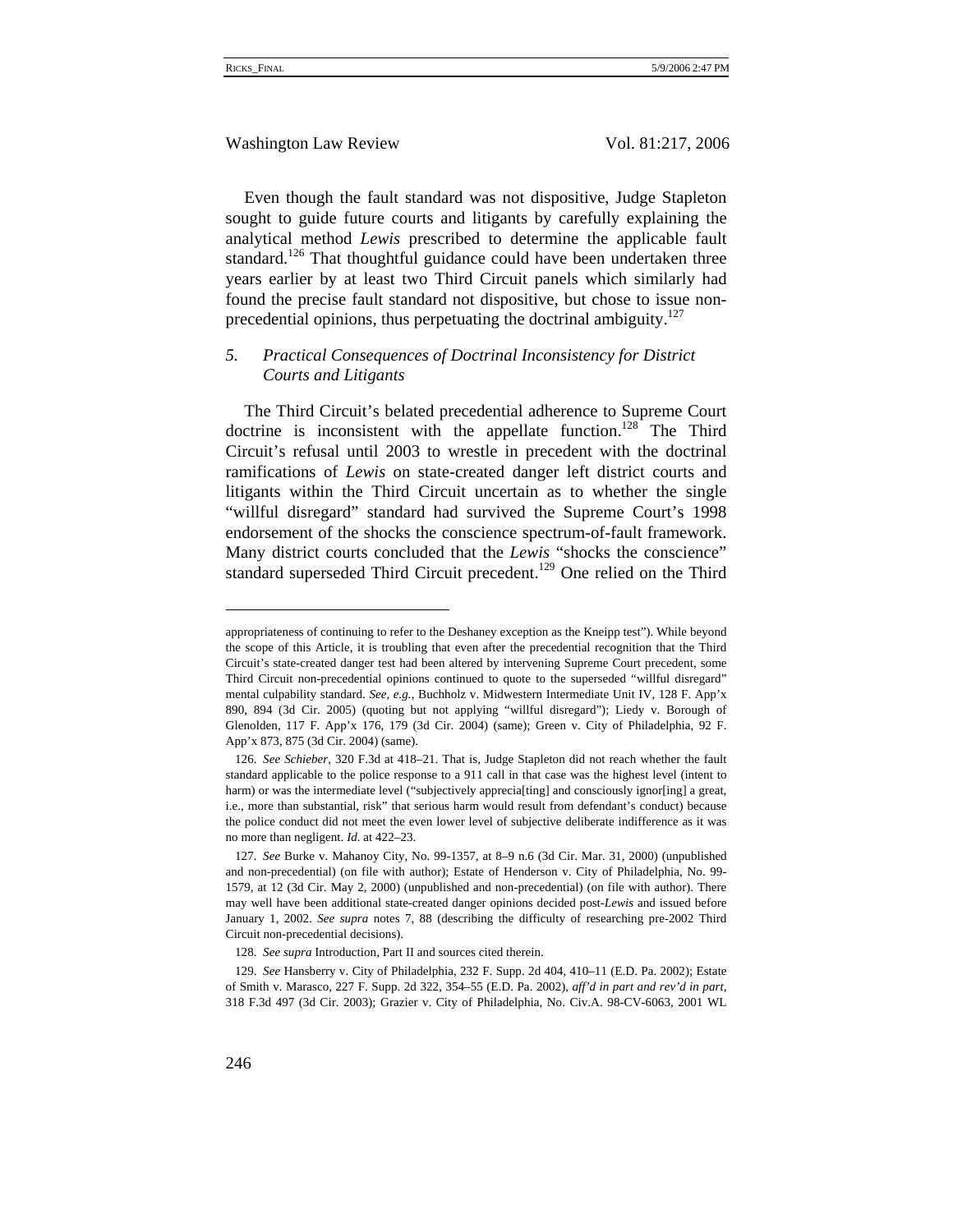## Non-Precedential Opinions: A Case Study

Circuit's non-precedential endorsement of "shocks the conscience" as "not entitled to precedential effect" but "instructive."130 Another district court emphasized the importance of resolving the doctrinal implications of *Lewis*. 131 Despite that evidence of a need for appellate guidance, the Third Circuit nevertheless chose to affirm the district court's judgment in a non-precedential opinion—an appellate opinion that purported to alter binding law.132 Even after the Third Circuit's two non-precedential opinions purporting to update the state-of-mind requirement to "shocks the conscience"<sup>133</sup>—decisions that certainly should have been precedential—district courts were not sure whether to follow the "willful disregard" standard of Third Circuit precedent, as some did, $^{134}$  or instead apply a standard different from Circuit precedent as others did.<sup>135</sup> Doctrinal divergence between precedential and non-precedential decisions undermined the predictive value of precedent, resulting in litigant uncertainty about litigation strategy and settlement value. For

132. *See* Cannon v. Beal, No. 00-1208, at 5–6 (3d Cir. Apr. 23, 2001) (unpublished and nonprecedential) (on file with author).

133. *Id*. at 5–6; Pahler v. City of Wilkes-Barre, 31 F. App'x 69, 71 (3d Cir. 2002).

<sup>1168093,</sup> at \*6 (E.D. Pa. July 26, 2001); Schieber v. City of Philadelphia, 156 F. Supp. 2d 451, 458–59 (E.D. Pa. 2001), *rev'd on other grounds*, 320 F.3d 409 (3d Cir. 2003); Roberson v. City of Philadelphia, No. CIV. A. 99-3574, 2001 WL 210294, at \*9–10 (E.D. Pa. Mar. 1, 2001); White v. City of Philadelphia, 118 F. Supp. 2d 564, 570 (E.D. Pa. 2000); Combs v. Sch. Dist. of Phila., No. CIV.A.99-3812, 2000 WL 1611061, at **\***5**–**6 (E.D. Pa. Oct. 26, 2000); Robert S. v. City of Philadelphia, No. CIV.A. 97-6710, 2000 WL 341565, at \*3–4 (E.D. Pa. Mar. 30, 2000).

<sup>130.</sup> Brozusky *ex rel*. Brozusky v. Hanover Twp., 222 F. Supp. 2d 606, 613 (M.D. Pa. 2002).

<sup>131.</sup> *See* Cannon v. City of Philadelphia, 86 F. Supp. 2d 460, 469–70 (E.D. Pa. 2000), *aff'd*, No. 00-1208 (3d Cir. Apr. 23, 2001) (unpublished and non-precedential) (on file with author). The district court reasoned that the intervening Supreme Court precedent had overridden the Third Circuit's limitation of the "shocks the conscience" standard to the police pursuit context; that "because state-created danger is a subset of substantive due process, *Lewis* and *Miller* require that, in a state-created danger case, the actions of the state actor must shock the conscience to trigger liability"; and that, depending on the circumstances, a state of mind less egregious than intent to injure could shock the conscience. *Id*.

<sup>134.</sup> *See* Petrone v. Pike County Prob. Dep't, 240 F. Supp. 2d 317, 321 (M.D. Pa. 2002); Dimitris v. Lancaster County Prison Bd., 2002 WL 32348283, at \*10 (E.D. Pa. June 7, 2002); Leuallen v. Paulsboro Police Dep't, 2001 WL 1700432, at \*18 (D.N.J. Dec. 5, 2001); Hansell v. City of Atlantic City, 152 F. Supp. 2d 589, 604–06 (D.N.J. 2001), *aff'd* 46 F. App'x 665 (3d Cir. 2002).

<sup>135.</sup> *See* Hansberry v. City of Philadelphia, 232 F. Supp. 2d 404, 410–11 (E.D. Pa. 2002); *Brozusky*, 222 F. Supp. 2d at 613; Smith v. Marasco, 227 F. Supp. 2d 322, 354 n.33 (E.D. Pa. 2002), *aff'd in part and rev'd in part*, 318 F.3d 497 (3d Cir. 2003) ("The second *Kneipp* factor addresses the standard of fault necessary in order to trigger liability. This element requires that the state actor acted with willful disregard for, or deliberate indifference to, the plaintiff's safety. *Lewis* and *Miller* require that the state actor's conduct shock the conscience."); Grazier v. City of Philadelphia, No. Civ.A. 98-CV-6063, 2001 WL 1168093, at \*7 (E.D. Pa. July 26, 2001).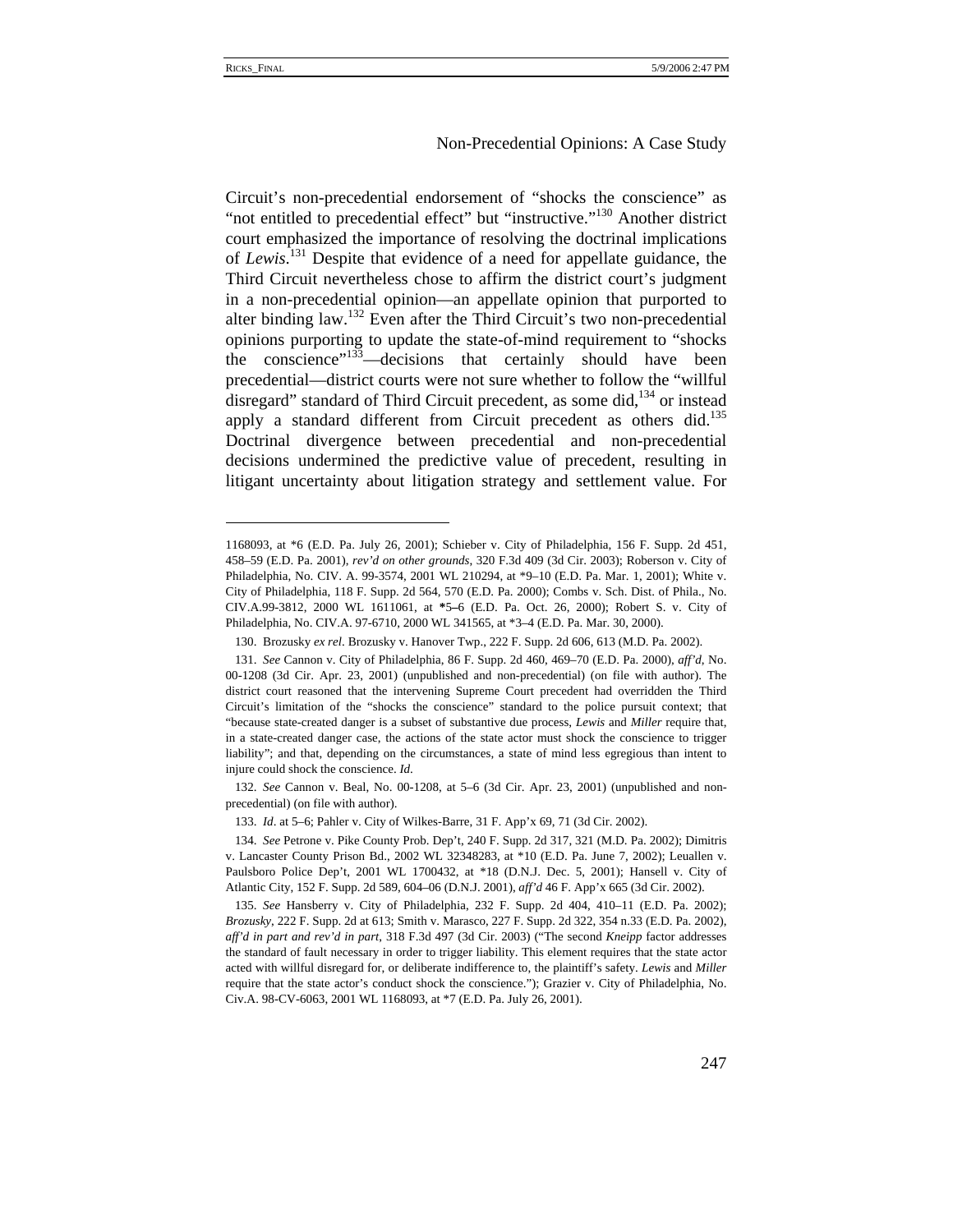example, in one case where settlement negotiations terminated based on the plaintiff's reading of Third Circuit state-created danger precedent, the Third Circuit went on to reject the plaintiff's claim in a nonprecedential opinion that characterized the claim as "border[ing] on frivolity."<sup>136</sup>

The doctrinal ambiguity perpetuated by the Third Circuit's refusal to issue precedential state-created danger decisions likely encouraged litigation and discouraged settlement, thus undercutting the efficiency rationale for non-precedential opinions. In 2004, a Third Circuit judge candidly acknowledged that the doctrinal uncertainty following *Lewis*, which the Third Circuit now recognizes as having substantially narrowed state-created danger, likely encouraged plaintiffs to characterize state tort claims as constitutional violations: "[T]he most important of the recent modifications" to the circuit's state-created danger precedent involved the Supreme Court's imposition of the shocks the conscience standard:

[I]t is no longer enough that [the state actor] has acted in "willful disregard" of the plaintiff's safety.... [T]he substitution of "shocks the conscience" for willful disregard is a significant limitation. In this context, our continued adherence to *Kneipp* [Third Circuit precedent], if only in name, *colors plaintiffs' perception of their burden and tempts them to allege constitutional violations where none exist*. 137

During the Third Circuit's six-year precedential silence, the appellate court repeatedly chastised plaintiffs for alleging state-created dangers on facts that should have been alleged in tort.<sup>138</sup> In 2002, for example, a non-precedential opinion not only refused to reach the issue of whether

<sup>136.</sup> Webb v. City of Philadelphia, Nos. 99-1980, 00-1647, at 5 (3d Cir. Aug. 31, 2001) (unpublished and non-precedential) (on file with author).

<sup>137.</sup> Rivas v. City of Passaic, 365 F.3d 181, 202–03 (3d Cir. 2004) (Ambro, J., concurring in the judgment against emergency medical technicians) (emphasis added).

<sup>138.</sup> *See, e.g.*, Brown v. Commonwealth of Pa. Dep't of Health Emergency Med. Servs. Training Inst., 2002 WL 1815859, at \*2 (3d Cir. Aug. 8, 2002) ("This case presents another example of a trend among plaintiffs who try to transmute their garden variety torts into cases of federal constitutional dimension."), *withdrawn and superseded by* 318 F.3d 473 (3d Cir. 2003); *Webb*, Nos. 99-1980, 00-1647, at 4 ("[M]ere negligence is not sufficient to state a claim under the state-created danger theory."); *id.* at 5 ("[T]his record simply does not come close to establishing liability under the state-created danger theory, and [the plaintiff's] assertions to the contrary border on frivolity."); Solum v. Yerusalim, No. 99-1607, at 7 (3d Cir. Mar. 8, 2000) (unpublished and non-precedential) (on file with author) (finding that defendants "could not have acted with willful disregard for the plaintiffs' liberty interests"); *id.* at 9 ("This suit is, when all is said and done, a tort action arising from the condition of [the highway].").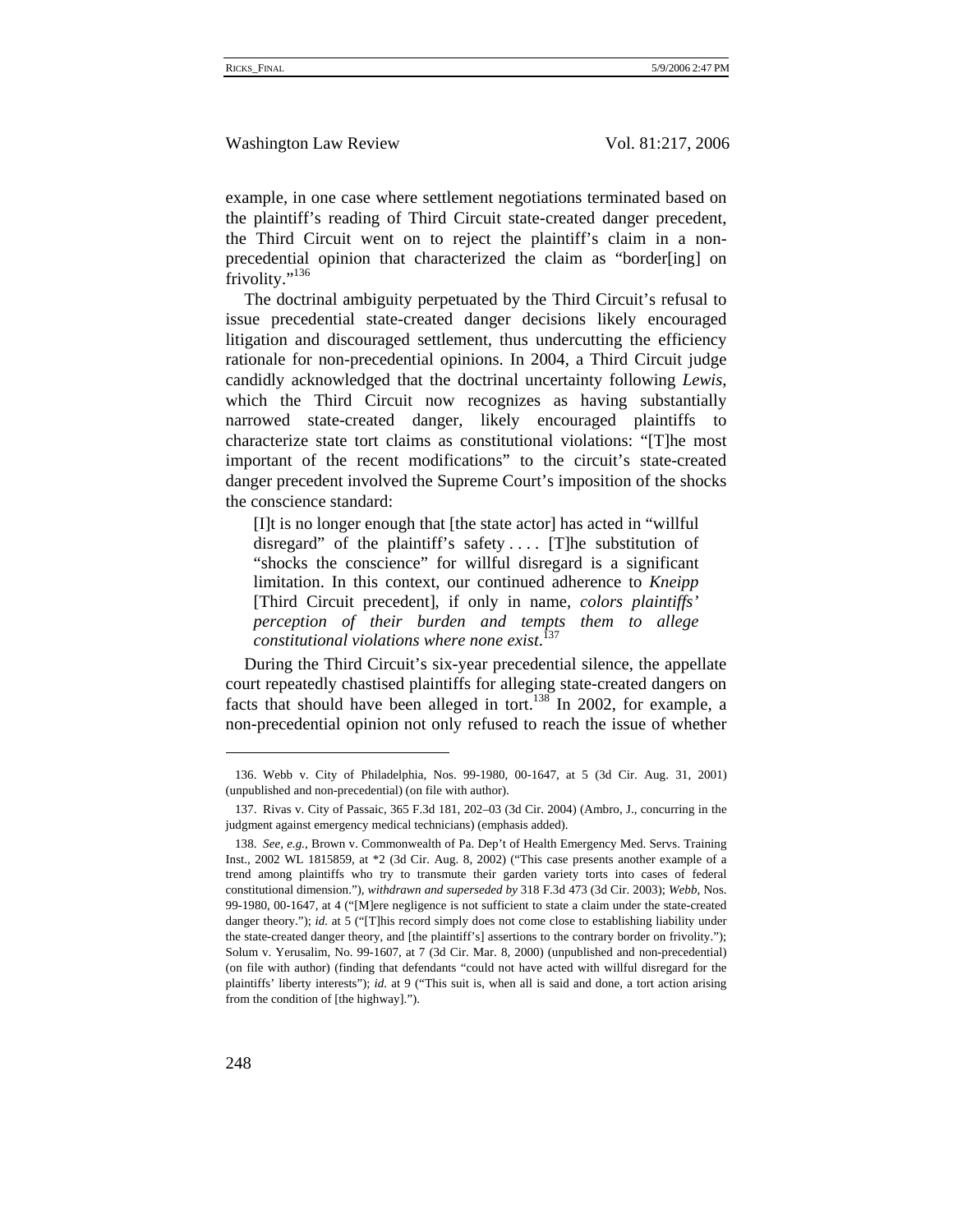#### Non-Precedential Opinions: A Case Study

*Lewis* raised the Third Circuit's lower fault standard to a shocks the conscience standard, as the district court had held, but rebuked plaintiffs for believing they had a constitutional claim at all: "We are faced in this appeal with another case in which plaintiffs have tried to transmute their state-law claims into constitutional torts."<sup>139</sup> But given the divergence between precedential and non-precedential opinions and the Third Circuit's refusal to publish its many rejections of state-created danger claims, plaintiffs' error may not have been careless lawyering but, rather, evidence of a need for appellate guidance. However, the mental culpability standard is only the first of the doctrinal divergences between precedential and non-precedential opinions. The second is explored below.

#### *B. Example Two: State-Created Danger Claims by Family Members*

The reasoning of one Third Circuit non-precedential opinion would preclude family members of most victims of state-created danger from alleging derivative state-created danger claims, yet the circuit has never issued a precedential opinion barring such actions. The practical consequence of that innovation is starkly illustrated by the irreconcilable analyses in two district court cases concerning similar claims by family members that police failed to rescue a murder victim. One followed the non-precedential opinion to reject the family's claims. The other did not consider the non-precedential opinion and allowed certain of the family's claims.

# *1.* Solum v. Yerusalim *Likely Would Preclude State-Created Danger Claims by the Primary Victim's Family*

Some state-created danger precedents have been litigated by relatives of the injured person in their individual capacities (in addition to claims by the injured person or the estate).<sup>140</sup> The Third Circuit has not issued a

<sup>139.</sup> Jordan v. Houstoun, 39 F. App'x 795, 797 (3d Cir. 2002) (affirming "essentially for the reasons given by the District Court" in *Kepner v. Houstoun*, 164 F. Supp. 2d 494, 499–500 (E.D. Pa. 2001) (adopting the shocks the conscience standard)); *see also id.* ("We use a not-precedential opinion in cases such as this, in which a precedential opinion is rendered unnecessary because the opinion has no institutional or precedential value.").

<sup>140.</sup> In one, the husband and minor child of a murdered school teacher claimed that their rights of association with the wife/mother were violated by school officials' failure to prevent the victim's murder in a public school. Morse v. Lower Merion Sch. Dist., 132 F.3d 902, 904 (3d Cir. 1997). In another, the parents and sibling of a murdered woman claimed that their rights of association with the woman were violated by the police officers' failure to prevent her murder. Schieber v. City of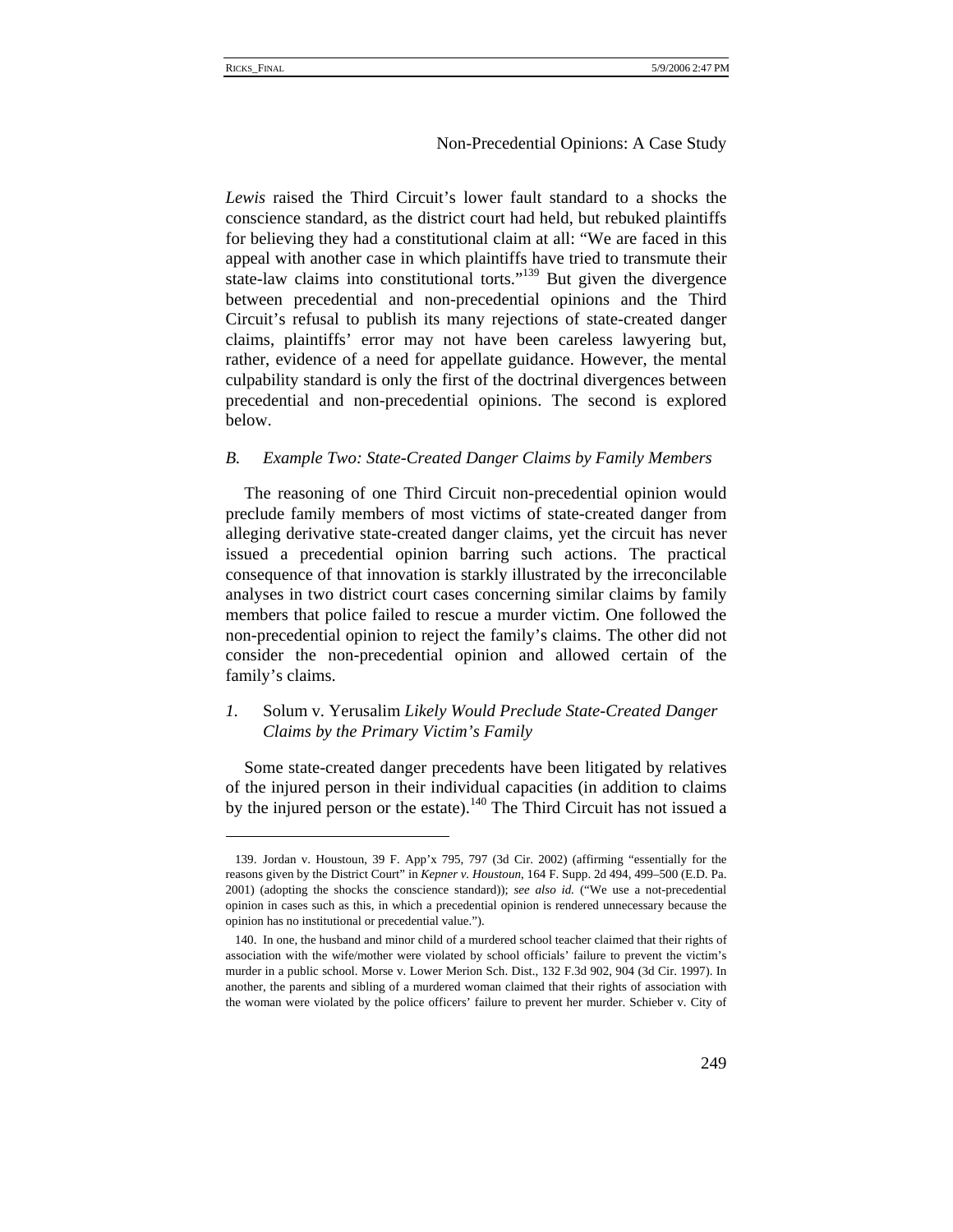precedential decision that separately addresses direct claims of the injured person and the derivative claims of relatives. Yet one nonprecedential opinion likely would preclude derivative state-created danger claims by family members of the victim.

In *Solum v. Yerusalim*,<sup>141</sup> the Third Circuit directly confronted a derivative claim because the sole plaintiffs were the parents of a young woman killed in a car accident and not the estate. The woman's parents alleged that the defendant state transportation officials had known that the portion of the highway where the fatal accident occurred was unsafe.<sup>142</sup> The Third Circuit rejected the parents' claim on two broad grounds, each of which would preclude most state-created danger claims by relatives of the victim if *Solum* were precedential.<sup>143</sup> In *Solum*, the Third Circuit clarified that, even if the state-created danger *victim's* claim could succeed, the relatives' claims independently must satisfy the four-prong state-created danger test.<sup>144</sup> Solum's reasoning would foreclose most relatives from showing two of the four prongs: (1) that harm to the family member by the state actor's conduct was foreseeable and fairly direct and (2) that the government defendants acted with the requisite mental culpability toward the family members' liberty interests in the companionship of the victim. $145$ 

Had it been precedential, *Solum*'s reasoning would preclude most derivative state-created danger claims by relatives because the harm to family members of the primary victim would be too attenuated. Specifically, in *Solum* the Third Circuit found the constitutional harm alleged—deprivation of an assumed right to associate with the plaintiffs' daughter—was not a foreseeable and fairly direct result of the state

Philadelphia, No. CIV.A. 98-5648, 1999 WL 482310, at **\***1–5 (E.D. Pa. July 9, 1999). In the subsequent Third Circuit opinion in the litigation, Judge Stapleton "expressed 'no view' on whether the Schiebers, as parents, had a liberty interest in the continued companionship of their adult, emancipated child," noting the split in the circuits. Schieber v. City of Philadelphia, 320 F.3d 409, 423 n.6 (3d Cir. 2003). It is not always clear whether decisions concern individual state-created danger claims by relatives of the injured party since such claims by relatives are derivative of the injured person's state-created danger claim; therefore, the court has no need to discuss the relatives' claims if the injured person's state-created danger claim fails, as occurred in *Morse* and *Schieber*.

<sup>141.</sup> No. 99-1607 (3d Cir. Mar. 8, 2000) (unpublished and non-precedential) (on file with author). 142. *See id*. at 3–4.

<sup>143.</sup> The parents' claim also failed the third and fourth prongs of the state-created danger test, but for reasons that would not necessarily preclude state-created danger claims by relatives of persons injured by state action under different circumstances. *See id*. at 7–8.

<sup>144.</sup> *See id*. at 6–7.

<sup>145.</sup> *See id*.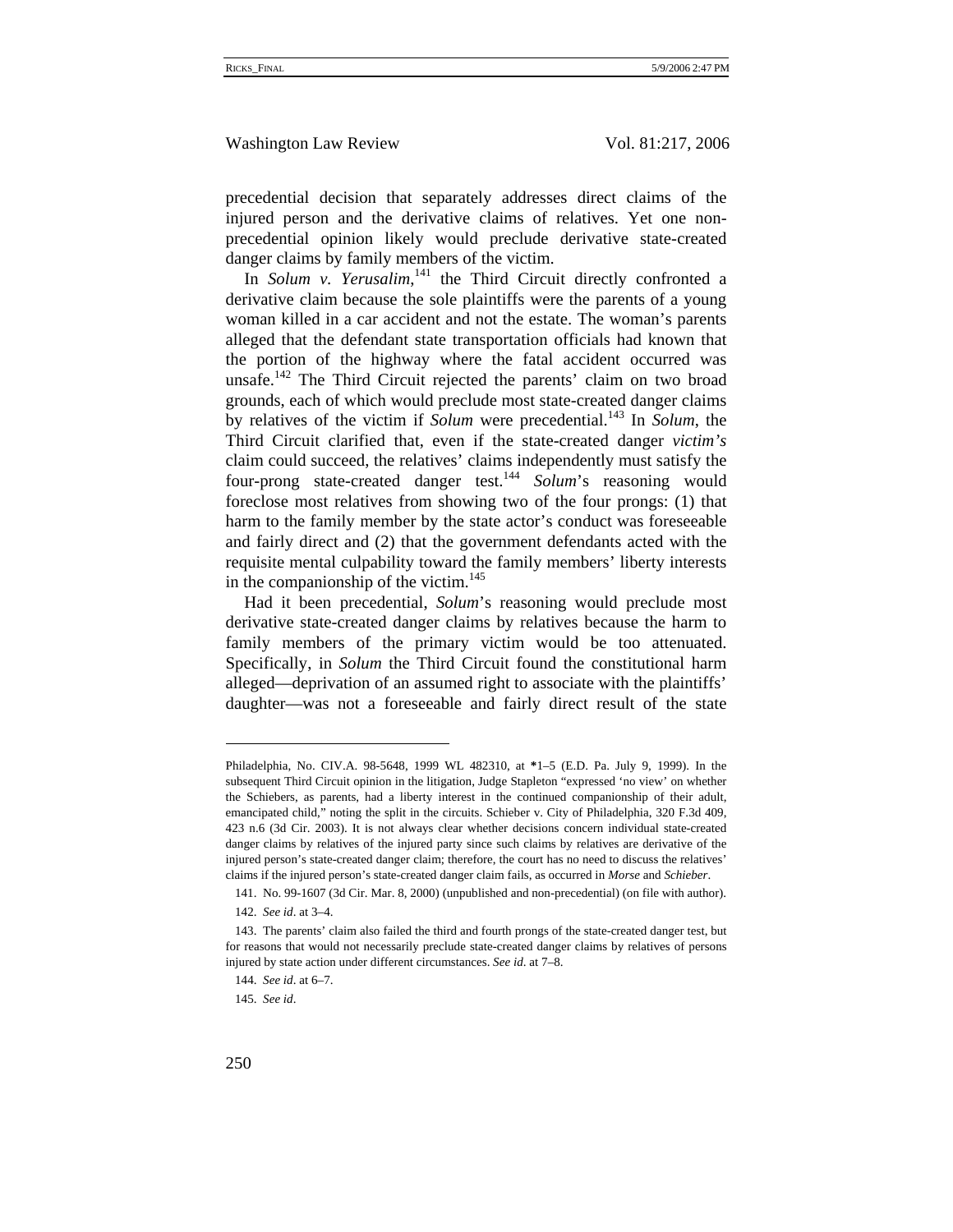employees' actions because the harm was "just too attenuated."<sup>146</sup> For the same reason, that the constitutional harm alleged was too remote from the state actors' conduct of not ensuring a safe stretch of highway, the parents' state-created danger claim also failed to satisfy the mental culpability standard.<sup>147</sup> That the plaintiffs were family members of the injured person was dispositive:

[The parents] brought this action on their own behalf alleging the loss of their right of association with their daughter has harmed them. However, that injury is just too attenuated to support liability under § 1983. . . . The foreseeable injury here, given the problems with this stretch of highway, is the death of [the daughter], not the loss of any assumed constitutional right to associate with one's child.<sup>148</sup>

The reasoning in *Solum* likely would preclude derivative state-created danger claims by relatives of people injured by a state-created danger whenever the state actors should not be expected to realize that their conduct toward Person A would deprive Person A's family member, Person B, of a constitutionally protected liberty interest in associating with Person A.<sup>149</sup> For example, following *Solum's* reasoning, when police respond to a 911 call alerting them to noises from a woman's apartment, and do not break down the door, a foreseeable deprivation of a liberty interest would be physical injury to the woman inside, not the loss of any assumed constitutional right of the woman's parents or children to associate with the woman. And if the police could not realistically foresee that their response to the noises from the woman's apartment could deprive the woman's parents or children of a

<sup>146.</sup> *Id*.

<sup>147.</sup> *See id*. at 7 (finding that since the defendants "could not realistically have foreseen the constitutional injury" asserted, "as a matter of law, they could not have acted with [the requisite mental culpability] for the plaintiffs' liberty interests").

<sup>148</sup>*. Id*. The Third Circuit assumed without deciding in *Solum* that parents of an emancipated daughter had a constitutionally protected liberty interest in continued association with their adult daughter, an issue that has split the federal circuits and was then an open issue in the Third Circuit. That issue is no longer open. Since *Solum*, the Third Circuit has held that parents do not have a protected liberty interest in the continued companionship of adult, emancipated children and for that reason alone can no longer bring derivative state-created danger claims based on an injury to the adult son or daughter. McCurdy v. Dodd, 352 F.3d 820, 830 (3d Cir. 2003). The author filed an amici brief in *McCurdy* on behalf of four New Jersey and Pennsylvania cities, urging the Third Circuit to so rule. *See* Sarah E. Ricks, *Evolution of a Doctrine: The Scope of the Parental Liberty Interest Protected by Substantive Due Process After* McCurdy, 3 RUTGERS J. L. URB. POL'Y 138 (2005) (reprinting amici brief with introduction).

<sup>149</sup>*. See Solum*, No. 99-1607, at 6–7.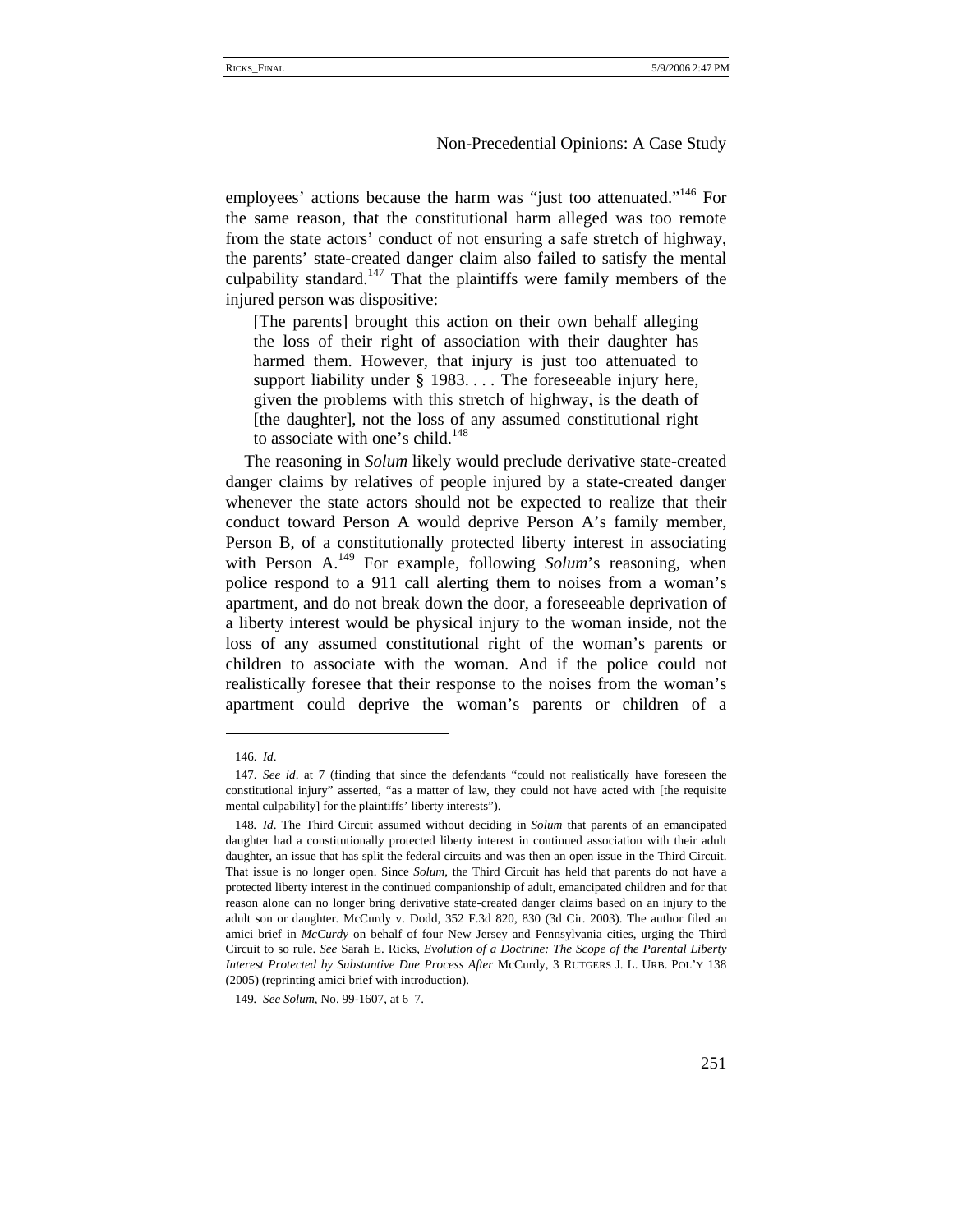constitutional right to associate with the woman, then police could not have acted with the requisite mental culpability toward the family members' liberty interests.<sup>150</sup>

*2. Unpredictable Application of the Non-Precedential Decision: Irreconcilable District Court Analyses of Claims by Family Members of Two Murder Victims* 

The existence of an unpublished, non-precedential opinion that would foreclose most derivative state-created danger claims by family members created uncertainty about how the Third Circuit would require district courts to treat such claims and therefore how attorneys should advise their clients. A stark illustration of the practical consequences of the doctrinal ambiguity are the irreconcilable analyses by the two district courts in this Article's introductory vignette, each confronting claims by family members of murder victims shortly after the Third Circuit issued *Solum*. In both cases, neighbors of a woman called police because of noises from the woman's apartment; in both cases, police responded but refused to break down the door; in both cases, the women were later found dead in their apartments; and in both cases, relatives of the dead women alleged that their individual liberty interests in companionship with the dead women had been deprived by the state-created danger.<sup>151</sup> The similarity between the two cases was expressly noted by one judge at oral argument. $152$ 

<sup>150.</sup> Some derivative family claims still would be permitted under *Solum*'s reasoning. Certain state defendants can reasonably foresee that their conduct could deprive a family member of the person injured by a state-created danger of the family member's protected liberty interest in association with the victim. That could be true whenever state action focused on the parent/child or other family relationship, such as a government decision to alter a child custody situation.

<sup>151.</sup> *See* Schieber v. City of Philadelphia, 156 F. Supp. 2d 451, 454 (E.D. Pa. 2001), *rev'd on other grounds*, 320 F.3d 409 (3d Cir. 2003); White v. City of Philadelphia, 118 F. Supp. 2d 564, 566–67 (E.D. Pa. 2000). As a Senior Attorney for the City of Philadelphia Law Department, the author edited the brief in support of the motion to dismiss in *White* and drafted part of the summary judgment brief in *Schieber*.

<sup>152.</sup> At the summary judgment oral argument in *Schieber*, which took place after each district court had decided motions to dismiss, and the other district court, in *White*, had dismissed the claim, the *Schieber* trial judge raised the similarity:

THE COURT: [*White*] was a somewhat similar case, wasn't it?

MR. WINEBRAKE: It's very similar, Your Honor. . . . You know, when you have a—when you have a District Court who holds a month and a half or two months ago that in an almost identical case—I mean where literally plaintiffs appear to have pulled the Shannon Schieber complaint out of the Clerk's Office and almost copied it word for word, setting forth the same—

THE COURT: They tried to have it assigned to me as related.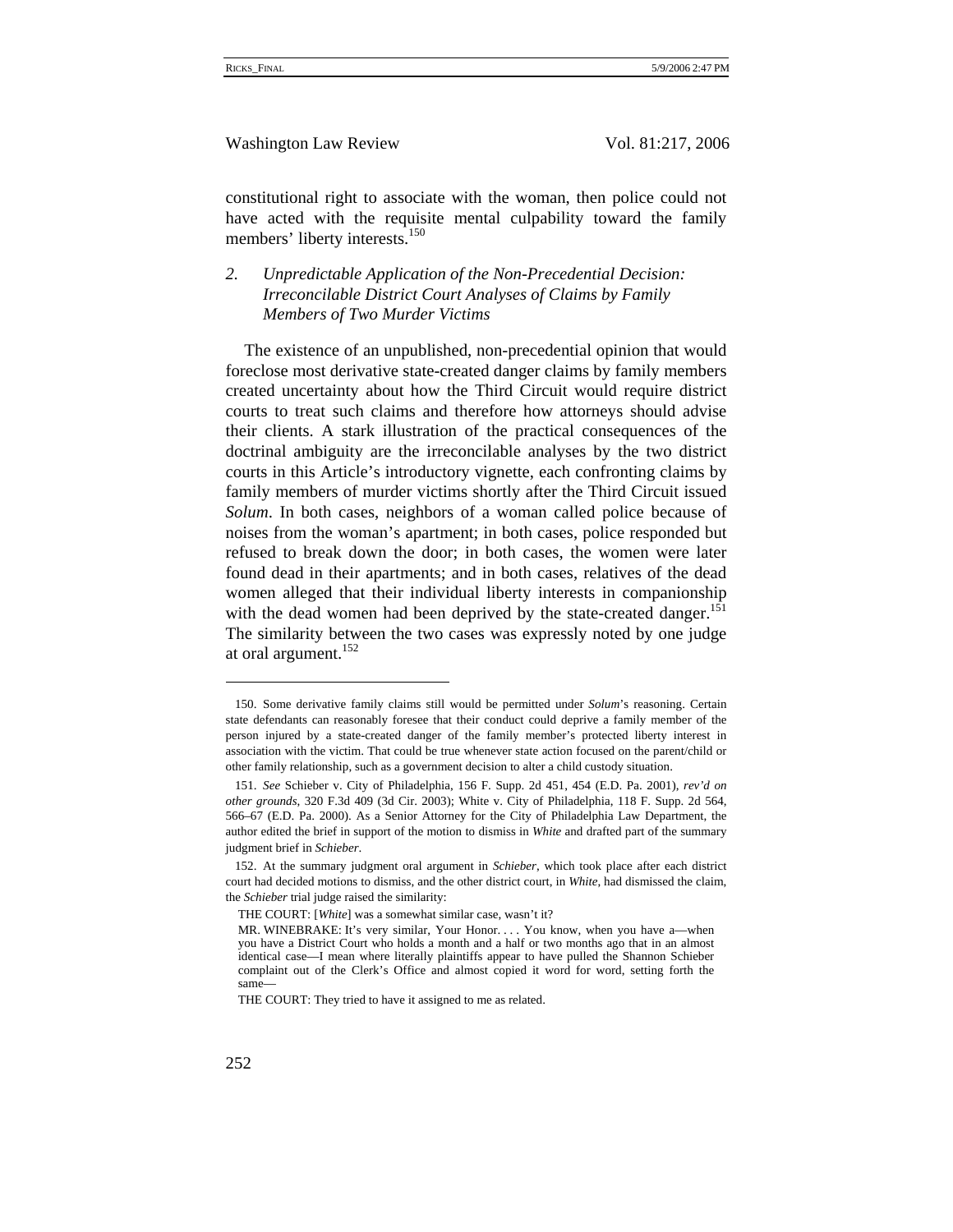In *White v. City of Philadelphia*, 153 one district court rejected the state-created danger claims of the murdered woman's mother and minor child against the police officers who did not break down the door of the woman later found murdered.<sup>154</sup> Specifically, that court held that the relatives' claim must itself satisfy the state-created danger test, that the officers could not have foreseen that their conduct would deprive the victim's relatives of their right to associate with the dead woman, and that the relatives' claims therefore failed to satisfy the "foreseeable and fairly direct" injury element.<sup>155</sup> For the same reason, the relatives' claims failed the mental culpability prong of the state-created danger test.<sup>156</sup>

In rejecting the relatives' claims, the district court followed the Third Circuit's non-precedential opinion in *Solum*, noting that "this unreported memorandum opinion has no precedential value, but [the district court] finds it instructive."<sup>157</sup> The district court explicitly followed the nonprecedential reasoning to reject the family members' individual statecreated danger claims because, as the district court noted, "the Third Circuit addressed the question whether parents could bring a due process claim for loss of association with their child" and, "[a]s the [Third Circuit] observed, even where injury to an individual is foreseeable, it does not necessarily follow that injury suffered by the parents of the injured party in the form of a loss of an 'assumed constitutional right to associate' with that child is foreseeable."158 While the district court's rejection of the family members' claims on a second prong of the statecreated danger test, the mental culpability prong, was not explicitly based on the non-precedential opinion, it was a logical consequence of

 . . .

MR. WINEBRAKE: Well, we know it went to another Judge, and—

THE COURT: And he disagreed with me.

MR. WINEBRAKE: —and he disagreed, and I believe Judge DuBois' decision is correct and Your Honor's decision was incorrect. . . .

Transcript of Oral Argument at 22–23, Schieber v. City of Philadelphia, No. 98-5648 (E.D. Pa. Dec. 14, 2000).

<sup>153. 118</sup> F. Supp. 2d 564 (E.D. Pa. 2000).

<sup>154.</sup> *Id.* at 566–67*.*

<sup>155</sup>*. See id*.

<sup>156</sup>*. See id*. ("[b]ecause the defendants could not have foreseen that [decedent's mother] and [decedent's son] would suffer a constitutional injury," the officers' actions could not be conscience shocking).

<sup>157</sup>*. Id*. at 573 n.8.

<sup>158</sup>*. Id*. at 573; *see id*. ("[I]nterference with an 'assumed constitutional right to associate' suffered by [the parent and child] was not a foreseeable consequence of defendants' actions.").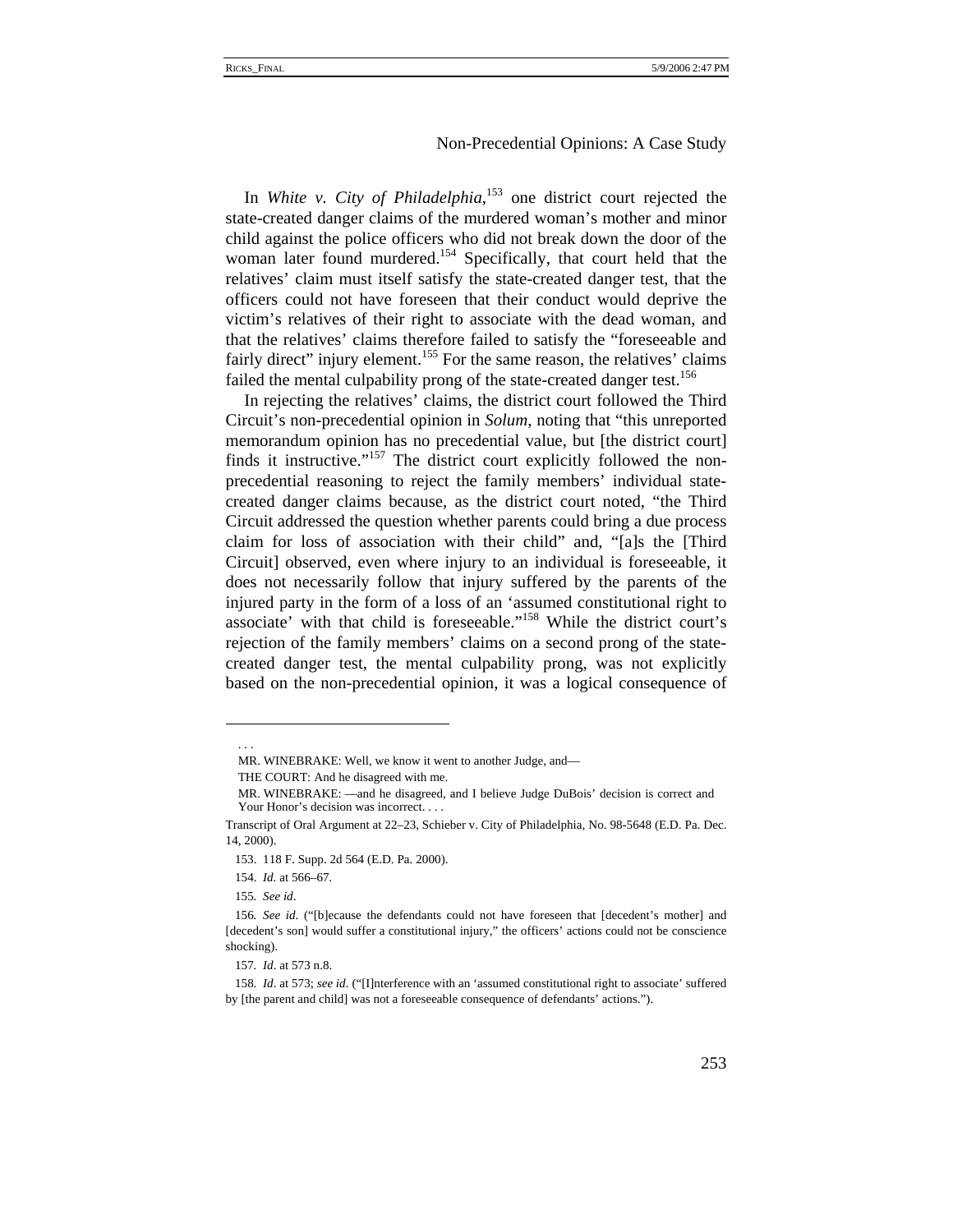the non-precedential reasoning as it turned on the absence of foreseeable injury to the relatives of the murdered woman.<sup>159</sup>

By contrast, in *Schieber v. City of Philadelphia*, <sup>160</sup> a different district court considering claims against police by relatives of a murder victim allowed the parents' state-created danger claims, $161$  without analyzing them separately from the estate's claims.<sup>162</sup> Rather, the district court held that the parents had a liberty interest in companionship of their adult daughter, and then allowed the parents' claim.<sup>163</sup> Had *Solum*'s analysis been precedential and, thus, binding upon the district court, the existence of a liberty interest would have been necessary but not sufficient: the district court would have been required to separately analyze whether the parents' claim met the state-created danger test and whether *Solum*'s reasoning precluded the attenuated claim of the parents, as is likely. But, since *Solum* was non-precedential, the district court was free to disregard it.

The different analyses of the two claims by the two district courts in *White* and *Scheiber* demonstrate that doctrinal inconsistency between precedential and non-precedential decisions can result in similar cases being treated differently by district courts bound by the same circuit law. One followed a non-precedential decision to reject the family members' individual claims on grounds that likely would preclude most family members from pursuing derivative state-created danger claims.<sup>164</sup> The other ignored the non-precedential opinion and allowed the family

<sup>159</sup>*. Id*.

<sup>160. 156</sup> F. Supp. 2d 451 (E.D. Pa. 2001), *rev'd on other grounds*, 320 F.3d 409 (3d Cir. 2003).

<sup>161.</sup> *Id.* at 454, 461.

<sup>162</sup>*. See id*. at 457–61.

<sup>163</sup>*. See id*. at 456–57 (analyzing the existence of a parental liberty interest in the companionship of their adult daughter). Even without *Solum* as guidance, the district court should not have assumed that the existence of a constitutional right disposes of the different issue of whether that right has been violated. On appeal, the Third Circuit declined to decide whether such a parental liberty interest existed because the murdered woman's estate state-created danger claim failed the culpability prong and the court therefore did not need to discuss the parents' derivative state-created danger claims. *See* Schieber v. City of Philadelphia, 320 F.3d 409, 423 n.6 (3d Cir. 2003). More recently, the Third Circuit ruled that parents do not have a protected liberty interest in the continued companionship of adult, emancipated children. *See* McCurdy v. Dodd, 352 F.3d 820, 830 (3d Cir. 2003). If decided today, in other words, the parents' claim would fail without reaching whether the government conduct deprived the parents of a constitutional right because no such constitutional right exists: substantive due process does not protect the parental liberty interest asserted by the parents in *Schieber*.

<sup>164</sup>*. See supra* notes 151–59 and accompanying text (summarizing the reasoning of *White*).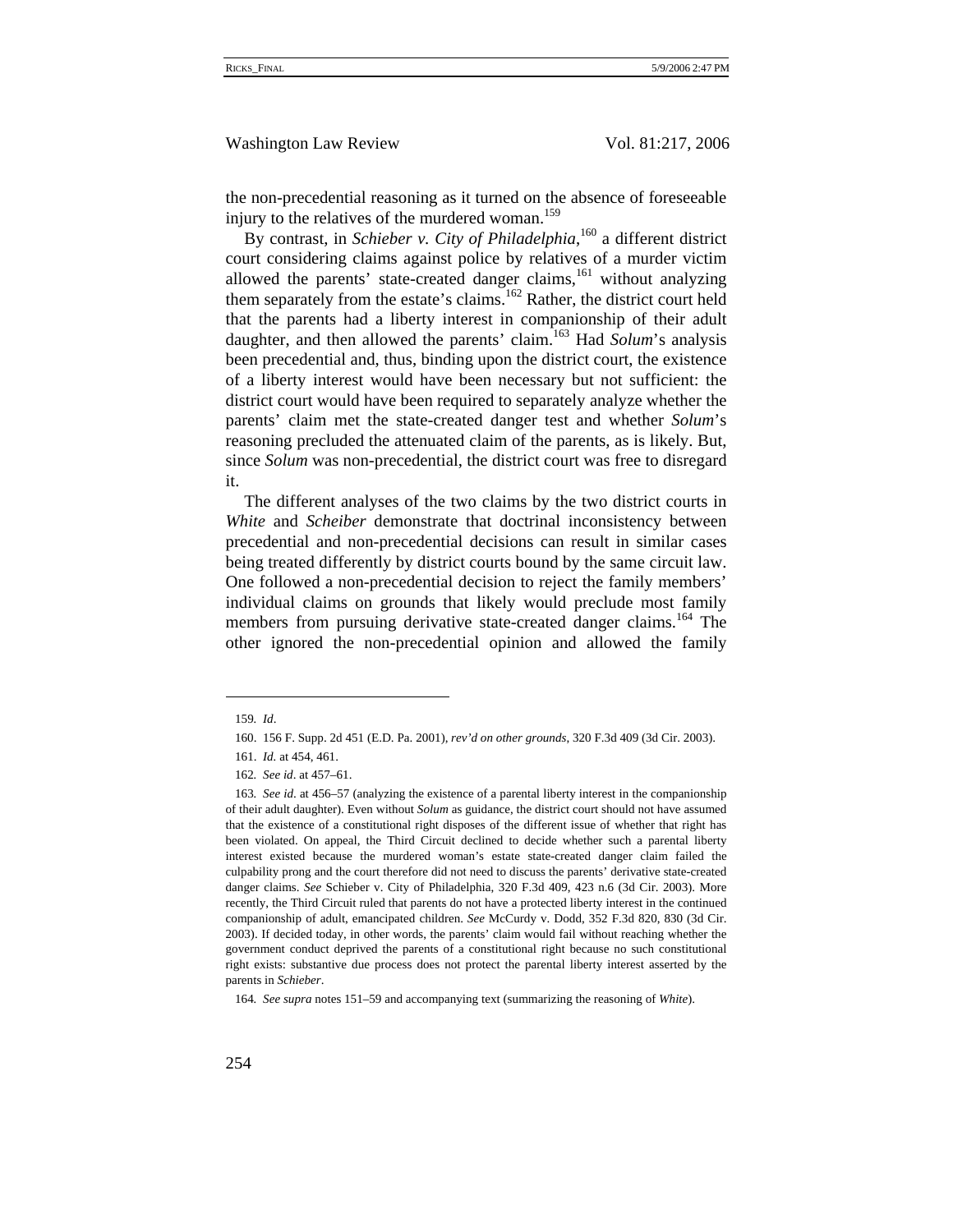members' individual claims to survive summary judgment.<sup>165</sup> Unpredictable application of non-precedential opinions undermines the appellate functions of ensuring that like cases are treated alike, that judicial decisions are not arbitrary, and that legal issues resolved at the appellate level need not be relitigated before the district courts. This, in turn, undermines litigants' ability to predict how district courts will rule, which undermines the ability to evaluate claims for settlement. Explored below is the third way in which non-precedential opinions are inconsistent with Third Circuit precedent.

#### *C. Example Three: Necessity of Affirmative Government Action*

The state action prong of the Third Circuit's state-created danger test requires a plaintiff to show that "'the state actors used their authority to create an opportunity that otherwise would not have existed'" for the harm to be inflicted on plaintiff.<sup>166</sup> Third Circuit precedential decisions disagree on whether the state action prong can only be satisfied by affirmative conduct or whether state actors can be culpable for omissions. While the Third Circuit has reconciled the inconsistent precedent on the "use of authority" prong, it chose to do so in nonprecedential opinions. Confronting inconsistent precedent on the necessity of affirmative government conduct to satisfy the state action requirement has had practical consequences for district courts and litigants attempting to predict Third Circuit dispositions of state-created danger claims, as well as for settlement of those claims.

# *1. State-Created Danger Precedent Requires Affirmative State Conduct*

Until 1996, the Third Circuit plainly interpreted the state-created danger theory to require affirmative state conduct. The Third Circuit held en banc in *D.R. ex rel. L.R. v. Middle Bucks Area Vocational Technical School*167 that, to fit the state-created danger exception to the general no-duty rule of *DeShaney*, a plaintiff must show that the government acted affirmatively to increase the risk of harm: "Liability

<sup>165</sup>*. See supra* notes 160–63 and accompanying text (summarizing the district court reasoning of *Schieber*). The judgments in the two cases can be reconciled since survival of the estate's statecreated danger claim is necessary for the survival of the family's derivative claims, and the estate's claim in *White* failed on prongs of the state-created danger test unaffected by *Solum*.

<sup>166</sup>*. Schieber*, 320 F.3d at 417 (quoting Kneipp v. Tedder, 95 F.3d 1199, 1208 (3d Cir. 1996)).

<sup>167. 972</sup> F.2d 1364 (3d Cir. 1992) (en banc).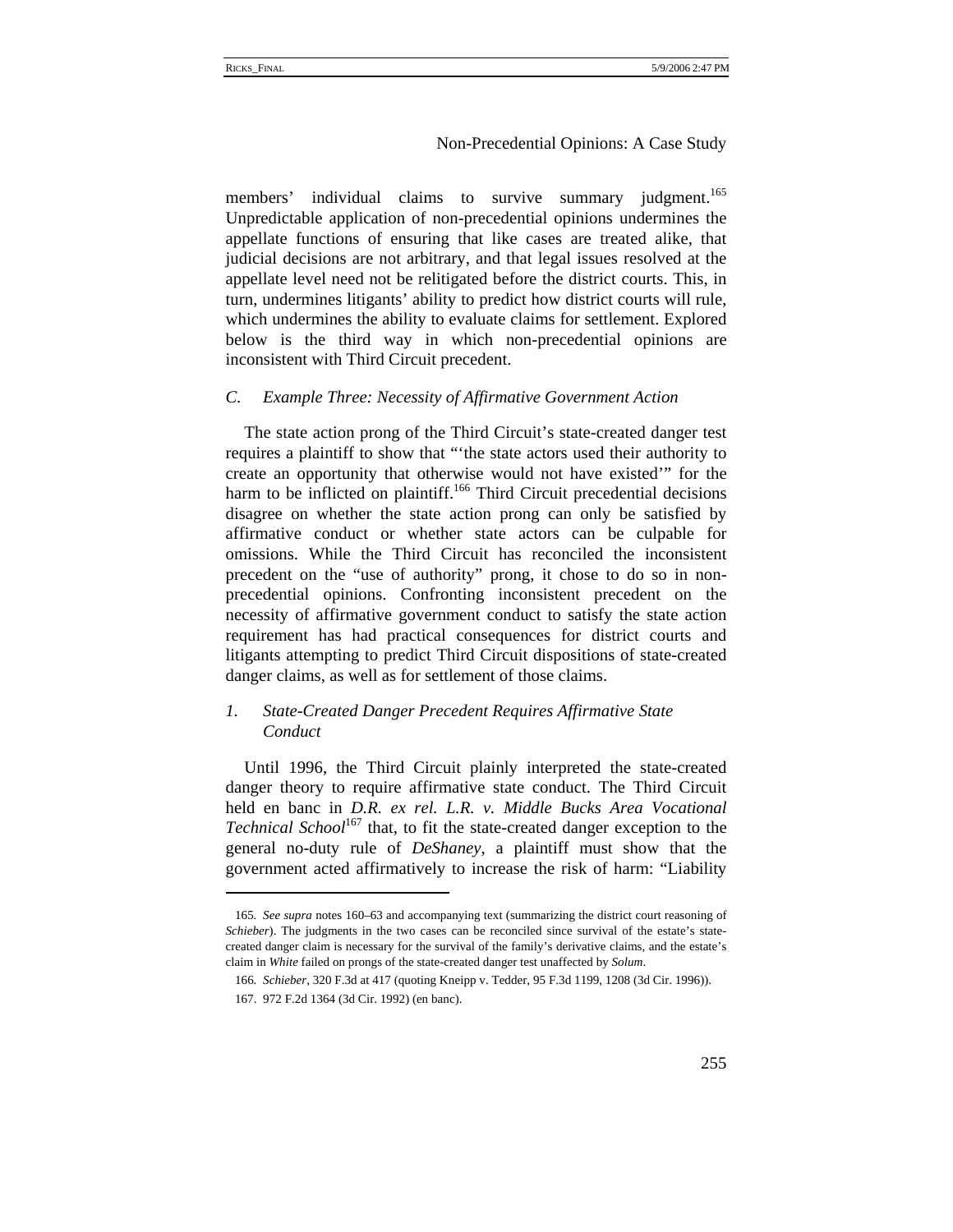under the state-created danger theory is predicated upon the states' affirmative acts which work to plaintiffs' detriments in terms of exposure to danger."<sup>168</sup> The Third Circuit refused to adopt the statecreated danger theory on the facts of *D.R.* because the sexual assaults the plaintiff school children suffered at school were not attributable to state action.<sup>169</sup> Rather, the victims alleged a series of omissions by state actors: failure to assign an experienced teacher, failure to supervise the classroom, failure to investigate, and failure to report abuse to parents or other authorities.170 The "indefensible passivity" of some school defendants "show[ed] nonfeasance but . . . d[id] not rise to the level of a constitutional violation."171 Rather, just as the Supreme Court had held in *DeShaney*, where social workers did not prevent a father from beating his son, "'[t]he most that can be said of the state functionaries in this case is that they stood by and did nothing when suspicious circumstances dictated a more active role for them."<sup>172</sup>

The facts on which the Third Circuit adopted the state-created danger theory involved government conduct that, in a later opinion, it characterized as barely affirmative.173 In *Kneipp*, on a cold winter night, a police officer stopped a husband and wife for causing a disturbance on the street and noticed that both were intoxicated.<sup>174</sup> Other police officers arrived, and the husband crossed the street to ask another officer if he could go home to relieve the babysitter watching the couple's son, to which the officer replied, "Yeah, sure."<sup>175</sup> The husband then walked home, about one-third of a block, assuming that because his wife was drunk, the police would bring her either to a hospital or a police

<sup>168</sup>*. Id.* at 1374; *see id.* (finding that in cases upholding state-created danger claims, "the state can fairly be said to have affirmatively acted to create the danger to the victims").

<sup>169</sup>*. See id*. at 1373–76.

<sup>170</sup>*. See id*. at 1373.

<sup>171</sup>*. Id*. at 1376.

<sup>172</sup>*. Id*. (quoting DeShaney v. Winnebago County Dep't of Soc. Servs., 489 U.S. 189, 203 (1989)) (alteration in original). Similarly, while again declining to adopt the state-created danger theory where an off-duty volunteer firefighter destroyed the plaintiff's business by arson, the Third Circuit recognized that substantive due process liability could be imposed where the harm "is the product of state action that legitimately can be characterized as affirmative conduct." Mark v. Borough of Hatboro, 51 F.3d 1137, 1151 (3d Cir. 1995).

<sup>173.</sup> *See* Morse v. Lower Merion Sch. Dist., 132 F.3d 902, 914 n.14 (3d Cir. 1997) ("Whether the officers's [sic] actions in *Kneipp* constituted an affirmative act or an act of omission is a close question.").

<sup>174.</sup> Kneipp v. Tedder, 95 F.3d 1199, 1201, 1203 n.14 (3d Cir. 1996).

<sup>175</sup>*. Id*. at 1201–02.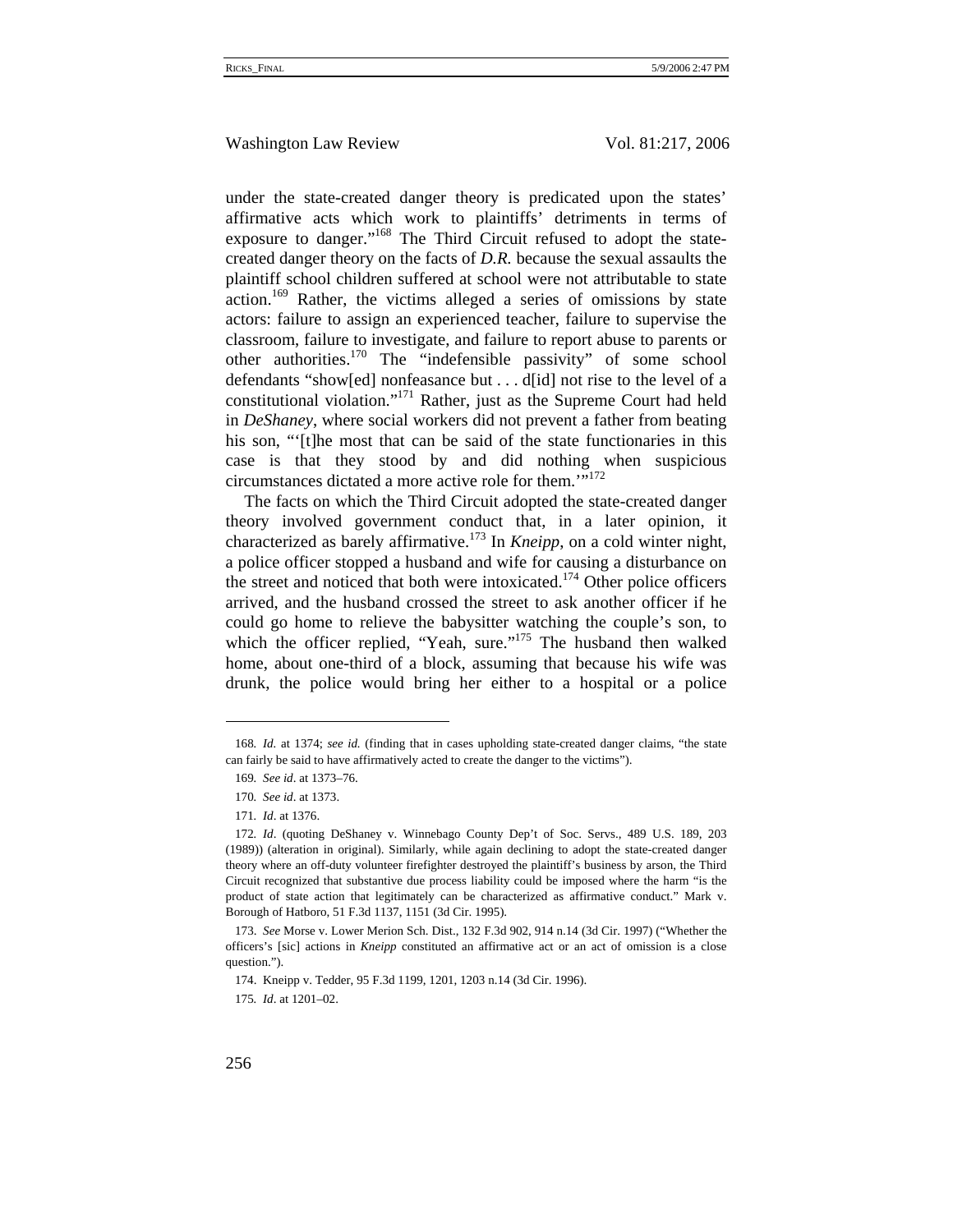station.<sup>176</sup> Police did not accompany the wife home, and when she was found unconscious outside later that night, exposure to the cold had permanently rendered her unable to normally walk, see, sit, swallow, or speak.<sup>177</sup>

In *Kneipp*, the Third Circuit held that a reasonable jury could find that telling the husband "'you can leave,' . . . reasonably implied that [police] would take care of his wife," and that "[t]his affirmative action on the part of the police led [the husband] to leave his wife unattended, something he alleges he otherwise would not have done."<sup>178</sup> The Third Circuit held that a reasonable jury could find this satisfied the state action prong because "the danger was created when [the wife] was separated from her private source of rescue and subsequently abandoned by police."<sup>179</sup>

# *2. Subsequent State-Created Danger Precedent Does Not Require Affirmative State Conduct*

The following year, 1997, in *Morse v. Lower Merion School*  District,<sup>180</sup> the Third Circuit retreated from its holding that state-created danger required affirmative action to satisfy the state action prong, and shifted the focus to the foreseeability of the harm.<sup>181</sup> The court first characterized the state action in the drunken woman case as scarcely affirmative—"[w]hether the officer's actions in [the drunken woman case] constituted an affirmative act or an act of omission is a close question"<sup>182</sup>—but then decided that "[w]hether an affirmative act rather than an act of omission is required under the state-created danger theory" was not the proper focus of the state action inquiry.<sup>183</sup> Rather, the court held in *Morse* that "the dispositive factor appears to be whether the state has in some way placed the plaintiff in a dangerous position that was foreseeable, and not whether the act was more appropriately characterized as an affirmative act or omission."<sup>184</sup>

<sup>176</sup>*. Id*.

<sup>177</sup>*. Id*. at 1202 n.9, 1203 & n.16.

<sup>178</sup>*. Id*. at 1202 n.7.

<sup>179</sup>*. Id*. at 1202 n.9.

<sup>180. 132</sup> F.3d 902 (3d Cir. 1997).

<sup>181.</sup> *See id*. at 915.

<sup>182</sup>*. Id*. at 914 n.14.

<sup>183</sup>*. Id*. at 915.

<sup>184</sup>*. Id*.; *see also id*. at 904, 915–16 (ruling that where a public school unlocked a door to permit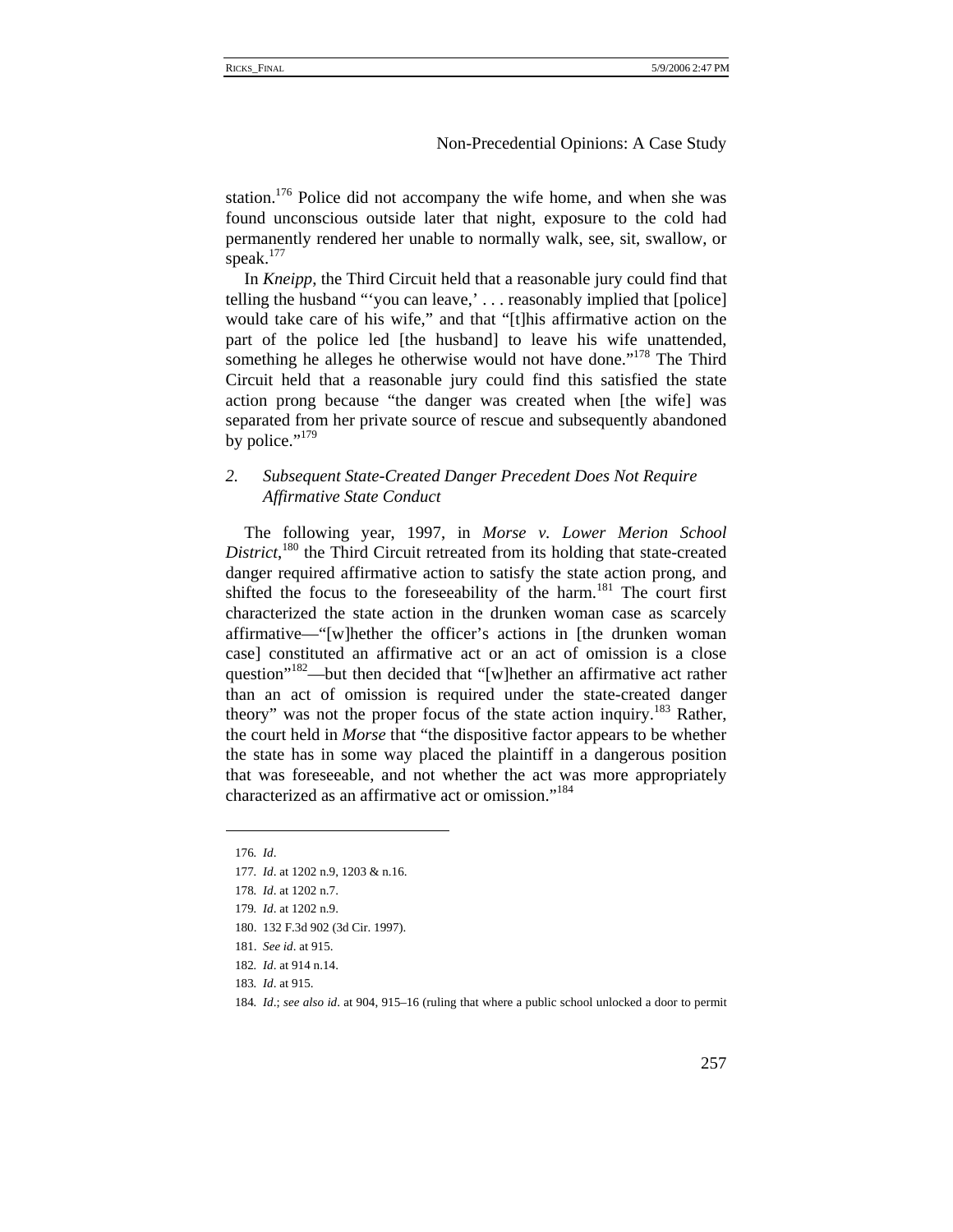The Third Circuit's precedential decision in *Morse* appeared to remove the requirement of affirmative government conduct, to collapse the state action prong into the foreseeability of the harm, and to suggest that, where the harm suffered by plaintiff was foreseeable, an omission by the state would satisfy the plaintiff's burden. These are considerable expansions of the state-created danger doctrine since government actors—such as social workers, police officers, school officials, firefighters, and security guards—frequently undertake to protect discrete classes of citizens from foreseeable dangers.

#### *3. Non-Precedential Reconciliation of the Apparent Conflict*

The Third Circuit subsequently reconciled its apparently inconsistent precedents on the need for affirmative state conduct—but chose to do so in a non-precedential decision. In *Estate of Henderson v. City of*  Philadelphia,<sup>185</sup> police responded to a mother's request to involuntarily commit her mentally ill son and, within minutes of the officers' arrival, while police stood on the first floor of the house reading the commitment papers, the son walked upstairs and jumped out a window, resulting in severe and permanent head injuries.<sup>186</sup>

In a non-precedential decision in *Henderson*, the same Third Circuit judge who authored the precedent that eliminated the requirement of affirmative government conduct reconciled the apparently conflicting precedential requirements by clarifying that a government's failure to rescue a plaintiff from harm can only be culpable conduct when an affirmative duty to rescue arises from government intervention that increased the risk of harm. $187$  The non-precedential opinion apparently read as dicta the precedential decision's suggestion that inaction could be culpable in the face of foreseeable harm.<sup>188</sup>

188. The court held:

workmen temporary access to the interior, through which a murderer entered and killed a teacher, the state defendants had not placed the victim in harm's way because the murderer's attack was "not a foreseeable and fairly direct result of defendants' behavior"). The Third Circuit read its earlier en banc decision in *D.R.* to have turned not on the absence of affirmative government conduct to expose the school children to sexual assaults but on the absence of a direct causal connection between the "acts or omissions of the state" and the harm suffered by plaintiffs; it was not "the act or omission of the state actor that directly placed the victim in harm's way." *Id*. at 915.

<sup>185.</sup> No. 99-1579 (3d Cir. May 2, 2000) (unpublished and non-precedential) (on file with author).

<sup>186.</sup> *Id*. at 3–7.

<sup>187.</sup> *See id*. at 14.

The defendant officers did not 'use their authority [as police officers] to create an opportunity that otherwise would not have existed' for Henderson to harm himself. *Kneipp*, 95 F.3d at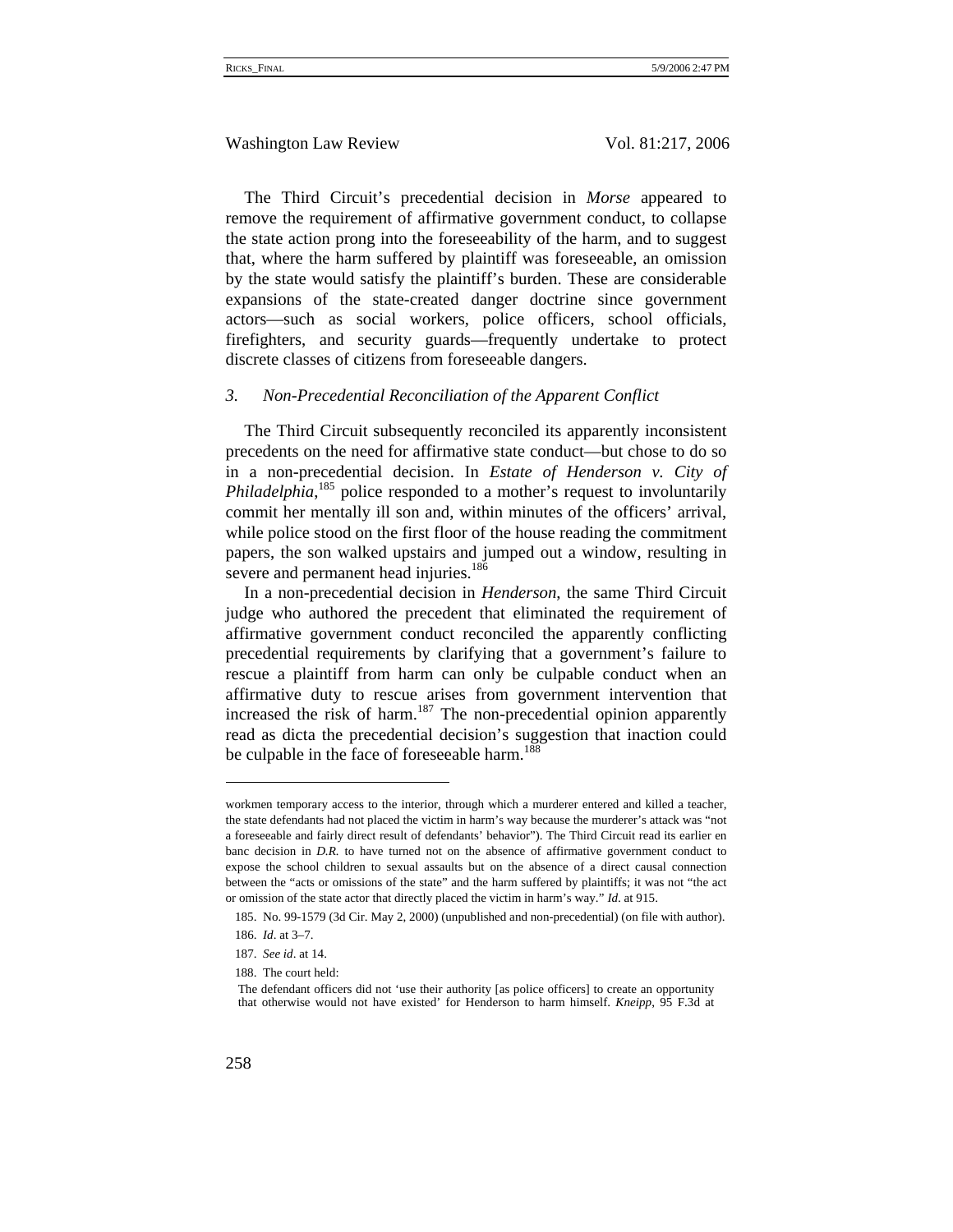The clarification that government inaction can only be culpable state action when it follows an affirmative use of government authority to create the harm was a significant retreat from the broad language in Third Circuit precedent.<sup>189</sup> But the reconciliation was not precedential. Had the Third Circuit's significant narrowing of its 1997 precedent been precedential, district courts and litigants could have relied on it to reconcile the inconsistent dictates on the state action prong of the statecreated danger test.<sup>190</sup>

# *4. Practical Consequences of Doctrinal Inconsistency for District Courts and Litigants*

The doctrinal inconsistency between the Third Circuit's varying statements on the necessity of affirmative government conduct to satisfy

*Id*.

189*. See supra* notes 181–84 and accompanying text (summarizing the reasoning of *Morse*).

190*.* As this Article was going to press, a Third Circuit majority—over vehement dissent attempted to reconcile earlier Third Circuit precedent with the suggestion in *Morse* that an omission could be sufficient for culpability. *See* Bright v. Westmoreland County, No. 05-2005, \_\_\_ F.3d (Apr. 4, 2006), slip op. at 16 n.7. Writing for the majority, Judge Stapleton quoted the *Morse* "observ[ation]" that foreseeability of harm rather than affirmative action was dispositive of the fourth prong but judged it "important to put this observation in context." *Id*. The majority concluded that the omission language was essentially dicta:

[W]e do not read *Morse*'s language to suggest liability can be based on an omission alone or a failure to act. We read it to clarify that the relevant test involves asking whether a state actor's behavior constituted an affirmative act, and, if so, whether the affirmative act created a foreseeable opportunity for harm.

*Id*. The dissent focused entirely on the majority's reading of the fourth element of the state-created danger test to require affirmative state action and addressed the tension between this holding and *Morse*:

Our recent cases have shifted away from inquiring into the existence of affirmative acts as a standard to establish the fourth element of our test . . . . [A]s *Morse* represents a controlling case, I cannot join in the majority's assertion to the contrary, that the hallmark of our test is whether the acts can be characterized as affirmative.

*Id*. at 31–32 (Nygaard, J., dissenting).

<sup>1208.</sup> In fact, the heart of the plaintiff's allegation asserts the opposite—the police failed to exercise their authority as police officers to place Salim Henderson in custody as soon as they arrived at the Henderson home.

Although we have suggested that inaction by government actors can be the basis for liability under Section 1983, *see Morse*, 132 F.3d at 915, in the cases in which we have found liability, inaction has been preceded by a deliberate exercise of authority. In *Kneipp*, for example, we found the defendant officers potentially liable for leaving Mrs. Kneipp to find her own way home, but predicated that on their having acted to separate her from any private source of assistance. *See Kneipp*, 95 F.3d at 1210 ("The affirmative acts of the police officers here created a dangerous situation, requiring that they take additional measures to ensure [Kneipp's] safety."). Here, there is no allegation the defendant officers separated Salim Henderson from his private source of assistance nor did anything more than respond to Mrs. Henderson's call.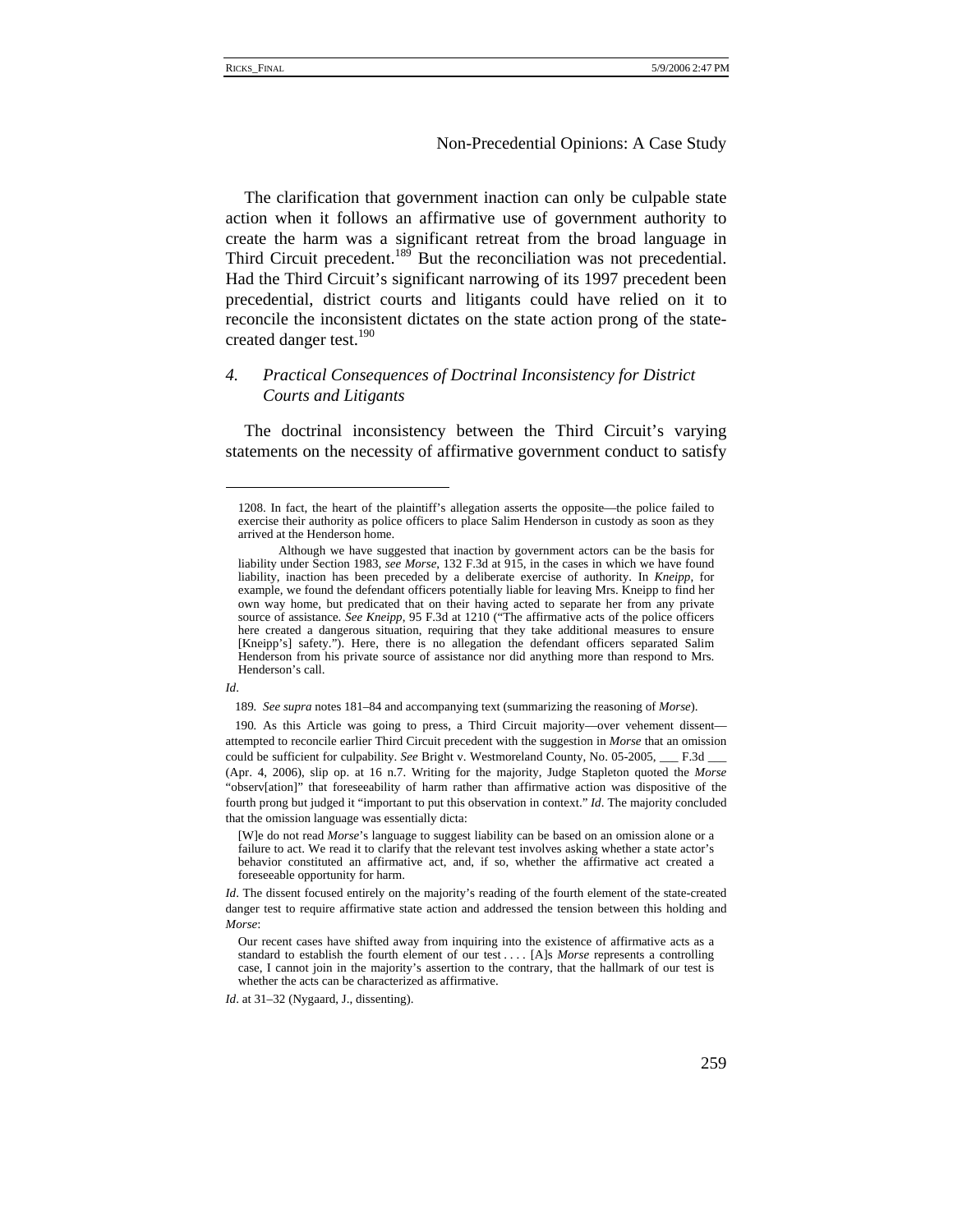state action undermined the predictive value of precedent and had practical consequences for district courts and litigants evaluating settlement of state-created danger claims. Some government litigants relied on the Third Circuit's non-precedential reconciliation of its conflicting positions, its recognition that a failure to rescue is only culpable state action where the state had first acted affirmatively to increase the risk of danger to plaintiff.<sup>191</sup>

Other district courts and litigants relied on the Third Circuit's precedential ruling that an omission could be sufficient for state action. For example, in ruling that a rational jury could find police liable for not breaking down a crime victim's door and for telling neighbors to do nothing but call 911 if they heard additional noises from the victim's apartment, a district court held that "inadequate intervention" could have increased the risk of harm, and quoted the Third Circuit's ruling that state placement of the victim in a foreseeably dangerous position was dispositive, "'not whether the act was more appropriately characterized as an affirmative act or omission." $192$  In a suit against courthouse security, another plaintiff similarly read the Third Circuit's precedent to have collapsed state action into foreseeability of the harm.<sup>193</sup> There, Family Court administrators knew that litigants had been attacked in the courthouse and, to reduce that risk, instructed guards to limit access to

<sup>191</sup>*. See, e.g.*, Brief of Appellants at \*23, Schieber v. City of Philadelphia No. 01-2312, 2001 WL 34117938 (3d Cir. Aug. 20, 2001) ("Although dicta in *Morse* suggested that inaction alone might satisfy the state created danger theory, *Morse*'s author, the Hon. Anthony J. Scirica, subsequently clarified that this Court, including the *Kneipp* panel, has never found inaction to be sufficient in the absence of a 'deliberate exercise of authority' . . . ." (quoting *Henderson*, No. 99-1579, at 14)); Brief of Appellees at \*19, Cannon v. Beal, No. 00-1208, 2000 WL 33993771 (3d Cir. Dec. 18, 2000) ("As the *Henderson* panel explains, in [the drunken woman case, the police officer] was liable under the state created danger theory not because he abandoned Samantha on her cold walk home; he was liable only because that omission was preceded by a 'deliberate exercise of his authority' to separate Samantha from her private source of rescue, her husband. No. 99-1579, slip op. at 14, sa112. Thus in *Henderson*, a panel of this court determined that police officers were not liable for failing to act on Mrs. Henderson's statement that her son might jump from an upstairs window because they had merely failed to act rather than putting Mrs. Henderson's son in that dangerous situation themselves or using their authority to prevent Mrs. Henderson from rescuing him herself.").

<sup>192.</sup> Schieber v. City of Philadelphia, 156 F. Supp. 2d 451, 460 (E.D. Pa. 2001) (quoting *Morse*, 132 F.3d at 915). The Third Circuit ultimately ruled the police conduct no more than negligent. *See* Schieber v. City of Philadelphia, 320 F.3d 409, 423 (3d Cir. 2003).

<sup>193.</sup> Brief and Appendix Volume I for Appellant at \*3–10, \*33, Webb v. City of Philadelphia, Nos. 99-1980, 00-1647, 1999 WL 33620403 (3d Cir. Aug. 31, 2001). The Third Circuit later ruled that conduct no more than negligent. *Webb*, Nos. 99-1980, 00-1647, at 4.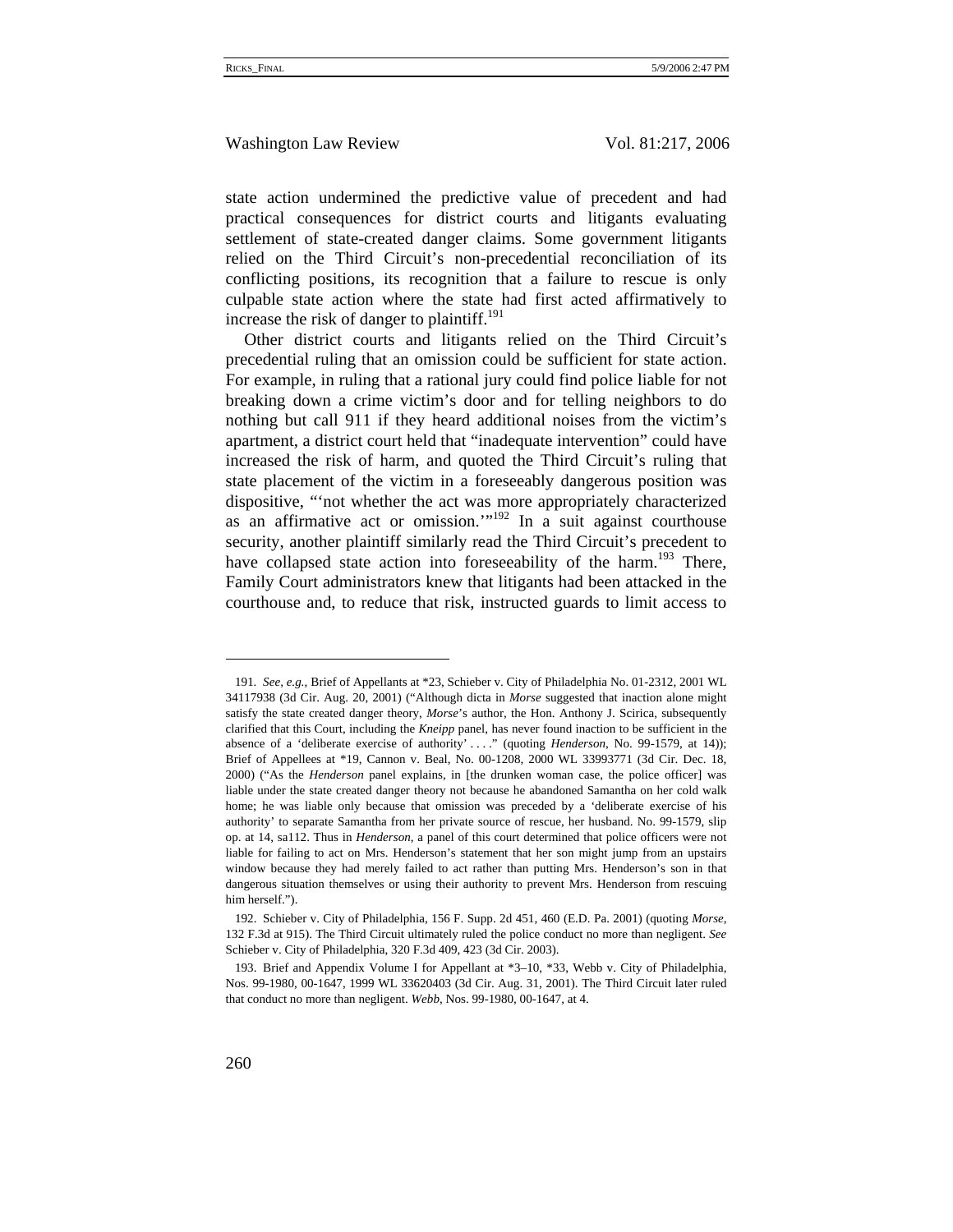litigants themselves.<sup>194</sup> The plaintiff, a subpoenaed litigant attacked by a person who should have been barred by security, argued that state action was satisfied by the guard's omission, which placed the victim in a foreseeably dangerous position.<sup>195</sup>

The Third Circuit's apparent approval of omissions by government actors as satisfying use of state authority likely encouraged litigation and impeded settlement by causing litigants and district courts to overvalue claims based on negligent conduct. Since non-precedential opinions issued by the Third Circuit before 2002 are not available in electronic form,<sup>196</sup> litigants and district courts would know the 1997 precedent that apparently expanded state-created danger to include inaction but would be unlikely to know of the 2000 non-precedential retreat from that holding. Those relying on the published law may have perceived constitutional claims when the facts were more likely to be viewed by the Third Circuit as state law torts, thus encouraging litigation, impeding settlement, $197$  and undermining the efficiency rationale for nonprecedential opinions.

## *D. Example Four: 42 U.S.C. § 1983 Municipal Liability*

A final doctrinal divergence between precedential and nonprecedential opinions concerns municipal liability for state-created danger. In 1994, Third Circuit precedent held that municipalities could be liable under 42 U.S.C. § 1983 for constitutional wrongdoing even in the absence of liability by an individual state actor.<sup>198</sup> This precedent was widely criticized.<sup>199</sup> Perhaps in response to such criticism, in two non-precedential opinions in 2000, the Third Circuit purported to modify its precedential theory.<sup>200</sup> Even after the 2003 issuance of a precedential opinion on municipal liability for state-created danger in the absence of

<sup>194.</sup> Brief and Appendix Volume I for Appellant at \*3–10, \*15–16, \*23, *Webb*, Nos. 99-1980, 00-1647.

<sup>195</sup>*. See id*. at \*3–6, \*16–17, \*32–33.

<sup>196.</sup> *See* 3D CIR. IOP 5.3, *available at* http://www.ca3.uscourts.gov/Rules/IOP-Final.pdf (providing, in Internal Operating Rules effective July 1, 2002, that non-precedential opinions are to be posted on the court's website); *supra* note 7 and accompanying text.

<sup>197.</sup> *See* Hoffman, *supra* note 75, at 2 ("[I]f . . . a plaintiff values a case too high or the defendant too low, settlement becomes difficult or impossible.").

<sup>198</sup>*. See infra* Part IV.D.1.

<sup>199</sup>*. See infra* Part IV.D.1.

<sup>200</sup>*. See infra* Part IV.D.2.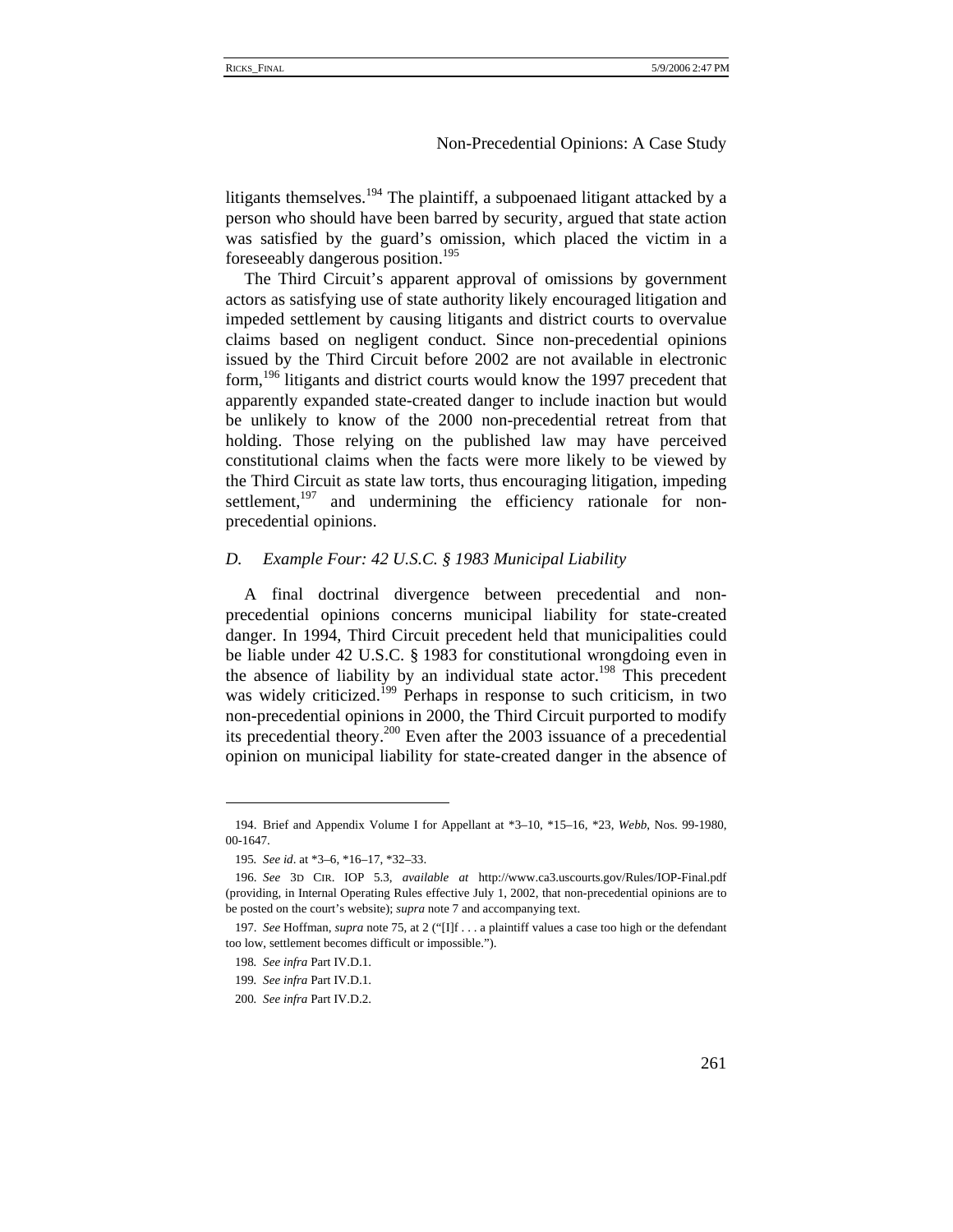individual liability, $^{201}$  the contours of the theory remain too unclear for non-precedential application, which should be limited to applications of settled doctrine.

# *1. Third Circuit Precedent Required Examination of Municipal Liability Even in the Absence of Constitutional Wrongdoing by Individual Actors*

The Supreme Court held in *Collins v. City of Harker Heights, Texas*<sup>202</sup> that a municipal liability claim under 42 U.S.C. § 1983 should be analyzed in two steps: "(1) whether plaintiff's harm was caused by a constitutional violation, and (2) if so, whether the city is responsible for that violation."<sup>203</sup> Over a decade ago, the Third Circuit apparently read the Supreme Court's statutory standard for holding a government liable for the constitutional wrongdoing of its employee to instead create a direct *constitutional* theory of municipal liability. In *Fagan v. City of*  Vineland,<sup>204</sup> a high speed police chase case, the Third Circuit held that municipal liability under § 1983 for a substantive due process violation does not depend on the individual employee's liability and that a constitutional violation can exist even if no individual police officer violated the Constitution.<sup>205</sup>

A year after *Fagan*, in a precedential state-created danger decision, the Third Circuit acknowledged "some inconsistency in our circuit as to

<sup>201</sup>*. See infra* Part IV.D.4.

<sup>202. 503</sup> U.S. 115 (1992).

<sup>203.</sup> *Id*. at 120.

<sup>204. 22</sup> F.3d 1283, 1291–94 (3d Cir. 1994) (summarizing district court reasoning).

<sup>205</sup>*. Id*. at 1292, 1293 n.4. The Third Circuit reversed the district court, which had relied on the Supreme Court's straightforward holding in *City of Los Angeles v. Heller*:

<sup>[</sup>None of] our cases authorizes the award of damages against a municipal corporation based on the actions of one of its officers when in fact the jury has concluded that the officer inflicted no constitutional harm. If a person has suffered no constitutional injury at the hands of the individual police officer, the fact that the department regulations might have *authorized* the use of constitutionally excessive force is quite beside the point.

*Id.* at 1291 (summarizing district court reasoning and quoting City of Los Angeles v. Heller, 475 U.S. 796, 799 (1986)). The Third Circuit ruled *Heller* "should not be read so broadly as to automatically preclude municipal liability absent an individual police officer's liability." *Fagan*, 22 F.3d at 1291. *Fagan* distinguished *Heller* as (1) not concerning an independent § 1983 claim against the municipality but instead based on respondeat superior; and (2) limited to Fourth Amendment claims. *Id*. at 1291–93. While the officers in hot pursuit could only be liable if their conduct shocked the conscience, *Fagan* held that the city could be liable "if its policymakers, acting with deliberate indifference, implemented a policy of inadequate training and thereby caused the officers to conduct the pursuit in an unsafe manner . . . ." *Id*. at 1292. The *Fagan* panel did not cite *Collins*.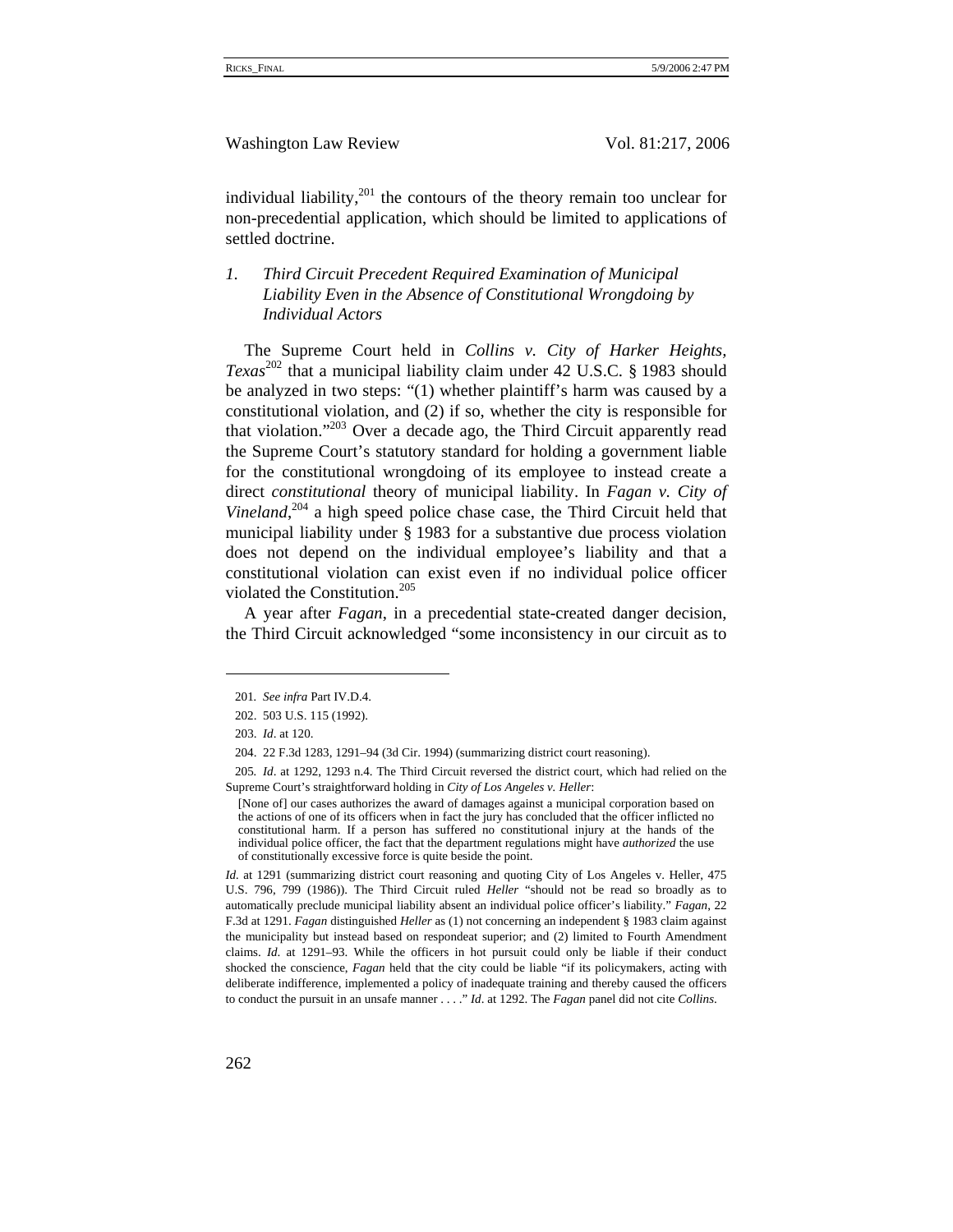the standard governing the underlying constitutional violation in policy, custom or practice cases"206 because the *Fagan* panel may have misread the statutory standard for holding a municipality liable for an employee's constitutional wrongdoing to instead describe a *separate constitutional* standard.207 The court suggested that the *Fagan* panel had skipped the first prong of the municipal liability analysis required by the Supreme Court in *Collins*:

[T]he *Fagan* panel opinion appeared to hold that a plaintiff can establish a constitutional violation predicate to a claim of municipal liability simply by demonstrating that the policymakers, acting with deliberate indifference, enacted an inadequate policy that caused an injury. It appears that, by focusing almost exclusively on the 'deliberate indifference' prong of the *Collins* test, the panel opinion did not apply the first prong—establishing an underlying constitutional violation.<sup>208</sup>

Federal and state courts have widely rejected the *Fagan* panel decision and both courts and commentators have criticized it as inconsistent with Supreme Court doctrine.<sup>209</sup> The validity of that

<sup>206.</sup> Mark v. Borough of Hatboro, 51 F.3d 1137, 1153 n.13 (3d Cir. 1995).

<sup>207.</sup> *Id*.

<sup>208.</sup> *Id*.

<sup>209.</sup> The First Circuit declined to follow *Fagan* because it "improperly applied the Supreme Court's teachings" by "ignor[ing]" the initial requirement that the plaintiff's harm be caused by a constitutional violation and instead treated the statutory requirement of deliberate indifference as a separate constitutional theory of municipal liability. Evans v. Avery, 100 F.3d 1033, 1039–40 (1st Cir. 1996); *see* Trigalet v. City of Tulsa, 239 F.3d 1150, 1155 n.4 (10th Cir. 2001); Thompson v. Boggs, 33 F.3d 847, 859 n.11 (7th Cir. 1994) (rejecting *Fagan's* distinction of *Heller* and following "the clear holding of *Heller*"); Hildebrandt v. City of Fairbanks, 957 P.2d 974, 977 (Alaska 1998) (rejecting *Fagan* because "[t]he Third Circuit's approach appears to conflict with the United States Supreme Court's interpretation of Section 1983 as set forth in *City of Canton* and *Collins*"). Similarly, despite usually following Third Circuit interpretations of federal law, a state court within the Third Circuit rejected *Fagan*'s independent theory of municipal liability because "[i]t has not stood the test of time even in the Third Circuit" and the response of other circuits "has been even less sanguine." Thomas v. City of Philadelphia, 804 A.2d 97, 111 (Pa. Commw. Ct. 2002). Professor Karen Blum argued that the Third Circuit in *Fagan* omitted the constitutional inquiry required by *Collins* by confusing the *statutory* issue of whether a city could be held accountable for its employee's constitutional wrongdoing for an independent *constitutional* theory of municipal liability:

*Fagan* rests on the premise that a plaintiff who can show injury and . . . deliberate indifference on the part of the city may hold the city liable under § 1983 for that injury. . . . With no constitutional violation committed by the non-policymaking employee(s) and with a showing of only . . . deliberate indifference, there is simply no constitutional violation made out and there is no basis for § 1983 liability on anyone's part. The Third Circuit's mistake in *Fagan* is in treating proof of statutory responsibility under *Canton*'s deliberate indifference standard as proof of constitutional liability under *Collins*.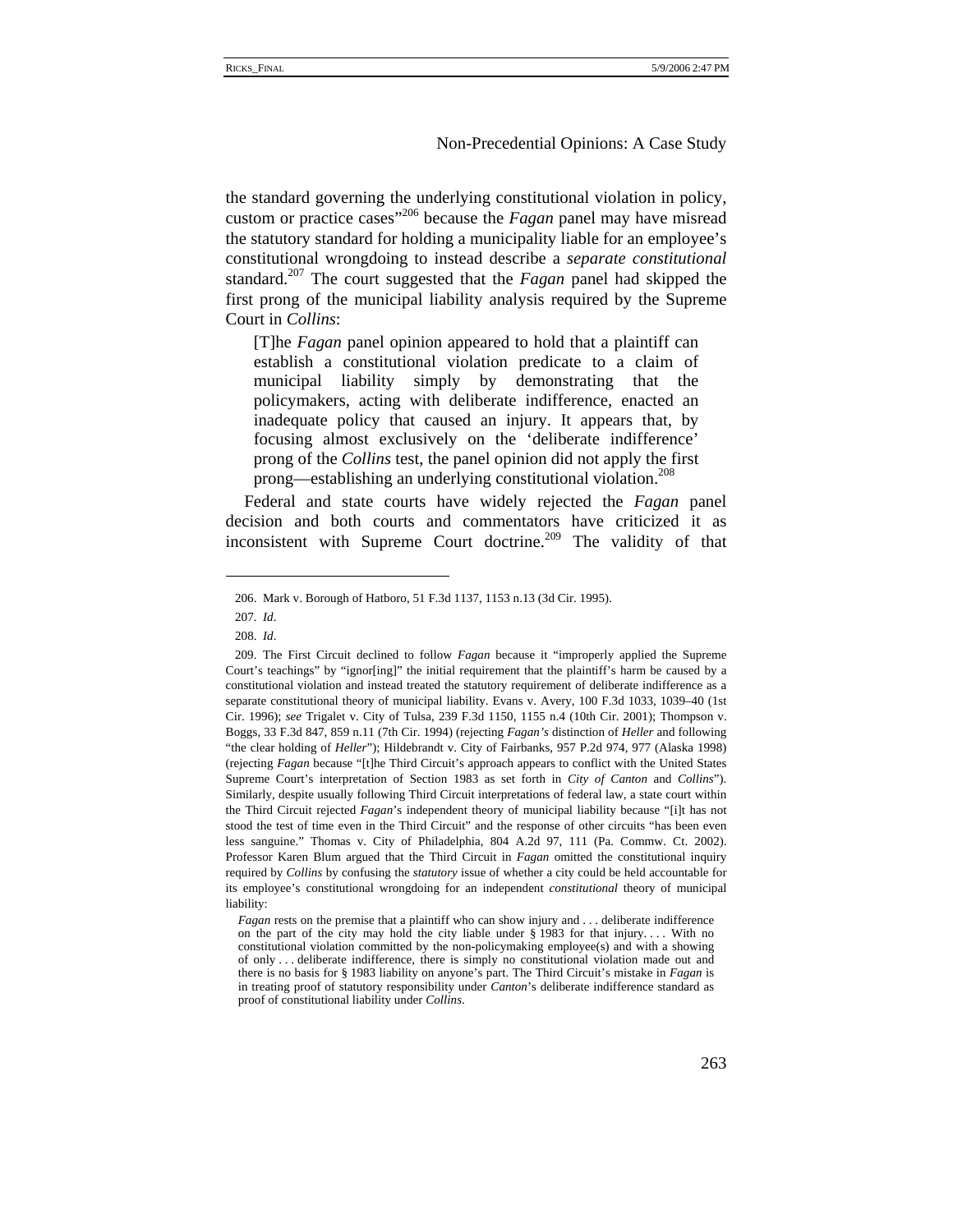criticism is beyond the scope of this Article. What is significant here is that Third Circuit precedent has adhered to *Fagan*. 210 In its precedent adopting the state-created danger doctrine, the Third Circuit chastised the district court for failing to evaluate the claim against the city because "[t]he precedent in our circuit requires the district court to review the plaintiffs' municipal liability claims independently of the § 1983 claims against the individual police officers."<sup>211</sup> Yet the Third Circuit continued to send conflicting signals to litigants and district courts by acknowledging Supreme Court authority for the proposition that a municipal liability claim will fail in the absence of an underlying constitutional violation.<sup>212</sup>

# *2. Non-Precedential Municipal Liability Opinions Permitted Rejection of Claims Against Individuals to Be Dispositive of the Municipal Liability Claim*

Following criticism of *Fagan*, the Third Circuit issued two nonprecedential opinions in 2000 that permitted rejection of claims against individuals to be dispositive of municipal liability claims by distinguishing *Fagan* on analytically unsound grounds. In both nonprecedential opinions, the Third Circuit held that plaintiffs failed to show substantive due process violations by the individual police officers and that this conclusion was dispositive of the § 1983 claims against the

Karen M. Blum, *Municipal Liability: Derivative or Direct? Statutory or Constitutional? Distinguishing the* Canton *Case from the* Collins *Case*, 48 DEPAUL L. REV. 687, 704–05 (1999); *see*  Roger W. Kirst, *Constitutional Rights of Bystanders in the War on Crime*, 28 N.M. L. REV. 59, 65 (1998) (noting that that "result appears to conflict with the Supreme Court's position in cases such as *Collins* and *DeShaney*"); *see also* County of Sacramento v. Lewis, 523 U.S. 833, 850, n.10 (1998) (citing *Canton* for the proposition that deliberate indifference is the standard of culpability "to sustain a claim of municipal liability for failure to train an employee who causes harm by unconstitutional conduct for which he would be individually liable"); DeShaney v. Winnebago County Dep't of Soc. Servs., 489 U.S. 189, 202 n.10 (1989) (holding consistently with *Heller* that, because substantive due process did not require the government to protect a child against private violence inflicted by the boy's father, the Court did not need to consider plaintiff's § 1983 claim against the county).

<sup>210.</sup> In its precedent criticizing *Fagan*, the Third Circuit first concluded that failure to show a constitutional violation was conclusive of the municipal liability claim, then proceeded to "assume" a state-created danger violation in order to analyze the municipal liability claim, in deference to the binding *Fagan* analysis that absence of constitutional wrongdoing by individuals is not dispositive of the claim against the city. *See Mark*, 51 F.3d at 1153–54.

<sup>211.</sup> Kneipp v. Tedder, 95 F.3d 1199, 1213 (3d Cir. 1996).

<sup>212</sup>*. Id*. at 1212 n.26; *see In re* City of Phila. Litig., 49 F.3d 945, 972 (3d Cir. 1995) (one judge questioning *Fagan*'s municipal liability analysis).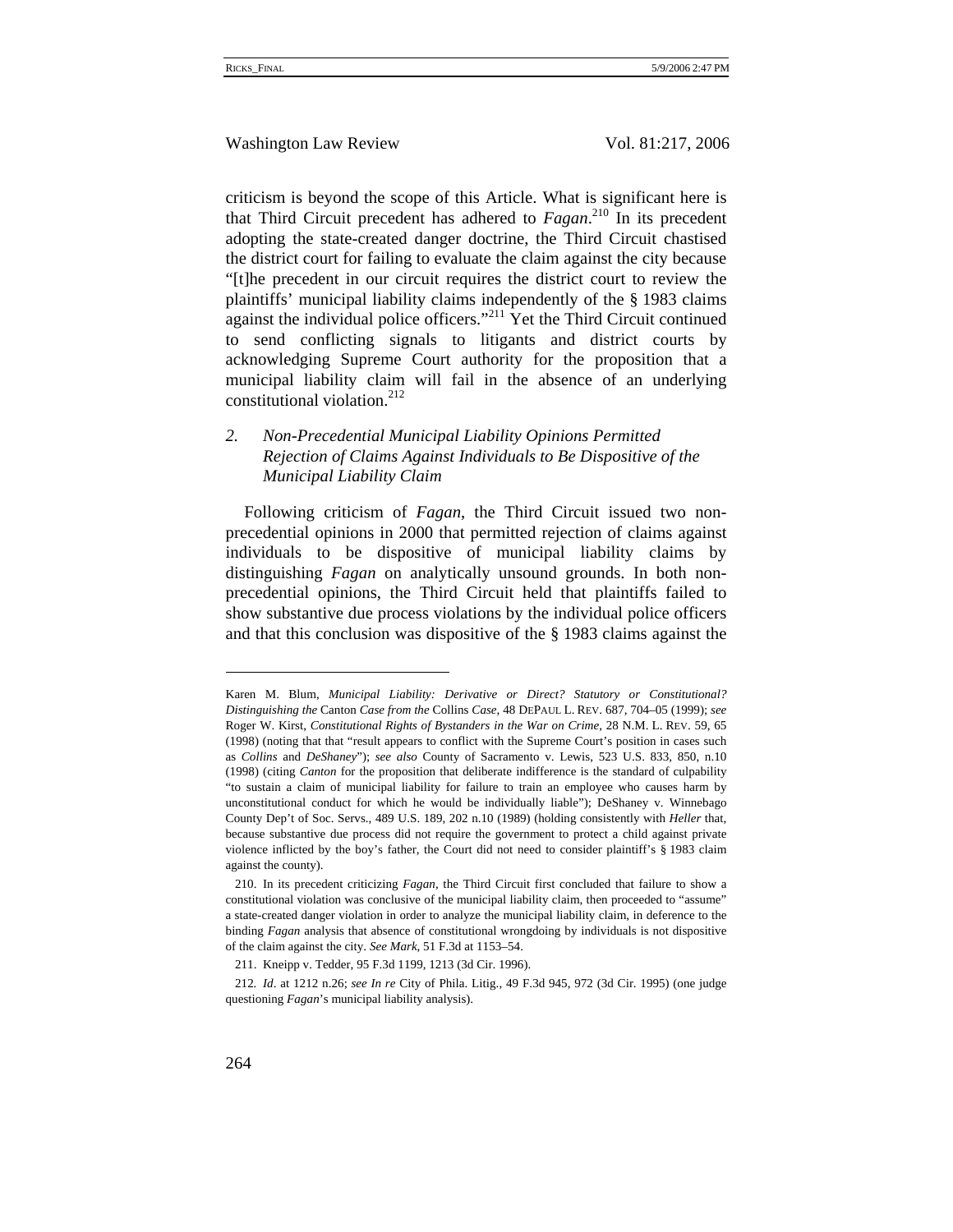municipalities.<sup>213</sup> The Third Circuit's non-precedential distinction of *Fagan* was accomplished with semantic sleight of hand: the panels inquired only into constitutional wrongdoing by the individual defendants and, without inquiring into direct constitutional wrongdoing by the municipality as *Fagan* requires, concluded there had been no constitutional wrongdoing, and therefore no municipal liability.<sup>214</sup> The non-precedential decisions reasoned identically, using nearly identical language, suggesting one followed the other:

Whether there is an underlying constitutional violation also will help clarify municipal liability *for if there is no violation, there can be no municipal liability*. *Cf. City of Los Angeles v. Heller*, 475 U.S. 796, 799 (1986) (per curiam) ("If a person has suffered no constitutional injury at the hands of the individual police officers, the fact that the departmental regulations might have *authorized* the use of constitutionally excessive force is quite beside the point." $)^{215}$ 

. . .

*The absence of a constitutional violation also resolves the question of municipal liability*. Although it is undoubtedly true that a municipality's "liability under section 1983 for a substantive due process violation does not depend upon an individual officer's liability," *Fagan*, 22 F.3d at 1293, it is equally true that a Section 1983 claim requires a constitutional violation. *See Heller*, 475 U.S. at 799. *As there is no constitutional violation, there is no municipal liability.*<sup>216</sup>

<sup>213.</sup> Estate of Henderson v. City of Philadelphia, No. 99-1579, at 7–9, 15 (3d Cir. May 2, 2000) (unpublished and non-precedential) (on file with author); Estate of Burke v. Mahanoy City, No. 99- 1357, at 6, 12 (3d Cir. Mar. 31, 2000) (unpublished and non-precedential) (on file with author). In *Burke*, the estate of a partygoer shot and killed by a drunken party guest alleged that the defendant police officers had violated his substantive due process rights by failing to protect him from the dangerous situation the officers helped to create by their response to a fight at the party, and that the municipality was liable for its custom of turning a blind eye to public drunkenness. *Burke*, No. 99- 1357, at 3–5. In *Henderson*, the estate of a mentally ill young man alleged that the defendant police officers had violated his substantive due process rights by failing to protect him from the dangerous situation the officers helped to create while attempting to involuntarily commit him, resulting in severe and permanent head injuries, and that the municipality was liable for inadequately training and supervising the officers. *Henderson*, No. 99-1579, at 3–8.

<sup>214.</sup> *See Henderson*, No. 99-1579, at 8–9; *Burke*, No. 99-1357, at 6.

<sup>215.</sup> *Burke*, No. 99-1357, at 6 (first emphasis added) (citation omitted); *Henderson*, No. 99-1579, at 8–9 (identical wording).

<sup>216.</sup> *Burke*, No. 99-1357, at 12 (emphasis added); *see Henderson*, No. 99-1579, at 15 (using nearidentical wording).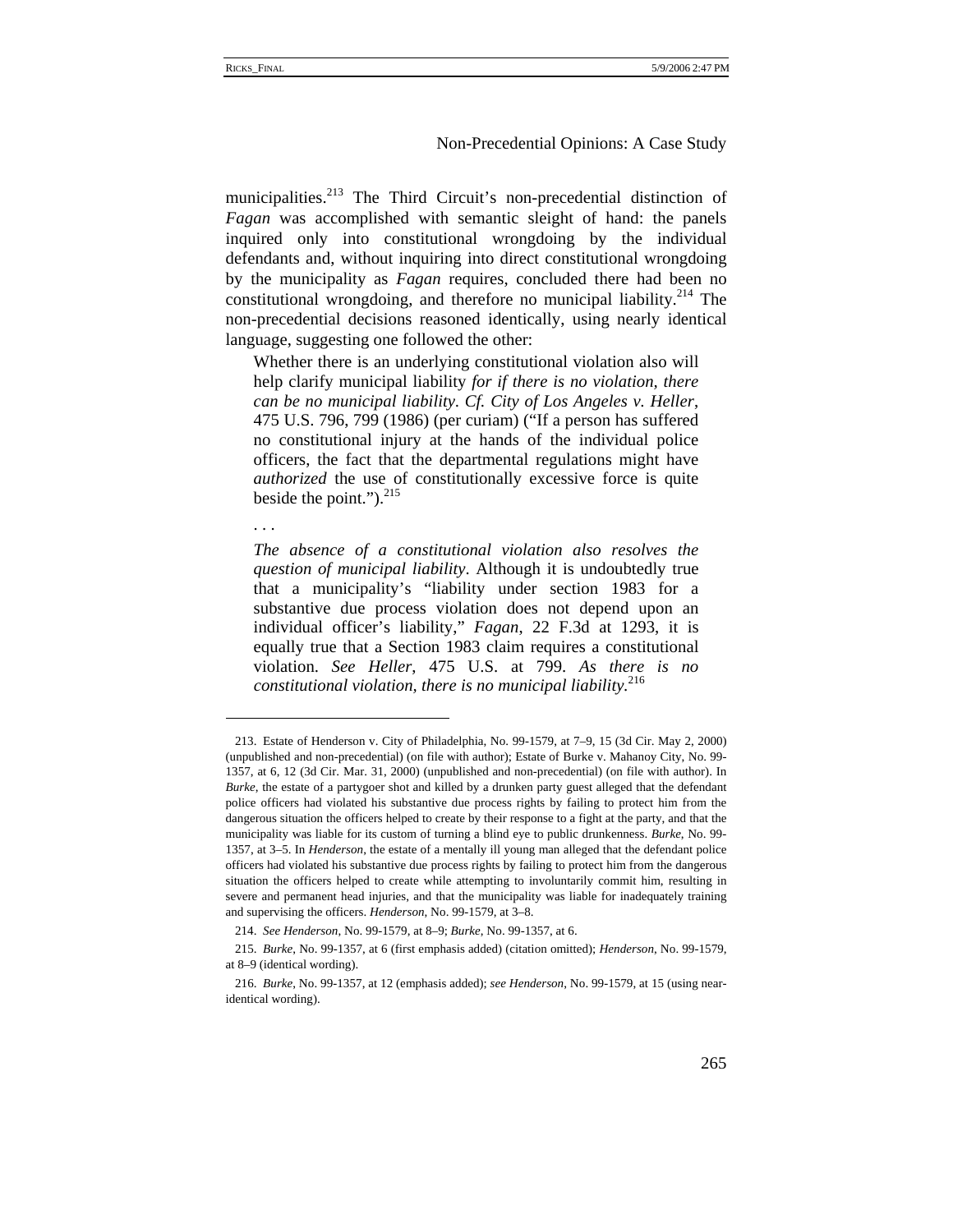Whether consistent with Supreme Court teaching, the nonprecedential distinction of *Fagan* is not consistent with how the Third Circuit had instructed district courts to apply *Fagan*'s theory of direct municipal liability for substantive due process claims.<sup>217</sup> Neither opinion explained the failure to undertake *Fagan*'s theory of direct municipal liability once the individual defendants had been absolved of inflicting "a constitutional injury."218 The appellate court function of ensuring doctrinal uniformity was undermined by the Third Circuit's broad reading of the Supreme Court's *Heller* decision in two non-precedential decisions because the Third Circuit's precedential decisions required district courts and litigants to analyze its direct theory of constitutional wrongdoing by the municipality itself. $2^{19}$ 

The two non-precedential opinions were not, however, the circuit's only state-created danger municipal liability decisions. The court issued non-precedential opinions on at least seven other state-created danger claims concerning municipal liability between its precedential decisions in 1997 and 2003. Two did not differentiate claims against individuals from those against the municipality.<sup>220</sup> But five appear consistent with

 $\overline{a}$ 

<sup>217.</sup> *Kneipp*, 95 F.3d at 1213.

<sup>218.</sup> *Henderson*, No. 99-1579, at 9 n.5 ("This is not to say that there must be actionable conduct by the defendant officers for the City or former Commissioner Neal to be held liable. *See Fagan v. City of Vineland*, 22 F.3d 1283, 1292 (3d Cir. 1994) ('A finding of municipal liability does not depend automatically or necessarily on the liability of any police officer.'). There must, however, be a constitutional injury for the municipality to be held liable under [42] U.S.C. § 1983.").

<sup>219.</sup> The *Fagan* independent theory of constitutional wrongdoing by a municipality is predicated on differing fault standards for substantive due process violations by the individual and by the municipality. Fagan v. City of Vineland, 22 F.3d 1283, 1292 (3d Cir. 1994). The two Third Circuit non-precedential decisions that distinguished *Fagan* without engaging its direct theory of municipal liability (*Burke* and *Henderson*) both discussed whether the mental culpability standard for individual liability under the state-created danger theory should be "shocks the conscience" but did not resolve the issue because the facts in those cases did not meet the lower threshold of willful disregard, which is interchangeable with the deliberate indifference fault standard applicable to "direct" constitutional wrongdoing by the municipality, according to *Fagan*. But because proof of fault would differ for the individual and municipal defendants, a faithful reading of *Fagan* would seem to have required separate analysis of the city liability claim, a choice the Third Circuit declined in favor of its shortcut distinction of *Fagan*. In the non-precedential opinion which did adopt the "shocks the conscience" standard for individual employee substantive due process violations, the Third Circuit did separately analyze the municipal liability claim under the deliberate indifference standard, which is consistent with *Fagan*. *See* Cannon v. Beal, No. 00-1208, at 6–7 (3d Cir. Apr. 23, 2001) (unpublished and non-precedential) (on file with author).

<sup>220.</sup> *See* Marcolongo v. Sch. Dist. of Phila., No. 99-2015 (3d Cir. Mar. 12, 2001) (unpublished and non-precedential) (on file with author) (agreeing with "thorough analysis" of district court); Solum v. Yerusalim, No. 99-1607 (3d Cir. Mar. 8, 2000) (unpublished and non-precedential) (on file with author) (providing no separate discussion of municipal liability but affirming judgment for municipality).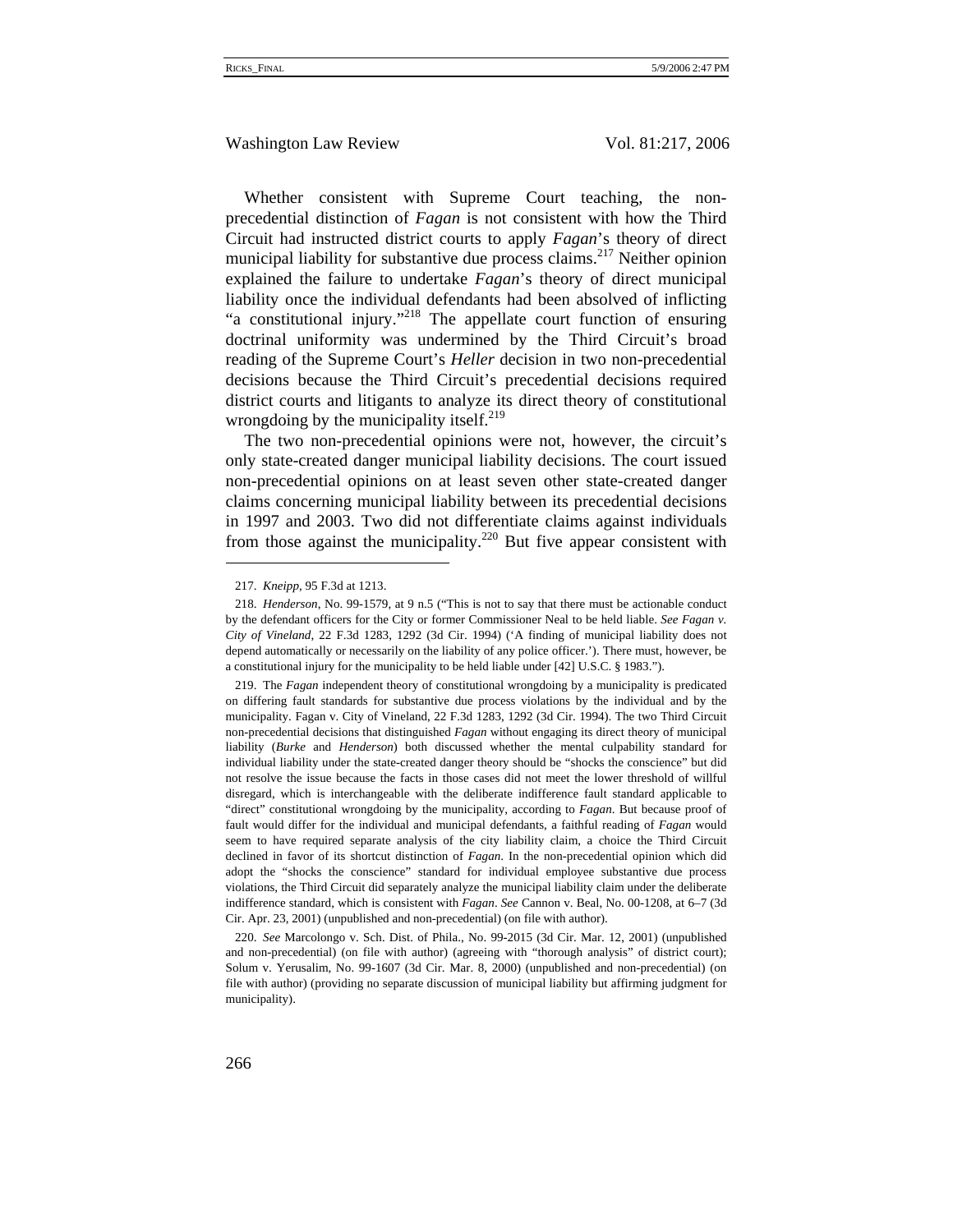*Fagan* as each analyzed constitutional wrongdoing by the municipality despite the absence of constitutional wrongdoing by an individual.<sup>221</sup>

# *3. Practical Consequences of Doctrinal Inconsistency for District Courts and Litigants*

The lack of doctrinal uniformity left litigants and district courts confused about how to apply the Third Circuit's criticized theory that municipal liability in substantive due process cases can be independent of claims against individual state actors, rather than derivative of claims against individuals. Some government litigants relied on the nonprecedential distinction of *Fagan*. 222 Meanwhile, district courts were struggling to reconcile the independent theory of municipal liability articulated in *Fagan* both with Supreme Court decisions that preexisted *Fagan* (*Heller, Collins, and City of Canton, Ohio v. Harris*<sup>223</sup>) and with Supreme Court decisions that postdated *Fagan* (*Lewis*).<sup>224</sup>

Doctrinal inconsistency may have caused federal courts to expend more resources in resolving state-created danger litigation and discouraged settlement of municipal liability claims, thus undercutting the efficiency rationale for issuing non-precedential opinions. For

<sup>221.</sup> *See* Hansell v. City of Atlantic City, 46 F. App'x. 665 (3d Cir. 2002); Pahler v. City of Wilkes-Barre, 31 F. App'x 69 (3d Cir. 2002); Combs v. Sch. Dist. of Phila., 32 F. App'x 653 (3d Cir. 2002) (appeal after five-day trial of state-created danger claim against a school district where no individual violated plaintiff's constitutional rights); Webb v. City of Philadelphia, Nos. 99-1980, 00-1647 (3d Cir. Aug. 31, 2001) (unpublished and non-precedential) (on file with author) (failing to cite *Fagan* but reaching municipal liability in absence of individual constitutional wrongdoing); *Cannon*, No. 00-1208; *cf. Henderson*, No. 99-1579; *Burke*, No. 99-1357 (essentially following *Heller*).

<sup>222.</sup> Brief for Appellees at \*50, Webb v. City of Philadelphia, 2001 WL 34112171 (3d Cir. Mar. 19, 2001); Brief for Appellees at \*41–42, Cannon v. Beal, 2000 WL 33993771 (3d Cir. Dec. 18, 2000).

<sup>223. 489</sup> U.S. 378 (1989).

<sup>224.</sup> *See, e.g.*, White v. City of Philadelphia, 118 F. Supp. 2d 564, 575–76 (E.D. Pa. 2000); Brown v. Commonwealth, No. 99-4901, 2000 WL 562743, at \*8 (E.D. Pa. May 8, 2000) (disapproving municipal litigant's reliance on *Heller* and indicating that precluding municipal liability for lack of individual liability "is not the law in the Third Circuit"), *aff'd* 300 F.3d 310 (3d Cir. 2002); Cannon v. Beal, 86 F. Supp. 2d 460, 473 (E.D. Pa. 2000) ("[R]eading *Canton*, *Collins*, and *Fagan I* together, the applicable standard of fault in a municipal liability case, in which the individual state actors did not commit a constitutional tort, remains unclear."); Estate of Henderson v. City of Philadelphia, No. 98-3861, 1999 WL 482305, at \*21 (E.D. Pa. July 12, 1999); Estate of Burke v. Mahanoy City, 40 F. Supp. 2d 274, 285 (E.D. Pa. 1999); *see also* Leddy v. Twp. of Lower Merion, 114 F. Supp. 2d 372, 377 (E.D. Pa. 2000) (outside of state-created danger context, noting "there is some inconsistency in our circuit as to the standard governing the underlying constitutional violation" in municipal liability cases).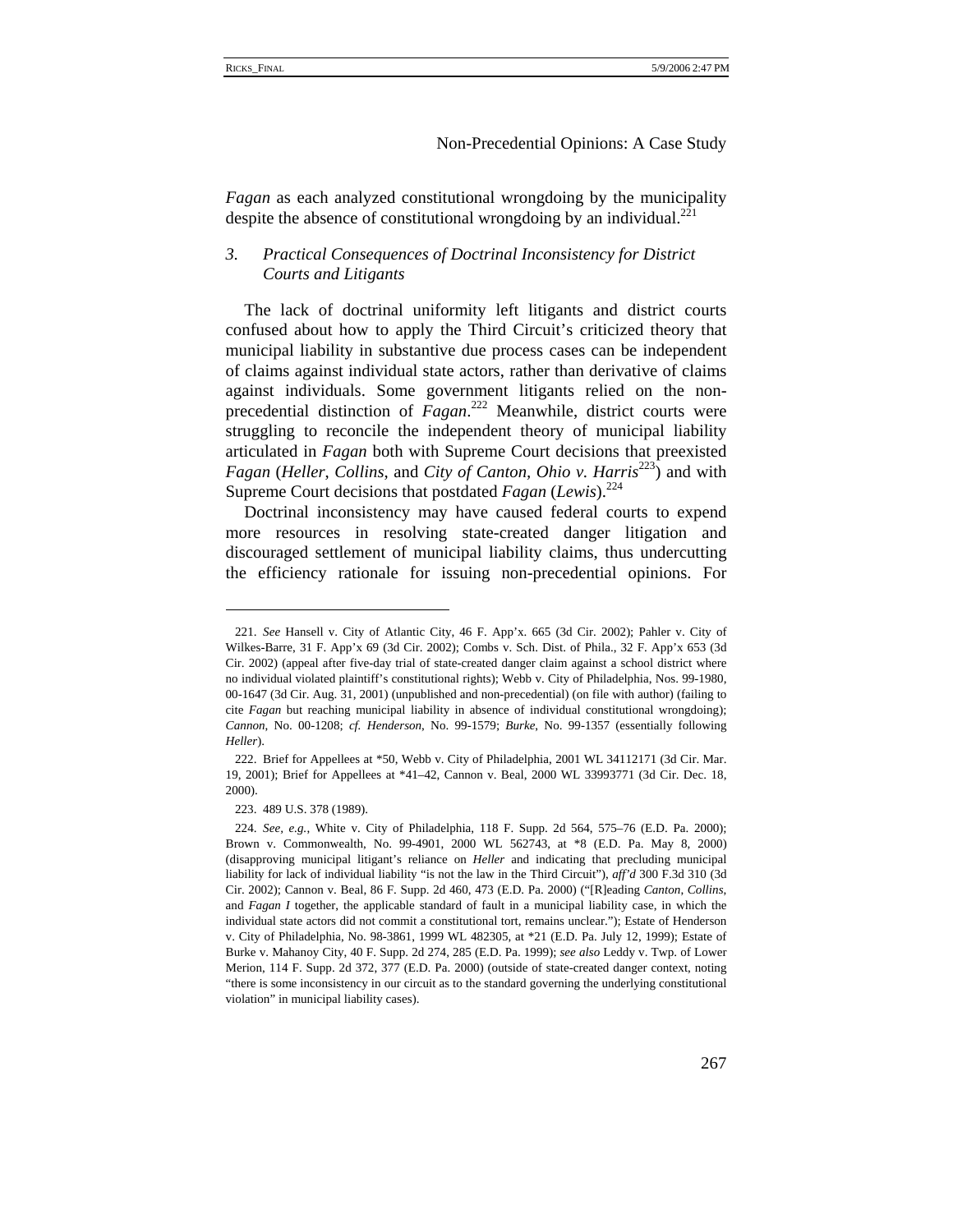example, one district court required a trial of state-created danger claims against the municipality even after granting judgment to all individual defendants.<sup>225</sup> Other district courts instead ignored the Third Circuit's independent theory of municipal liability and treated substantive due process claims against cities as derivative of claims against individual defendants.<sup>226</sup> At least one district court suggested that the Third Circuit revisit its theory of municipal liability independent of individual substantive due process violations while acknowledging it was meanwhile bound by *Fagan*. 227

Because they are unavailable on Westlaw or Lexis and are not published in a print reporter, $228$  many district courts likely were unaware of the non-precedential opinions issued before 2002. However, one district court flatly rejected a municipal litigant's attempted reliance on one of the non-precedential decisions discussed above, which the litigant had cited in distinguishing *Fagan*. 229 Further, the district court criticized another district court for having followed the non-precedential opinions:

THE COURT:... Do you rely on [a non-precedential Third Circuit opinion]?

MR. WINEBRAKE: We rely on [the] District Court decision in [that case], and we apprised the Court of the unpublished

<sup>225.</sup> *Compare* Combs v. Sch. Dist. of Phila., No. 99-3812, 2000 WL 1611061, at \*7 (Oct. 26, 2000) (granting summary judgment to all individual government defendants but denying judgment to government), *with* Combs v. Sch. Dist. of Phila., 32 F. App'x 653, 655 (3d Cir. 2002) (noting that the trial against the government took five days).

<sup>226.</sup> *See* Bright v. Westmoreland County, No. 03-1072, 2003 U.S. Dist. LEXIS 25825 (W.D. Pa. Sept. 30, 2003), *rev'd on other grounds*, 380 F.3d 729, 736 (3d Cir. 2004); Rowland v. City of Philadelphia, No. 97-2143, 1997 WL 677165, at \*4 (E.D. Pa. Oct. 28, 1997) (without citing *Fagan*, applying *Heller*: "Where there is no constitutional violation by a municipal employee, there can be no liability on the part of the municipality."); *see also* Doman v. City of Philadelphia, No. 99-6543, 2000 WL 1224906, at \*4 (E.D. Pa. 2000) (outside of state-created danger context, dismissing municipal liability claim upon finding no individual city employee violated plaintiff's constitutional rights and citing *Fagan* as "*but cf.*"), *appeal dismissed sub nom.* Doman v. Pa. Dep't of Pub. Welfare, 33 F. App'x 647 (3d Cir. 2002).

<sup>227.</sup> Gillyard v. Stylios, No. 97-6555, 1998 WL 966010, at \*7 (E.D. Pa. Dec 23, 1998); *see also*  Thomas v. City of Philadelphia, No. 01-2572, 2002 WL 32350019, at \*4 (E.D. Pa. Feb. 7, 2002) (outside state-created danger, summarizing criticism of *Fagan* but conceding it is binding "[u]ntil the Court of Appeals decides to the contrary"); *Cannon*, 86 F. Supp. 2d at 475–76 ("The confusion regarding how to evaluate a municipality's liability is buttressed by the . . . Third Circuit's recognition in *Mark* of *Fagan I's* failure to evaluate the applicable standard for the underlying constitutional violation.").

<sup>228.</sup> *See supra* notes 7, 88.

<sup>229.</sup> Transcript of Oral Argument at 23–24, Schieber v. City of Philadelphia, No. 98-5648 (E.D. Pa. Dec. 14, 2000).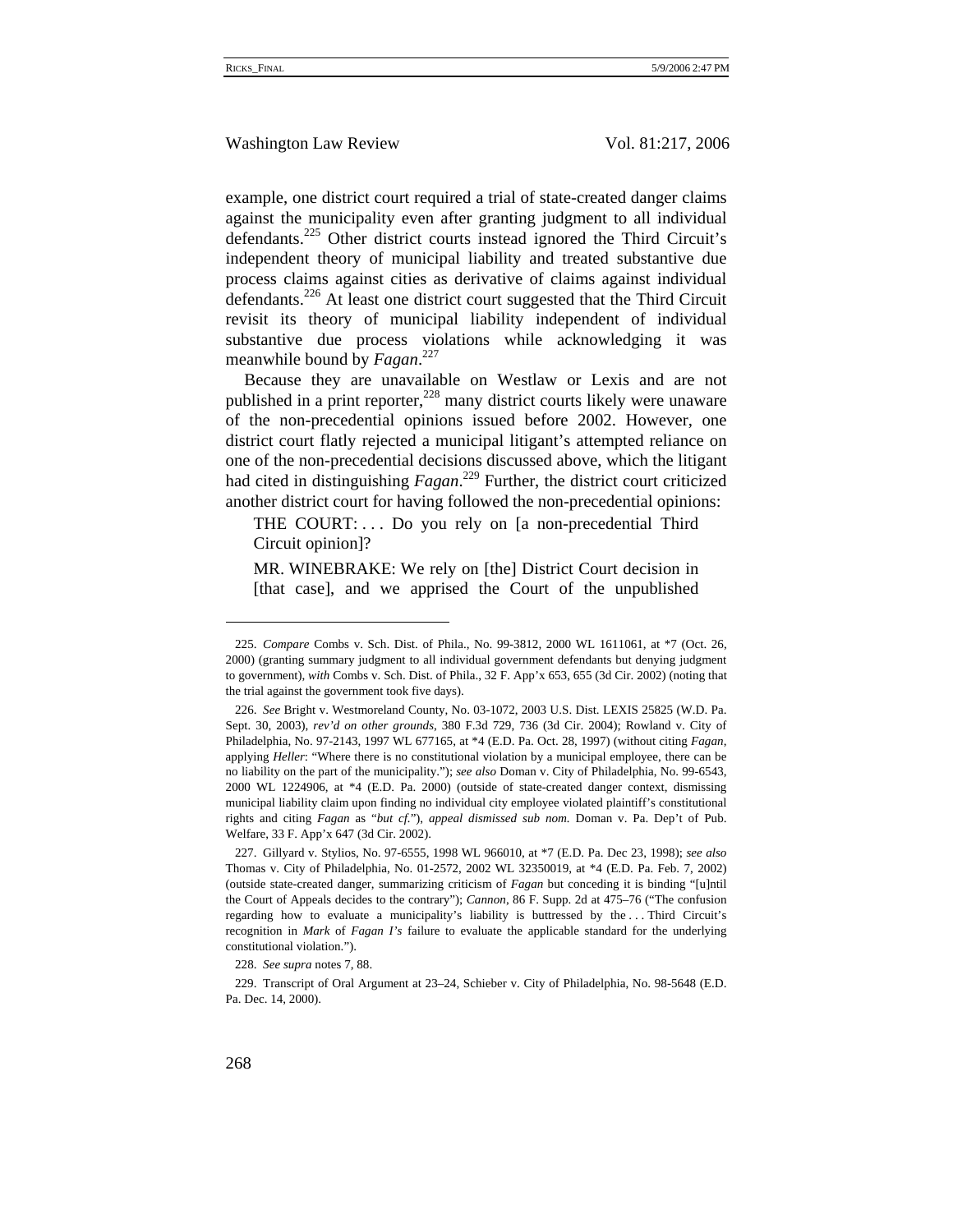opinion because we think it's good to know that the Third Circuit in a seemingly well thought out opinion written by Judge Scirica upheld [the district court].

THE COURT: Well, that's very interesting. It was not for publication and has no precedential value. At a conference of the Third Circuit, the Court of Appeals defended their unpublished opinions on the ground that they're not well reasoned, they don't give them much thought. So it's hard to say that that's a wellreasoned opinion that has any precedential value.

MR. WINEBRAKE: Well, we concede—

THE COURT: It's instructive on what they'll do without much thought.

MR. WINEBRAKE: True. But it's instructive, Your Honor, and it's also—it's also interesting to see how they handled some of the issues—how they handled the *Fagan* issue, for example.

THE COURT: I don't intend to rely on the affirmance by the Court of Appeals in [the non-precedential opinion]. I think it was incorrect of [another district court judge] to cite [Third Circuit non-precedential state-created danger opinions] as he did. What I mean—

MR. WINEBRAKE: Your Honor—

THE COURT:—[The other district court] may be correct in his ultimate decision [citing non-precedential opinions], but I think that the Court of Appeals has instructed us not to rely on unpublished opinions, and we're obliged to comply with that instruction.<sup>230</sup>

Had the non-precedential distinction of *Fagan* instead been precedential, and therefore binding on the district court, the district court would not have been free to ignore the Third Circuit's retreat from its criticized municipal liability theory. $^{231}$ 

<sup>230.</sup> *Id*.

<sup>231.</sup> Compounding the doctrinal confusion about the Third Circuit's theory of direct municipal liability for substantive due process claims is its suggestion in *Mark* that the state-created danger theory is inapplicable where the state actor alleged to have created the danger is the municipality itself. The Third Circuit ruled in *Mark* that a claim against a municipality under the state-created danger theory runs afoul of the requirement that there be some relationship between the plaintiff and the state actor, because policies are not promulgated to apply to specific persons:

When the alleged unlawful act is a policy directed at the public at large—namely a failure to protect the public by failing adequately to screen applicants for membership in a volunteer fire company—the rationale behind the rule disappears—there can be no specific knowledge by the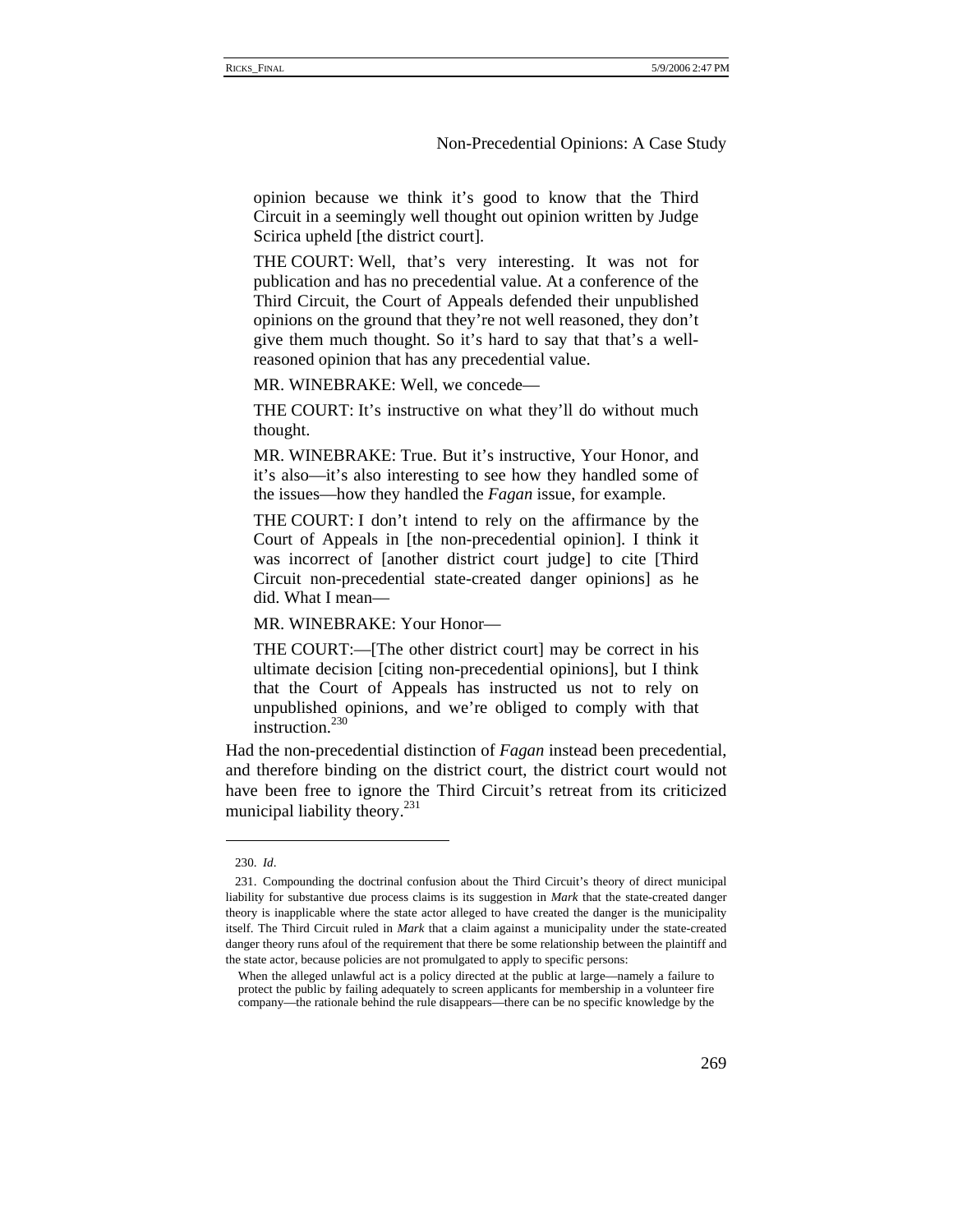Washington Law Review Vol. 81:217, 2006

# *4. The Doctrine of Independent Municipal Liability for State-Created Danger Is Insufficiently Settled for Non-Precedential Application*

Recent Third Circuit state-created danger precedent suggests that, even now, the contours of *Fagan*'s theory of independent substantive due process violations by a municipality remain insufficiently settled for routine, non-precedential application. A precedential opinion issued by the Third Circuit in 2003 acknowledged the widespread criticism of *Fagan*. 232 That 2003 precedent could be read broadly to link the existence of *constitutional* harm to the conduct of the individuals, eviscerating the Third Circuit's theory of independent municipal liability for state-created danger claims, $^{233}$  and thereby making precedential the distinction of *Fagan* first articulated in non-precedential opinions years earlier.<sup>234</sup> But the 2003 precedent simultaneously adhered to *Fagan*, holding that "[i]t is possible for a municipality to be held independently

defendant of the particular plaintiff's condition, and there is no relationship between the defendant and the plaintiff.

Mark v. Borough of Hatboro, 51 F.3d 1137, 1153 (3d Cir. 1995).

<sup>232.</sup> Brown v. Commonwealth of Pa. Dep't of Health Emergency Med. Servs. Training Inst., 318 F.3d 473, 482 n.3 (3d Cir. 2003) (citing *Mark*, 51 F.3d at 1153 n.13; Trigalet v. City of Tulsa, 239 F.3d 1150, 1154–55 (10th Cir. 2001); Young v. City of Mount Ranier [sic], 238 F.3d 567, 579 n.9 (4th Cir. 2001); Evans v. Avery, 100 F.3d 1033, 1040 (1st Cir. 1996); Thompson v. Boggs, 33 F.3d 847, 859 n.11 (7th Cir. 1994)). Further, another 2003 precedent appears to limit *Fagan's* theory of direct constitutional wrongdoing by a municipality to its facts—a police chase. *See* Grazier *ex rel.* White v. City of Philadelphia, 328 F.3d 120, 124 n.5 (3d Cir. 2003).

<sup>233.</sup> *See Brown*, 318 F.3d at 481–83. In *Brown*, the Third Circuit cited *Fagan* but did not define the constitutional right by parsing the differing intent of the individuals and of the municipality but rather applied a single definition of the plaintiff's constitutional right against both the individual and the municipal defendant. *Id.* at 482–83. Reading *Brown* broadly in a non-precedential opinion, the Third Circuit held the absence of individual liability to be conclusive of municipal liability because if the individual actors did not create a danger to the plaintiff, the harm caused was not *constitutional* harm. Liedy v. Borough of Glenolden, 117 F. App'x 176, 181 (3d Cir. 2004). In *Liedy*, the Third Circuit rejected the state-created danger claims of the estate of a murder victim and of her daughter, a rape victim, against the police who released the sex offender from custody, disposing of municipal liability in a single sentence: "[B]ecause we conclude that there was no constitutional tort in this case, there is also no municipal liability." *Id.*; *see* Green v. City of Philadelphia, 92 F. App'x 873, 876 (3d Cir. 2004) (citing *Fagan* but affirming judgment for municipality without analyzing differing states of mind of the city and of individuals because "*Heller* controlled" where "officers' liability is the predicate for the City's liability" and officers' return of confiscated gun to shooter did not violate constitution by creating danger to victim); Crawford v. Beard, No. 04-0777, 2005 WL 139082, at \*4 (E.D. Pa. Jan. 19, 2005) (following *Brown* in rejecting municipal liability for state-created danger claim "[b]ecause there was no constitutional tort").

<sup>234.</sup> *See* Estate of Henderson v. City of Philadelphia, No. 99-1579 (3d Cir. May 2, 2000) (unpublished and non-precedential) (on file with author); Estate of Burke v. Mahanoy City, No. 99- 1357 (3d Cir. Mar. 31, 2000) (unpublished and non-precedential) (on file with author).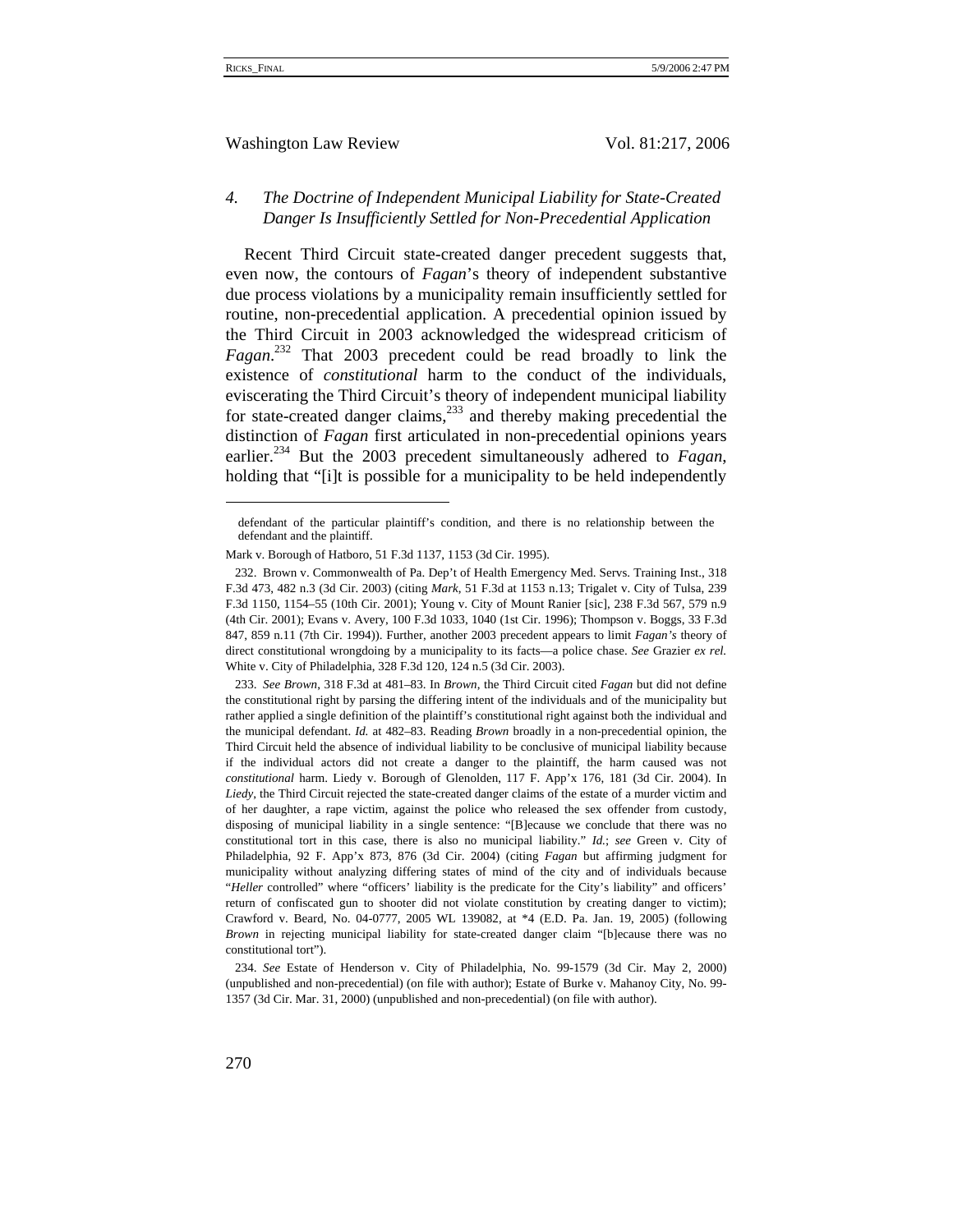liable for a substantive due process violation even in situations where none of its employees are liable."<sup>235</sup> Direct municipal liability for statecreated danger, therefore, remains insufficiently clear for nonprecedential application, which should be restricted to application of settled law.

# V. LAWMAKING IN THE DIVERSE FACTUAL CONTEXTS OF STATE-CREATED DANGER

Making new law is likely in state-created danger appellate decisions because the doctrine draws meaning from its application in widely varying factual contexts. The state-created danger claims discussed in this Article arose in diverse scenarios—e.g., a courthouse security slip $up,^{236}$  police response to a drunken man's threats,  $^{237}$  emergency medical technicians' botched rescue of a baby, $238$  student-on-student public school violence, $239$  and highway administrators' maintenance of a dangerous stretch of road.<sup>240</sup> While the focus of this Article is on doctrinal divergence, application even of settled law to new facts can make law<sup>241</sup> because "fleshing out by application of principle to different facts is vital to common-law adjudication."242 The Third Circuit's obligation to explain the law in precedential decisions is perhaps greater in the substantive due process context because the legal standard of "shocks the conscience" draws its meaning from particular factual applications. $243$  Third Circuit judges themselves have labeled "shocks the conscience" as "amorphous and imprecise"<sup>244</sup> and "hardly a test at all. $1245$  More specifically, in the state-created danger arena lawmaking

<sup>235.</sup> *Brown*, 318 F.3d at 482 (citing Fagan v. City of Vineland, 22 F.3d 1283, 1292 (3d Cir. 1994)).

<sup>236.</sup> Webb v. City of Philadelphia, Nos. 99-1980, 00-1647 (3d Cir. Aug. 31, 2001) (unpublished and non-precedential) (on file with author).

<sup>237.</sup> *Burke*, No. 99-1357.

<sup>238.</sup> *Brown*, 318 F.3d at 475.

<sup>239.</sup> Combs v. Sch. Dist. of Phila., 32 F. App'x 653 (3d Cir. 2002).

<sup>240.</sup> Solum v. Yerusalim, No. 99-1607 (3d Cir. Mar. 8, 2000) (unpublished and non-precedential) (on file with author).

<sup>241.</sup> *See supra* Part IV.B.

<sup>242.</sup> Reynolds & Richman, *supra* note 21; Reynolds & Richman, *supra* note 18, at 1190; *id.* at 1196, 1176, 1182–83; *supra* notes 46–48 and accompanying text.

<sup>243.</sup> *See* Cappalli, *supra* note 48.

<sup>244.</sup> Fagan v. City of Vineland, 22 F.3d 1296, 1308 (3d Cir.1994).

<sup>245.</sup> *Id*. at 1319 (Cowen, J., joined by Becker, Scirica, & Lewis, JJ., dissenting).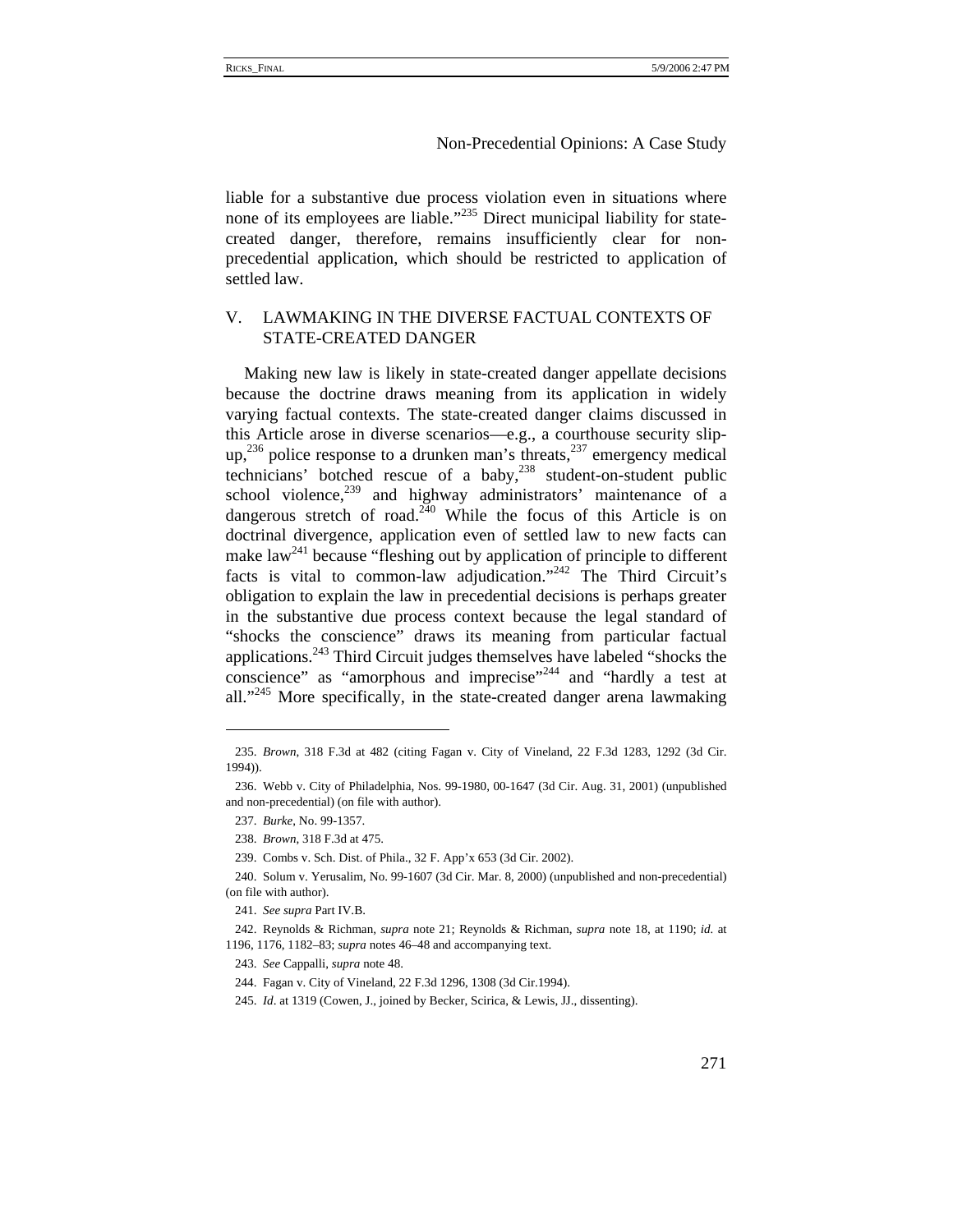by application is likely since the test is inherently ambiguous,  $246$  derives meaning from factual contexts, $247$  and applies to widely differing factual circumstances. For all of these reasons, appellate courts should hesitate before disposing of state-created danger claims in non-precedential opinions.

# **CONCLUSION**

Federal appellate courts are overworked and need relief. While nonprecedential opinions usually are justified as an efficient solution to overburdened federal appellate courts, the doctrinal inconsistency between a circuit's precedential and non-precedential opinions demonstrated in this case study *of a single constitutional doctrine* undercuts that rationale because doctrinal divergences may result in relitigation of issues resolved at the appellate level and may lead plaintiffs and defendants to value cases differently. Doctrinal inconsistency can potentially result in more litigation and fewer settlements.<sup>248</sup> This Article demonstrates that the risks posed by issuing non-precedential opinions have been realized by the Third Circuit's application of one doctrine—state-created danger—over a seven-year span. That demonstration suggests that the current system should be reformed.

The elimination of non-precedential appellate opinions is neither realistic nor desirable as it likely would result in repetitive opinions, increased workload for individual judges,<sup>249</sup> and an increased need for en banc overruling of inconsistent precedent.<sup>250</sup> Nor would it be a desirable alternative to eliminate non-precedential opinions in favor of a wholesale return to judgment orders, which generally are very short orders unanimously affirming the judgment reviewed.<sup>251</sup> As federal court

<sup>246.</sup> *See supra* Parts IV.A., C.

<sup>247.</sup> Cappalli, *supra* note 48, at 779.

<sup>248.</sup> *See supra* Parts IV.A.5, B.2, C.4, D.3.

<sup>249.</sup> *See supra* notes 20–39 and accompanying text.

<sup>250.</sup> *See* Slavitt, *supra* note 26, at 130 (arguing that "[i]f publication were universal, judges and litigants would be able to refer to and review the entire body of precedent rather than a limited and unrepresentative subset" but acknowledging that "[i]f writing a wellcrafted opinion for every case is not possible, then universal publication could result in more carelessly written decisions that might distort the system of precedent.").

<sup>251.</sup> *See* 3D CIR. IOP 6.2.1, *available at* http://www.ca3.uscourts.gov/Rules/IOP-Final.pdf ("A judgment order is filed when the panel unanimously determines to affirm the judgment or order of the district court . . . and determines that a written opinion will have no precedential or institutional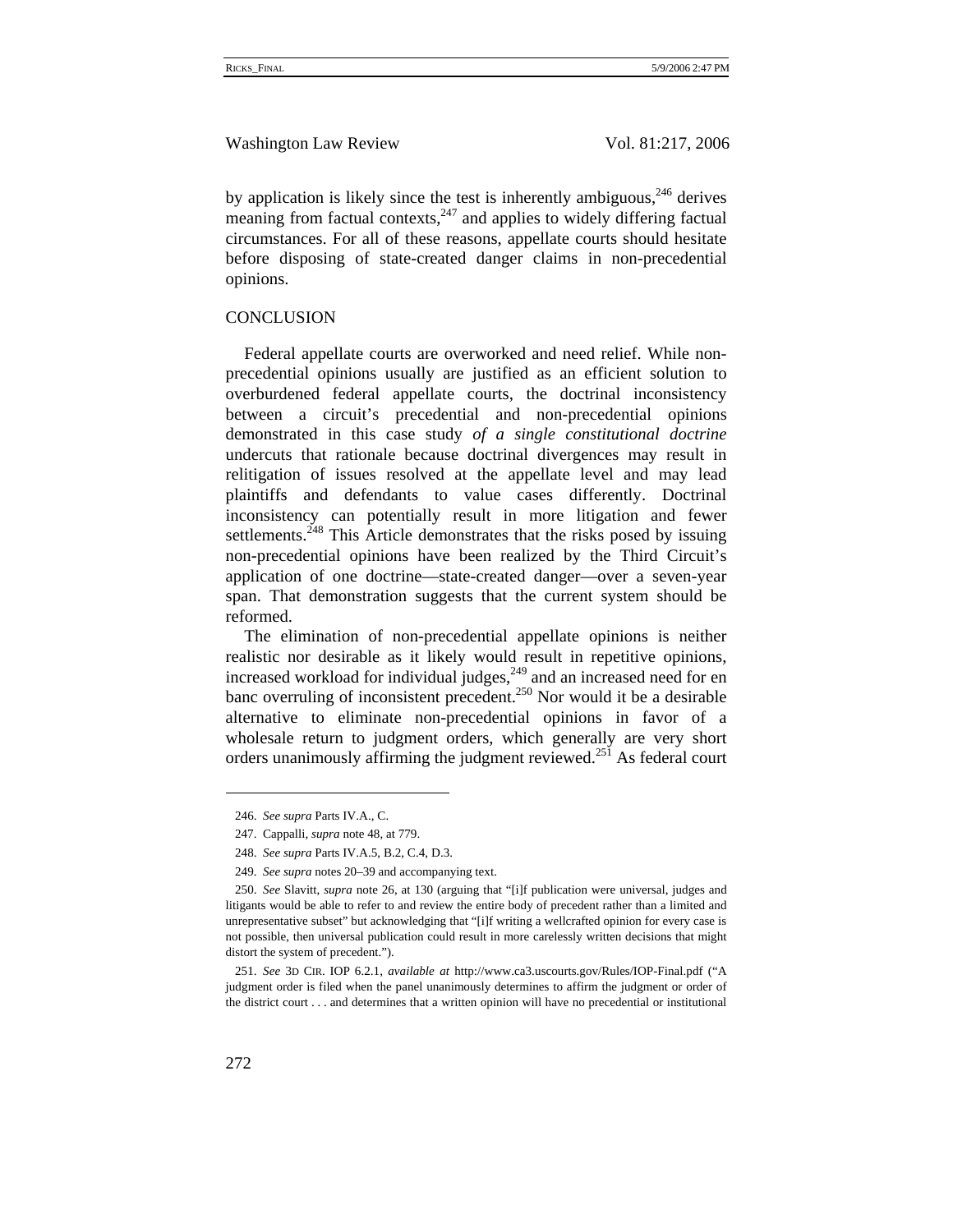#### Non-Precedential Opinions: A Case Study

scholar Lauren Robel has observed, the judgment order option "has proven unattractive to litigants and judges alike: summary decision serves none of the legitimating functions of appeal and may leave parties with the feeling that the court never considered their arguments."<sup>252</sup> However, use of judgment orders in certain appeals might help the overburdened Third Circuit to manage its docket. An appellate judgment order might be used without frustrating litigants where the reasons for affirmance are spelled out by the district court opinion.<sup>253</sup> At least one Third Circuit judge, the Honorable Theodore A. McKee, would endorse the "considered use of judgment orders in civil cases where the district court opinion can be affirmed substantially for the reasons stated by the district court."<sup>254</sup>

Further, the evidence in this Article supports incremental reforms to promote uniformity between published and unpublished opinions. As an initial step, ending the Third Circuit's tradition of prohibiting its own citation of its non-precedential opinions would promote doctrinal uniformity.<sup>255</sup> A finding by a Third Circuit panel that an unpublished opinion is helpful would simply demonstrate that the prediction of "no future usefulness" made by the authoring Third Circuit panel was incorrect. Moreover, proposed new Federal Rule of Appellate Procedure 32.1 prohibits the circuits from imposing restrictions on the citation of non-precedential opinions and, should the draft Rule approved by the Supreme Court take effect, which will happen unless Congress acts, the new Rule likely will supersede the Third Circuit's self-imposed restriction.

value."). A judgment order for civil cases "may contain one or more references to cases or other authorities." *Id.* IOP 6.3.2.

<sup>252.</sup> Robel, *supra* note 27, at 943; *see* Slavitt, *supra* note 26, at 132 ("When a court hands down an opinion without stating its reasoning, the litigant may perceive that the court has not fulfilled its promise of justice."). The Third Circuit was criticized for its former more frequent reliance on judgment orders. Mitu Gulati & C.M.A. McCauliff, *On* Not *Making Law*, 61 LAW & CONTEMP. PROBS. 157 (1998). The Third Circuit reduced reliance on judgment orders when Judge Becker became Chief Judge: "I persuaded my colleagues that we owed a greater duty to our colleagues at the bar and to their clients . . . as a matter of respect . . . and accountability. . . . [O]ne line orders should not be the way the Courts of Appeals do business." Becker, *supra* note 7, at 4–5.

<sup>253. 3</sup>D CIR. IOP 6.3.2, *available at* http://www.ca3.uscourts.gov/Rules/IOP-Final.pdf ("A judgment order may state that the case is affirmed by reference to the opinion of the district court or decision of the administrative agency . . . .").

<sup>254.</sup> Telephone Interview with the Hon. Theodore A. McKee, U.S. Court of Appeals for the Third Circuit, in Phila., Pa. (Feb. 7, 2006).

<sup>255. 3</sup>D CIR. IOP 5.7, *available at* http://www.ca3.uscourts.gov/Rules/IOP-Final.pdf; *see supra* note 70.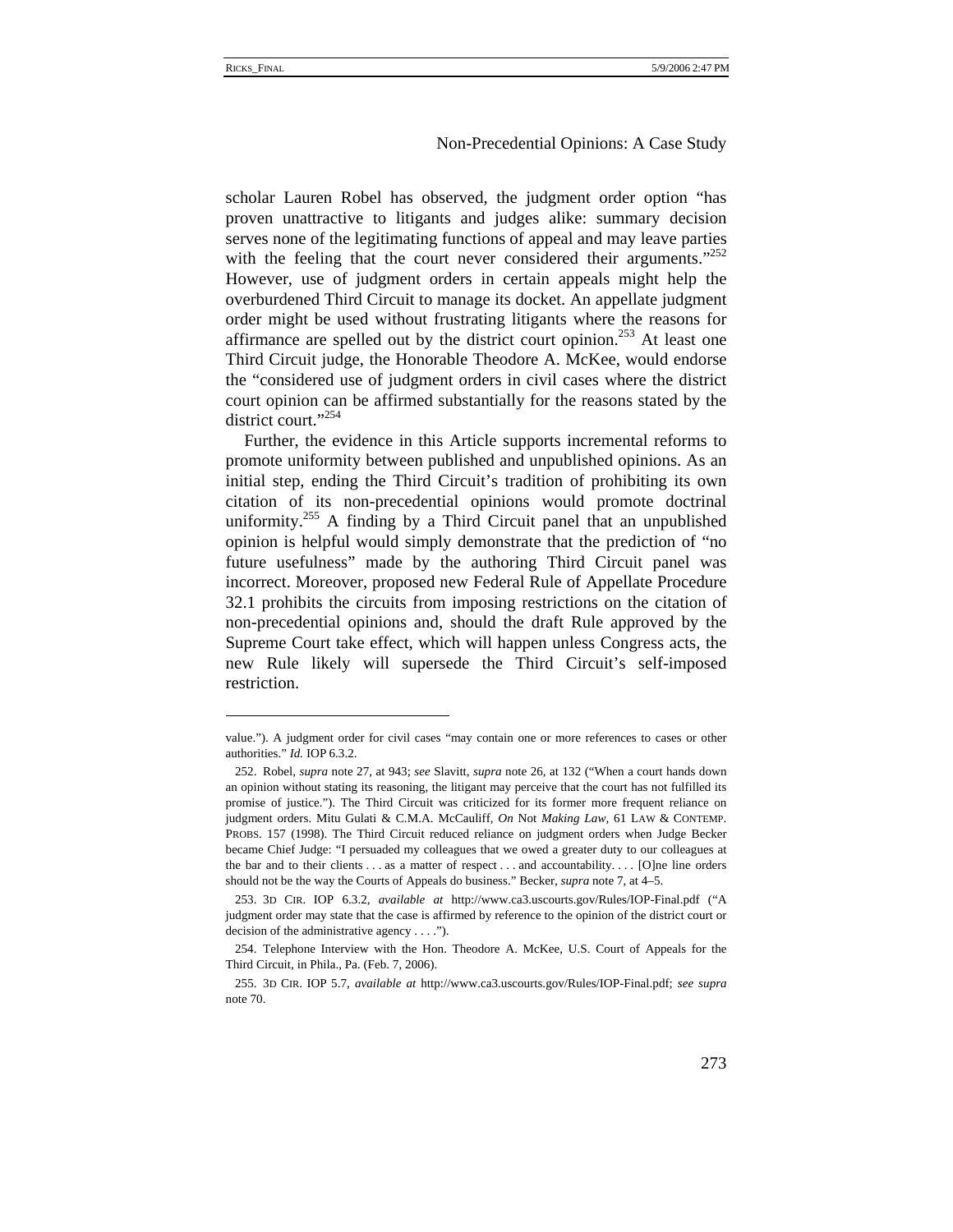A more significant step toward ensuring doctrinal uniformity would be to expressly accord non-precedential opinions persuasive value, consistent with the common law tradition of empowering the applying court to assess the persuasive value of a judicial decision. This also could be accomplished by amendment of internal circuit rules. Persuasive value is not precedential value: "the decision must persuade on its own argumentative merits, without regard for its status as a precedent or for any notions of *stare decisis*."256 This is the model adopted by the trial court that, in the opening vignette of this Article, rejected the parent's claim by relying in part on a non-precedential opinion.<sup>257</sup> This is also the model followed by the trial court that invoked the Third Circuit's non-precedential update to the "shocks the conscience" standard.<sup>258</sup> The Third Circuit should put its imprimatur on this practice.

While the Third Circuit does not currently limit litigant or district court reliance on its non-precedential opinions, conferring persuasive value would serve the values of uniformity, fairness, and predictability by reducing district court (or panel) reluctance to rely on nonprecedential opinions.<sup>259</sup> Expressly conferring persuasive value on nonprecedential opinions would encourage district courts to rely on them as they would appellate dicta: as "probative of future decisionmaking, to promote judicial economy by avoiding appellate reversal."<sup>260</sup> A district court persuaded by a non-precedential opinion could confidently rely on it as legitimate authority, promoting district court judicial economy by reducing incentives to buttress the ruling with alternate grounds. $^{261}$ Former Third Circuit Chief Judge Becker supported permitting parties to cite non-precedential opinions because they "give us the benefit of the

<sup>256.</sup> Stephen R. Barnett, *From* Anastasoff *to* Hart *to West's* Federal Appendix*: The Ground Shifts Under No-Citation Rules*, 4 J. APP. PRAC. & PROCESS 1, 11 (2002).

<sup>257.</sup> *See* White v. City of Philadelphia, 118 F. Supp. 2d 564, 573 (E.D. Pa. 2000) (relying on *Solum*, a non-precedential lawmaking opinion that applied the state-created danger doctrine to the novel facts of a direct claim by the parent of the decedent).

<sup>258.</sup> *See* Brozusky *ex rel.* Brozusky v. Hanover Twp., 222 F. Supp. 2d 606, 613 (M.D. Pa. 2002) (relying on *Pahler*); *see also* Smith v. Dep't of Gen. Servs., No. 04-0997, 2005 WL 1563505, at \*1 (M.D. Pa. July 1, 2005).

<sup>259.</sup> *See supra* note 230 and accompanying text (district court refusing to rely on nonprecedential opinion and stating that "it was incorrect of [another district court judge] to cite [a nonprecedential state-created danger opinion]").

<sup>260.</sup> Caminker, *supra* note 64, at 76.

<sup>261</sup>*. See White*, 118 F. Supp. 2d at 573–74 (relying on non-precedential ruling but articulating alternate grounds); *Brozusky*, 222 F. Supp. 2d at 613–16 (same).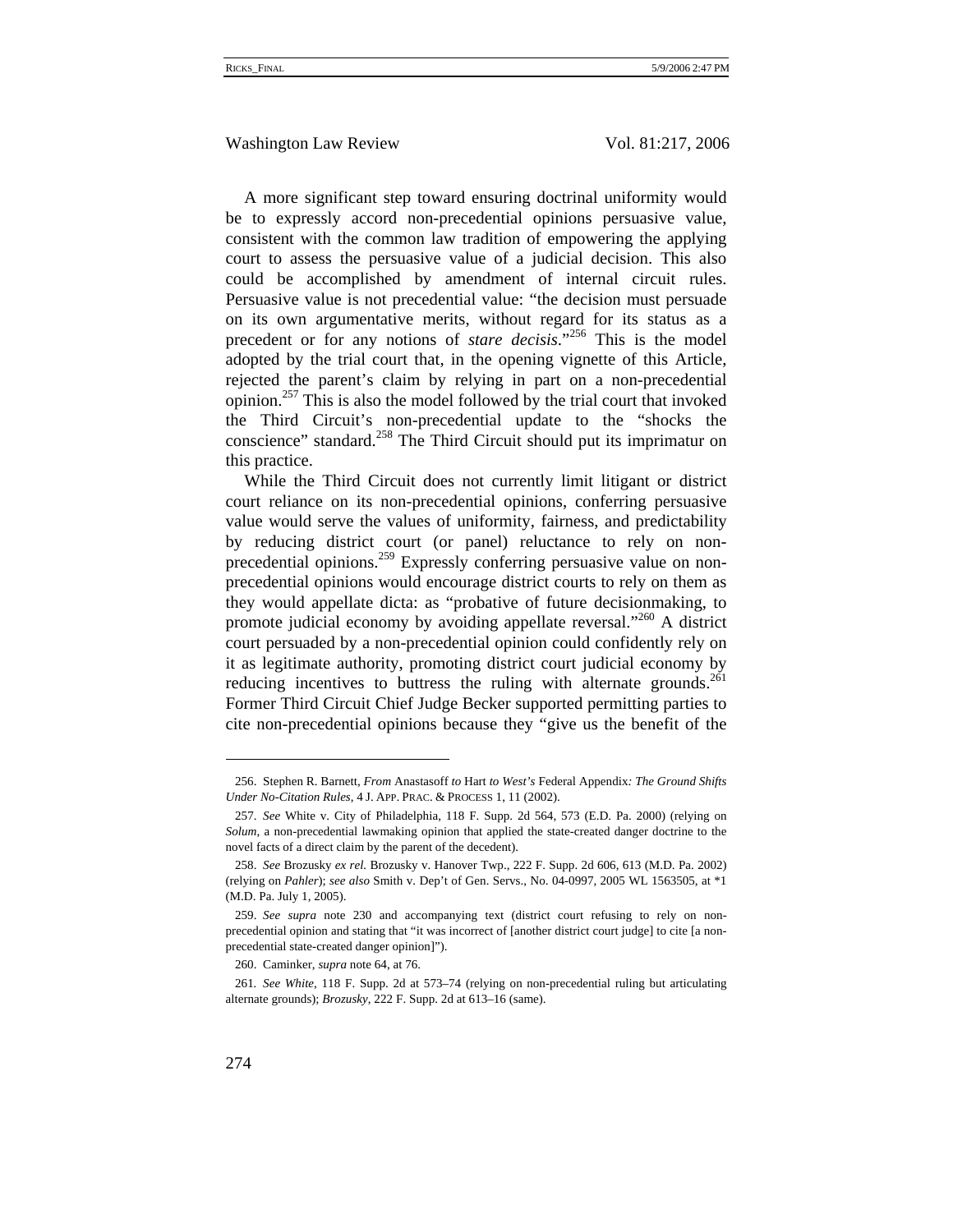thinking of a previous panel and help us to focus on or think through the issues $[$ , $]$ ... help District Judges in the same way they help us ...  $[$ , and  $]$ are sufficiently lucid that their citation can be valuable." $262$  Those reasons equally support explicit permission for courts and litigants to rely on non-precedential opinions for their persuasive value. Building on the models of the Fifth, Eighth, Tenth, and Eleventh Circuits, $^{263}$  such a rule should expressly permit panels and district courts to rely on a nonprecedential opinion as persuasive authority without discouraging such reliance.

The alternative view has obvious force—that the proper role of a federal trial court is to apply binding law, not to predict the future course of binding law, using non-precedential opinions as divining rods.<sup>264</sup> But the goal of promoting doctrinal uniformity in circuit decisions, thus eliminating the dilemma for district courts, is better served by transparency. The goal of promoting doctrinal uniformity is better served, that is, by increasing the likelihood that non-precedential reasoning will surface in district court decisions, if persuasive to a federal judge.

Citation of unpublished opinions for persuasive value, rather than citation as precedent, as the District of Columbia Circuit permits, $^{265}$ 

<sup>262.</sup> Becker, *supra* note 7, at 1–2.

<sup>263.</sup> *See* 5TH CIR. R. 47.5.4, *available at* http://www.ca5.uscourts.gov/clerk/docs/5thCir-IOP.pdf (unpublished opinions issued on or after January 1, 1996, are "not precedent" but such opinions "may, however, be persuasive," and may be cited); 8TH CIR. R. 28(A)(i), *available at* http://www.ca8.uscourts.gov/newrules/coa/localrulesdec05.pdf (unpublished opinions "are not precedent and parties generally should not cite them," but parties may do so if the opinion "has persuasive value on a material issue and no published opinion of this or another court would serve as well"); 10TH CIR. R. 36.3, *available at* http://www.ca10.uscourts.gov/rules.cfm?part=8&ID=135 (unpublished decisions "are not binding precedents," and their citation is "disfavored," but an unpublished decision may be cited if it has "persuasive value with respect to a material issue that has not been addressed in a published opinion" and it would "assist the court in its disposition"); 11TH CIR. R. 36-2, *available at* http://www.ca11.uscourts.gov/documents/pdfs/BlueAUG05.pdf (unpublished opinions "are not considered binding precedent," but "may be cited as persuasive authority"); *Id.* R. 36-3, IOP 6, *available at* http://www.ca11.uscourts.gov/documents/pdfs/ BlueAUG05.pdf ("Reliance on unpublished opinions is not favored by the court.").

<sup>264.</sup> *See* Caminker, *supra* note 64, at 73 ("[O]pportunities for successful prediction of the behavior of courts of appeals by district courts would likely be few, given ex ante uncertainty about which judges would actually make up the reviewing appellate court panel.").

<sup>265.</sup> D.C. CIR. R. 28(c)(1)(B), *available at* http://www.cadc.uscourts.gov/ (follow "Court Rules" hyperlink; then follow "Rules" hyperlink; then follow "Circuit Rules/FRAP" hyperlink) ("All unpublished orders or judgments of this court . . . entered on or after January 1, 2002, may be cited as precedent."). The Third Circuit's tradition of requiring en banc reversal of a precedential panel opinion, *see* 3D CIR. IOP 9.1, *available at* http://www.ca3.uscourts.gov/Rules/IOP-Final.pdf, is not the only law-of-the-circuit tradition. *Cf.* 7TH CIR. R. 40(e), *available at*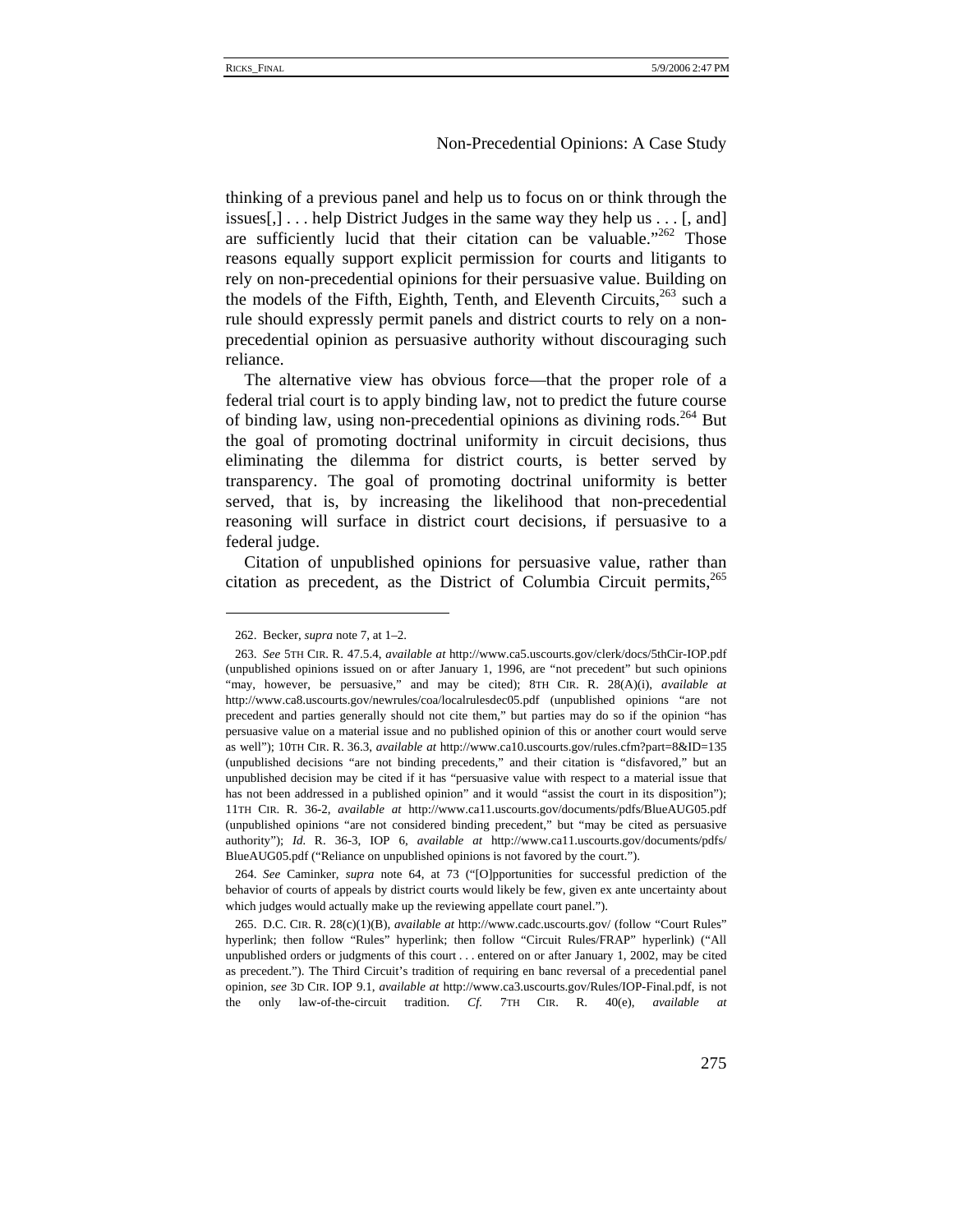would allow a Third Circuit panel to overturn the non-precedential decision in a precedential decision, without en banc review.<sup>266</sup> The Third Circuit could reject non-precedential reasoning without convening en banc because

the law-of-the-circuit rule apparently does not apply to unpublished opinions, because they are not "precedents." The "persuasive authority" approach thus enables a circuit panel to reject an unpublished opinion as unpersuasive—with reasons, of course—without having to take the case en banc or otherwise to formally overrule the opinion.<sup>267</sup>

Such a process would help to ensure efficiency by conserving judicial resources.

Adopting specific internal rules for determining publication, in place of the existing panel prediction that the opinion has value only to the trial court or parties, would be a further step toward reducing doctrinal divergence in non-precedential opinions.268 While a detailed publication policy is no guarantee of adherence, "plans with specific criteria are preferable to broad, generally worded plans . . . because of the difficulty of appreciating 'precedential value' at the time of decision."<sup>269</sup> The internal policy should reflect concern not only for the court's lawdeclaring function—such as when the district court has wrestled with a Supreme Court decision issued since the last circuit precedent—but also for the litigants' and district courts' need for examples of established doctrine applied to novel facts. Appellate courts should incline toward publication whenever the legal doctrine has a vague and indeterminate legal test or the cases applying that doctrine arise in widely variable factual circumstances—or both, as is true of the state-created danger doctrine—because the appellate panel cannot predict with certainty that such decisions will not be useful to future courts or litigants.<sup>270</sup> More

http://www.ca7.uscourts.gov/Rules/rules.htm#cr40 ("Rehearing Sua Sponte Before Decision. A proposed opinion approved by a panel of this court adopting a position which would overrule a prior decision of this court or create a conflict between or among circuits shall not be published unless it is first circulated among the active members of this court and a majority of them do not vote to rehear en banc the issue of whether the position should be adopted.")

<sup>266.</sup> Barnett, *supra* note 256, at 22–23.

<sup>267.</sup> *Id*.

<sup>268.</sup> A non-precedential opinion "appears to have value only to the trial court or the parties," 3D CIR. IOP 5.3, *available at* http://www.ca3.uscourts.gov/Rules/IOP-Final.pdf, while a precedential opinion "has precedential or institutional value," *Id.* IOP 5.2. *See also supra* note 14.

<sup>269.</sup> Reynolds & Richman, *supra* note 18, at 1177.

<sup>270</sup>*. See supra* notes 46–52, 54 and accompanying text.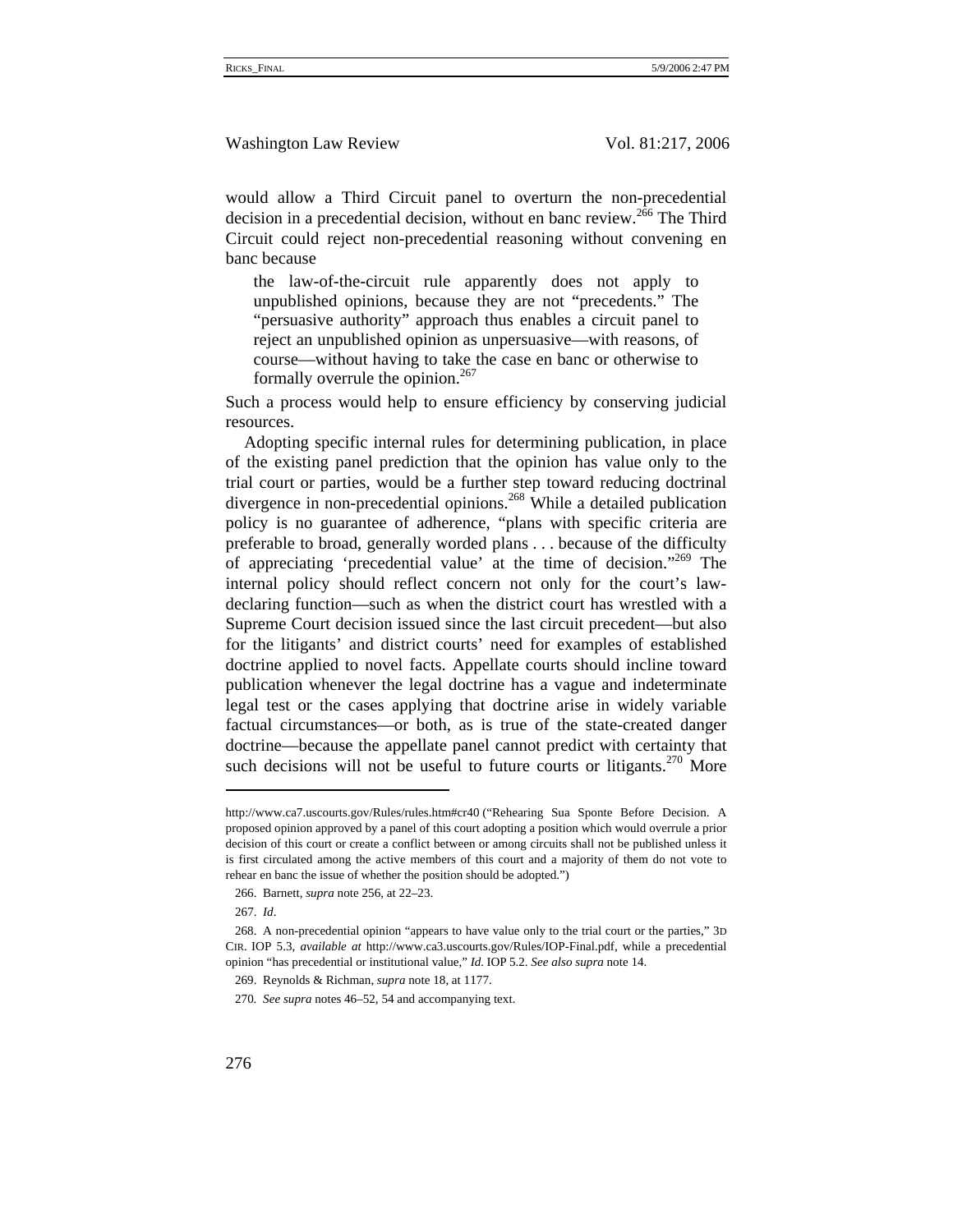specifically, the Third Circuit should incline to publish state-created danger claims against municipalities because the Third Circuit's direct municipal liability doctrine is still evolving and not susceptible to routine application. $271$ 

Patterned on existing detailed circuit court publication guidelines, such an internal policy should counsel publication as precedent when the opinion:

- establishes, alters, modifies, clarifies, criticizes, or explains a rule of law;
- applies an established rule to novel facts or otherwise serves as a significant guide to future litigants and district courts;
- contains a historical review of a legal rule that is not duplicative;
- involves a legal or factual issue of significant public interest;
- resolves an apparent conflict between panels of this court, or creates a conflict with a decision in another circuit; or
- is accompanied by a concurring or dissenting opinion; or reverses the decision below or affirms it upon different grounds.<sup>272</sup>

Further, such an internal policy should allow for the possibility that an outsider to the litigation will recognize an opinion's precedential significance even if the appellate panel and parties to the litigation have concluded otherwise. The policy therefore should expressly permit any person to request that a non-precedential opinion be published as precedent, for any of the above reasons, and within a short period of time.<sup>273</sup> Conversely, a publication policy might counsel against publication as precedent when the opinion concerns primarily state and

<sup>271</sup>*. See supra* Part IV.D.4.

<sup>272.</sup> The above suggested criteria are based on the Model Rule drafted by the Advisory Council on Appellate Justice, *see* Reynolds & Richman, *supra* note 18, at 1171 n.28, 1176, and on the internal operating procedures of the 1st, 4th, 5th, 6th, 7th, 9th and D.C. Circuits. 1ST CIR. LOC. R. 36, *available at* http://www.ca1.uscourts.gov/files/rules/RulesApril10\_06.pdf; 4TH CIR. LOC. R. 36(a)–(b), *available at* http://www.ca4.uscourts.gov/pdf/rules.pdf; 5TH CIR. R. 47.5, *available at* http://www.ca5.uscourts.gov/clerk/docs/5thCir-IOP.pdf; 6TH CIR. R. 206(a), *available at*  http://www.ca6.uscourts.gov/internet/rules\_and\_procedures/pdf/rules2004.pdf; 7TH CIR. R. 53, *available at* http://www.ca7.uscourts.gov/Rules/rules.htm; 9TH CIR. R. 36-2, *available at*  http://www.ca9.uscourts.gov (follow "FRAP & Local Circuit Rules" hyperlink, then follow "FRAP & Local Circuit Rules" hyperlink); D.C. CIR. R. 36(a), *available at* http://www.cadc.uscourts.gov (follow "Court Rules" hyperlink; then follow "Rules" hyperlink; then follow "Circuit Rules/FRAP" hyperlink). The above suggested criteria do not address how the publication decision should be affected by whether the decision reviewed was itself published, whether the decision is on remand from the U.S. Supreme Court, or other important considerations addressed in the publication plans of various federal circuits but beyond the scope of this Article.

<sup>273</sup>*. See, e.g.*, D.C. CIR. R. 36(d), *available at* http://www.cadc.uscourts.gov (follow "Court Rules" hyperlink; then follow "Rules" hyperlink; then follow "Circuit Rules/FRAP" hyperlink).